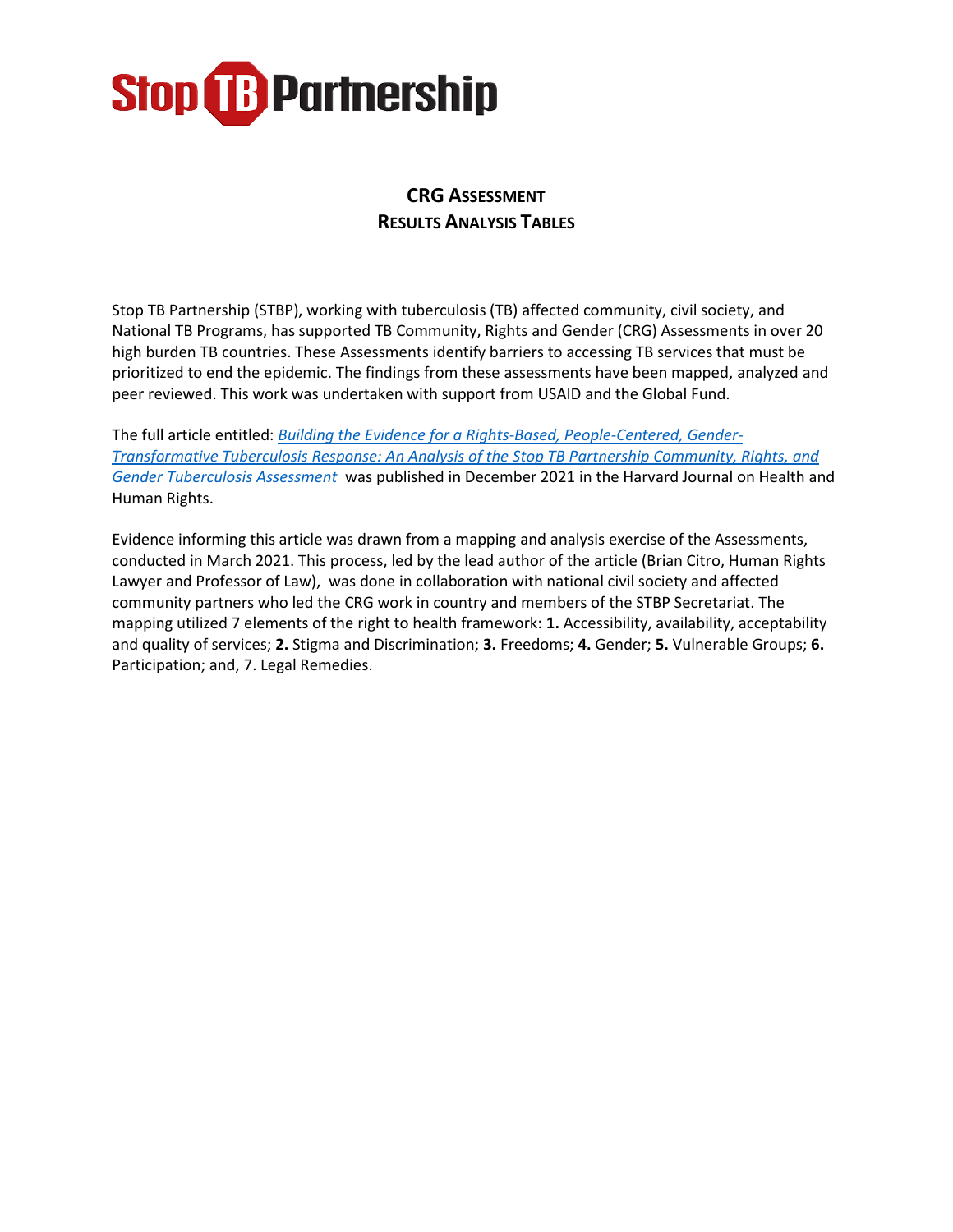

The most prominent challenges identified across the 20 countries, through the mapping and analysis process are mapped in table 1 below.

|                                                                               | <b>Stigmatizing and discriminatory</b><br>Lack of privacy & confidentiality in<br>treatment in health facilities (16)<br>health care (15) |                                                                                         |                                                           | Lack of targeted legal prohibition of<br>discrimination against people affected by<br>TB (19)                                                                                           |  | Patriarchal social &<br>cultural norms limit<br>women's health decision-<br>making & access to TB<br>health services &<br>increase their TB risk (13) | Some women affected<br>by TB experience more<br>frequent or intense<br>stigma &<br>discrimination than<br>men (12)                                                            | Lack of recognition or protection<br>of rights to privacy &<br>confidentiality in law, policy, or<br>practice (18)     |                                                                                                                         |
|-------------------------------------------------------------------------------|-------------------------------------------------------------------------------------------------------------------------------------------|-----------------------------------------------------------------------------------------|-----------------------------------------------------------|-----------------------------------------------------------------------------------------------------------------------------------------------------------------------------------------|--|-------------------------------------------------------------------------------------------------------------------------------------------------------|-------------------------------------------------------------------------------------------------------------------------------------------------------------------------------|------------------------------------------------------------------------------------------------------------------------|-------------------------------------------------------------------------------------------------------------------------|
| Long distances to TB                                                          | <b>Standard TB treatment</b><br>quality issues, incl.<br>length, side effects &<br><b>DOT</b> (11)                                        |                                                                                         | Limited availability of<br>trained health<br>workers (10) | Discrimination of people affected by TB in<br>health care (18)                                                                                                                          |  | Gender-related legal,<br>policy & programmatic<br>gaps in national TB<br>responses (12)                                                               | Some men<br>experience increased<br>TB risk, reduced<br>access to TB health<br>services, or higher TB<br>mortality (10)                                                       | Insufficient legal or policy<br>protections for rights to liberty &<br>freedom of movement (13)                        |                                                                                                                         |
| clinics (12)<br>Low awareness/lack<br>of information about<br>TB disease (11) | Low<br>awareness/<br>lack of<br>information<br>about<br>available<br>health services<br>(10)                                              | Operational<br>issues, inc.<br>limited hours<br>& long wait<br>times at clinics<br>(10) | <b>Untrained</b><br>health workers<br>(10)                | <b>Discrimination</b><br>of people<br><b>Discrimination of</b><br>affected by TB in<br>people affected by TB<br>families &<br>in employment &<br>communities<br>workplaces (15)<br>(11) |  | Legal, policy, and<br>programmatic gaps in<br>national TB responses for TB<br>key and vulnerable<br>populations (16)                                  | Criminal or<br>administrative<br>laws and policies<br>and fear of law<br>enforcement<br>deter use of TB<br>health services<br>among key and<br>vulnerable<br>populations (10) | Lack/limited<br>number of TB<br>civil society &<br>community<br>groups or lack of<br>financial & other<br>support (10) | Law and policy<br>do not establish<br>enforceable legal<br>rights or<br>mechanisms for<br>people affected<br>by TB (10) |
| AAAQ                                                                          |                                                                                                                                           |                                                                                         |                                                           |                                                                                                                                                                                         |  | Discrimination & equal treatment Freedoms Gender Participation Remedies & accountability Vulnerable & marginalized populations                        |                                                                                                                                                                               |                                                                                                                        |                                                                                                                         |

Table 1: Prominent challenges identified through the mapping and analysis across 20 TB HBCs.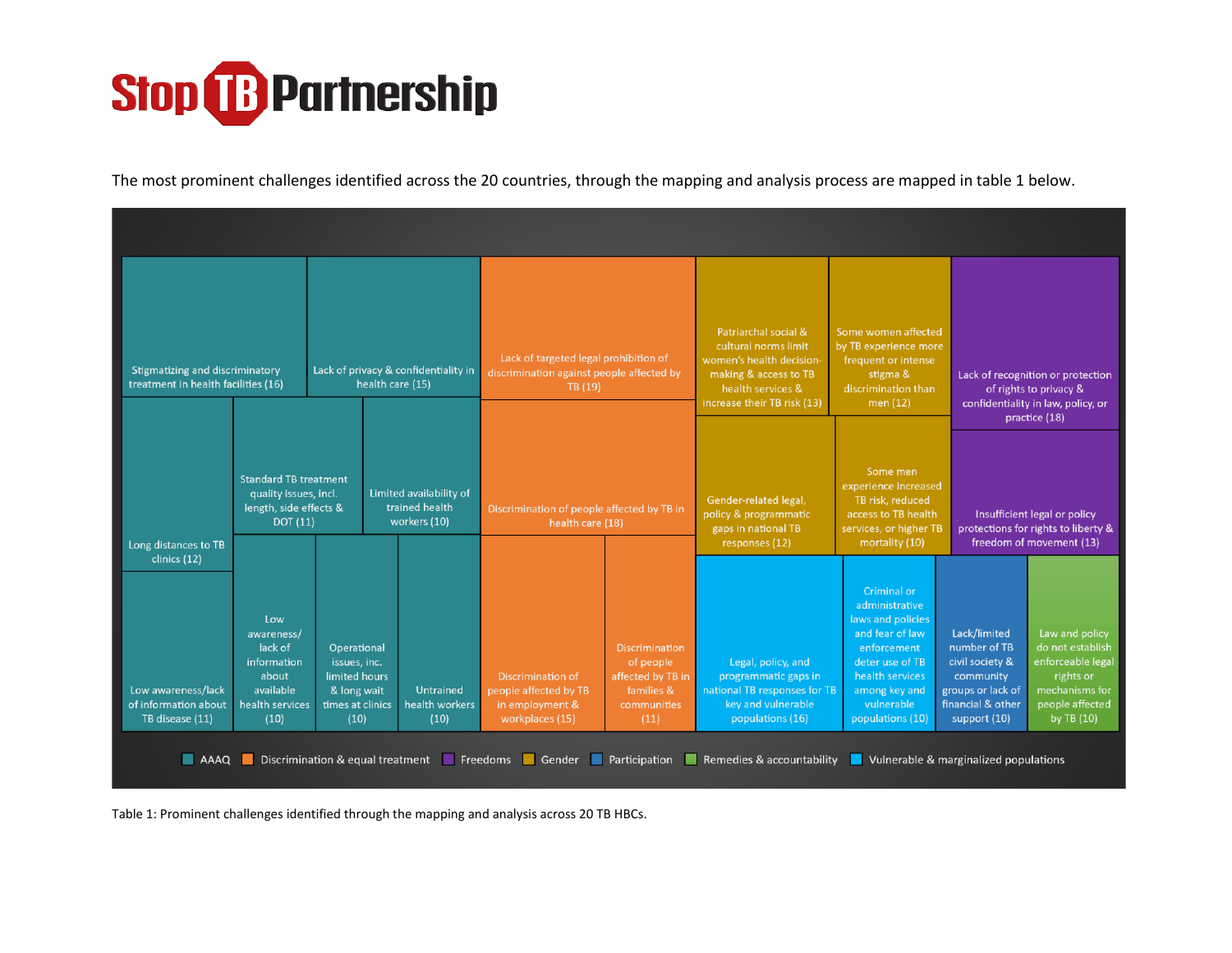Investments are required to address the challenges mapped in the Assessments. In addition, there is a need to increase focus on those elements that previously received less attention and focus (including participation of TB survivors in all parts of the TB response and legal remedies). Efforts will be undertaken to support countries to address identified CRG barriers through the development and implementation of national costed TB CRG Action Plans, and targeted interventions funded through the Challenge Facility for Civil Society. In addition, efforts will be undertaken to further strengthen the TB CRG Assessment tool.

Below is the mapping and analysis of each of the national CRG Assessments, organized by region.

|                   | <b>AAAQ</b>                                                                                                                                                                                                                                                                                                                                                                                                                                                                                                                                                                                                                                                                                                                         | Discrim.                                                                                                                                                                                                                                                                                                                                                                                          | <b>Freedoms</b>                                                                                                                                                                                                                                                                                                                                                                                                                                                                                                                         | Gender                                                                                                                                                                                                                                                                                                                                                                                                                                                                                                                                                                                                                      | Vulner.<br><b>Groups</b>                                                                                                                                                                                                                                                                                                                                                                                                                                                                                                                                                                                                                                                  | Particip.                                                                                                                                                | <b>R&amp;A</b>                                                                                                                                                                                                                                                                                                                                                                                                                                                                                                                                                                                        |
|-------------------|-------------------------------------------------------------------------------------------------------------------------------------------------------------------------------------------------------------------------------------------------------------------------------------------------------------------------------------------------------------------------------------------------------------------------------------------------------------------------------------------------------------------------------------------------------------------------------------------------------------------------------------------------------------------------------------------------------------------------------------|---------------------------------------------------------------------------------------------------------------------------------------------------------------------------------------------------------------------------------------------------------------------------------------------------------------------------------------------------------------------------------------------------|-----------------------------------------------------------------------------------------------------------------------------------------------------------------------------------------------------------------------------------------------------------------------------------------------------------------------------------------------------------------------------------------------------------------------------------------------------------------------------------------------------------------------------------------|-----------------------------------------------------------------------------------------------------------------------------------------------------------------------------------------------------------------------------------------------------------------------------------------------------------------------------------------------------------------------------------------------------------------------------------------------------------------------------------------------------------------------------------------------------------------------------------------------------------------------------|---------------------------------------------------------------------------------------------------------------------------------------------------------------------------------------------------------------------------------------------------------------------------------------------------------------------------------------------------------------------------------------------------------------------------------------------------------------------------------------------------------------------------------------------------------------------------------------------------------------------------------------------------------------------------|----------------------------------------------------------------------------------------------------------------------------------------------------------|-------------------------------------------------------------------------------------------------------------------------------------------------------------------------------------------------------------------------------------------------------------------------------------------------------------------------------------------------------------------------------------------------------------------------------------------------------------------------------------------------------------------------------------------------------------------------------------------------------|
| <b>Bangladesh</b> | 8: no policy<br>promoting<br>counseling<br>services.<br>8: services<br>supposed to be<br>available for free,<br>but low<br>awareness & fear<br>of financial<br>burden delays<br>diag. & treat<br>among the poor.<br>8, 59-60, 71, 77,<br>84: access<br>barriers incl. no<br>policy or<br>initiatives for<br>disabled persons,<br>services<br>inaccessible in<br>"hard-to-reach"<br>geographic areas,<br>limited hours at<br>health facilities<br>difficult for<br>workers, lack of<br>services near<br>workplaces, low<br>awareness &<br>information abt.<br>TB symptoms,<br>available services<br>& social support,<br>lack of info. abt.<br>TB and treat in<br>prisons.<br>8, 9, 35, 59-60,<br>70, 86: accept.<br>issues incl. no | 66: no legal<br>prohibition of<br>TB discrim.<br>67: despite<br>workers' assoc.<br>policy that<br>provides 14<br>days paid leave,<br>fear of discrim.<br>among workers<br>w/TB leads to<br>diag. & treat.<br>delays.<br>67: employ.<br>discrim. occurs,<br>workers w/TB<br>lose jobs & face<br>discrim. from<br>coworkers.<br>69: marital<br>discrim., some<br>men divorce<br>women b/c of<br>TB. | 73: laws crim.<br>drug use & sex<br>work cause diag.<br>& treat. delays.<br>for PWUD & sex<br>workers<br><b>74: law</b><br>authorizing inv.<br>isolation doesn't<br>sufficiently.<br>protect rights in<br>line w/ WHO<br>Ethics Guidance,<br>doesn't require<br>inv. Isolation to<br>be last resort.<br>86: no law or<br>policy recog. &<br>protect. privacy<br>& confid. of<br>people w/TB<br>86: need for<br>protect. of<br>privacy & conf.<br>in notif.<br>Procedures.<br>86: lack of<br>informed<br>consent policy<br>for TB treat. | 8: no sex-disag.<br>data, incl. for<br>transgender.<br>8: no gender<br>sensitive<br>services in some<br>areas.<br>8:no<br>transgender<br>identity in<br>"service<br>formats."<br>69: women<br>receive less<br>nutrition than<br>men & exp.<br>GBV.<br>69: women exp.<br>delays in<br>accessing TB<br>services due to<br>social-cultural<br>norms, family<br>decision-making<br>processes, &<br>other<br>patriarchal<br>structures.<br>69: some men<br>divorce women<br>w/TB.<br>$70:$ gender<br>inequality in<br>Parliament<br>impedes gender<br>equity.<br>70: low legal<br>literacy among<br>women, incl.<br>knowledge of | 9: key pops<br>prioritized:<br>garment/factory<br>workers; urban<br>poor (esp. "slum<br>dwellers");<br>elderly.<br>8: no policy or<br>initiatives for<br>the disabled.<br>8:no<br>transgender<br>identity in<br>"service<br>formats."<br>9: lack of impl.<br>of nat.<br>guidelines for<br>children.<br>71: prisoners<br>exp. over-<br>crowding, poor<br>vent.,<br>inadequate<br>nutrition, lack of<br>info. abt. TB or<br>treat., lack of<br>HCWs & health<br>facilities in most<br>prisons.<br>72: migrants<br>lack access to<br>health services<br>& live in<br>unhealthy<br>conditions, incr.<br>risk of TB.<br>73: poor TB/HIV<br>service integ. &<br>stigma/discrim. | 40: particip. of<br>CSO <sub>s</sub> in<br>decision-making<br>processes, but<br>no mention of<br>direct<br>participation of<br>people affected<br>by TB. | 67,69, 86: need<br>for ADR,<br>mediation &<br>legal aid to<br>address<br>discrim. & other<br>legal/rights<br>issues (esp. for<br>workers,<br>women, the<br>disabled)<br>70: gender<br>inequality in<br>Parliament<br>impedes gender<br>equity.<br>70: low legal<br>literacy among<br>women, incl.<br>knowledge of<br>rights &<br>remedies.<br>71: no acct. for<br>death or<br>inapprop. treat.<br>for prisoner<br>w/TB, need<br>complaints<br>process &<br>option for treat.<br>outside prison.<br>75: for disease<br>notif. acct., law<br>should not crim.<br>failure to notify,<br>but incentivize. |

#### **South Asia**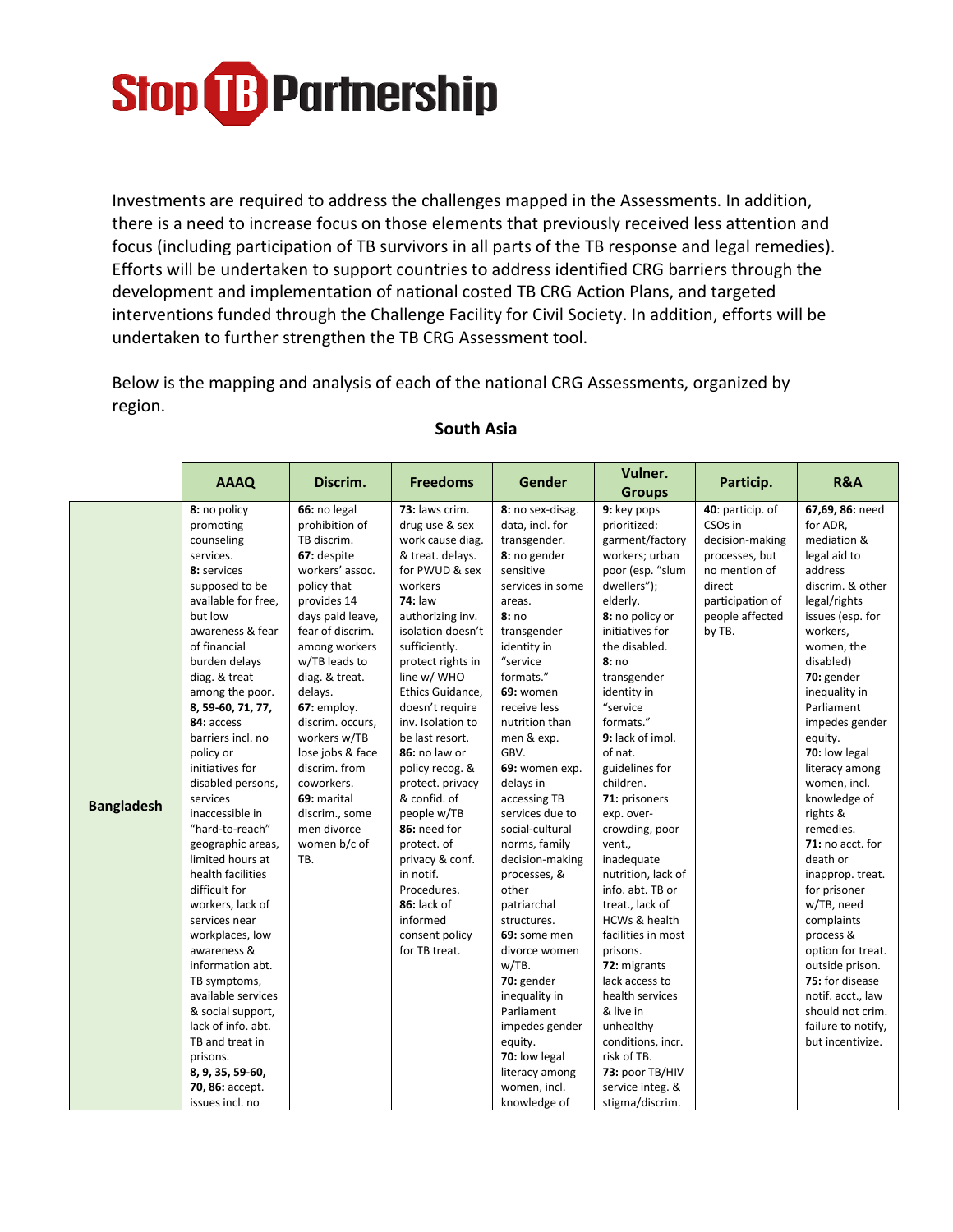|           | <b>AAAQ</b>                                                                                                                                                                                                                                                                                                                                                                                                                                                                                                                                                                                                    | Discrim.                                                                                                                                                                                                                                                                                                                                                                       | <b>Freedoms</b>                                                                                                                                                                                                                                                                                                                                                                                  | <b>Gender</b>                                                                                                                                                                                                                                                                                                                                                                           | Vulner.<br><b>Groups</b>                                                                                                                                                                                                                                                                                                                                                              | Particip.                                                                                                                                             | <b>R&amp;A</b>                                                                                                                                                                                                                                                                                                                                                     |
|-----------|----------------------------------------------------------------------------------------------------------------------------------------------------------------------------------------------------------------------------------------------------------------------------------------------------------------------------------------------------------------------------------------------------------------------------------------------------------------------------------------------------------------------------------------------------------------------------------------------------------------|--------------------------------------------------------------------------------------------------------------------------------------------------------------------------------------------------------------------------------------------------------------------------------------------------------------------------------------------------------------------------------|--------------------------------------------------------------------------------------------------------------------------------------------------------------------------------------------------------------------------------------------------------------------------------------------------------------------------------------------------------------------------------------------------|-----------------------------------------------------------------------------------------------------------------------------------------------------------------------------------------------------------------------------------------------------------------------------------------------------------------------------------------------------------------------------------------|---------------------------------------------------------------------------------------------------------------------------------------------------------------------------------------------------------------------------------------------------------------------------------------------------------------------------------------------------------------------------------------|-------------------------------------------------------------------------------------------------------------------------------------------------------|--------------------------------------------------------------------------------------------------------------------------------------------------------------------------------------------------------------------------------------------------------------------------------------------------------------------------------------------------------------------|
|           | gender sensitive<br>services in some<br>areas, no<br>transgender<br>identity in<br>"service<br>formats," lack of<br>impl. of nat.<br>guidelines for<br>children, some TB<br>centers are<br>"women-friendly"<br>w/ female HCWs<br>but may deter<br>men, limited<br>hours at health<br>facilities difficult<br>for workers, lack<br>of informed<br>consent policy for<br>TB treat.<br>9, 71: avail. issues<br>incl. lack of impl.<br>of screening<br>guidelines, lack of<br>trained HCWs or<br>health facilities in<br>most prisons.<br>73: laws crim.<br>drug use & sex<br>work cause diag.<br>& treat. delays. |                                                                                                                                                                                                                                                                                                                                                                                |                                                                                                                                                                                                                                                                                                                                                                                                  | rights &<br>remedies.<br><b>70: some TB</b><br>centers are<br>"women-<br>friendly," w/<br>women HCWs,<br>but concern not<br>to deter men.                                                                                                                                                                                                                                               | incr. risk of TB in<br>PLHIV.<br>73: laws crim.<br>drug use & sex<br>work cause diag.<br>& treat. delays.<br>for PWUD & sex<br>workers                                                                                                                                                                                                                                                |                                                                                                                                                       |                                                                                                                                                                                                                                                                                                                                                                    |
| India $1$ | L40, 52, 70-71,<br>LF158-59: avail.<br>issues incl. lack of<br>TB counselling<br>services; poor<br>avail. of MDR-TB<br>drugs bed., del. &<br>linezolid, partly<br>due to slow reg.<br>approval; drug<br>stock-outs of<br>first-line drugs &<br>BCG vaccine; slow<br>roll-out of rapid<br>molecular testing<br>machines, NTP<br>not offering<br>culture or<br>genome testing<br>for all people to<br>be evaluated for<br>MDR-TB.                                                                                                                                                                                | L27: large<br>amount of TB<br>discrim. in<br>workplaces.<br>L27: students in<br>schools &<br>colleges exp. TB<br>discrim.<br>L28: people<br>affected by TB<br>face discrim. in<br>health care, incl.<br>from HCWs<br>from their<br>vulner. to TB<br>infection.<br>L28: people<br>affected by TB<br>exp. family<br>abandonment.<br>L28: law does<br>not provide<br>workers w/TB | <b>L31: NTP</b><br>doesn't provide<br>rules, guidance,<br>etc. for<br>isolation; old<br>colonial laws<br>grant gov. broad<br>powers to<br>quarantine/isola<br>te infect. dis.<br>L39: informed<br>consent for TB<br>test. not req.,<br>lack of protect.<br>for privacy,<br>autonomy &<br>bodily integr.<br>since TB is<br>notifiable<br>disease &<br>positive test<br>results in<br>sharing per. | <b>L89: socio-</b><br>economic<br>inequities,<br>patriarchal<br>structures,<br>poverty, caste &<br>class make<br>women vulner.<br>to TB.<br>$G17:$ disag sex $&$<br>age case notif.<br>data from<br>private sector<br>reg. for better<br>overall epidem.<br>profile.<br>G17-18: women<br>face unique<br>socio-cultural<br>barriers to diag.<br>& exp. diag.<br>delays,<br>sometimes not | L79:<br>occupational<br>health & safety<br>laws do not<br>cover HCWs,<br>endangering<br><b>HCWs &amp; fueling</b><br>stigma &<br>discrim. of<br>people w/TB.<br>LF185: 2017<br>study found<br>18% of prisons<br>provide diag.,<br>54% provide<br>treat., 50%<br>screen inmates<br>at entry, 14%<br>isolate people<br>w/ active TB.<br>L85: mobile<br>populations at<br>high TB risk - | L88: HIV prog.<br>actively consults<br>PLHIV in all<br>aspects of prog.<br>but<br>NTP "is often<br>reluctant" to<br>involve people<br>affected by TB. | L28: ADR should<br>be available to<br>quickly &<br>affordably<br>resolve TB<br>discrim.<br>L28: law does<br>not provide<br>workers w/TB<br>reasonable<br>accommodation<br>&<br>compassionate<br>allowance.<br>L29: legal aid<br>should be<br>available to<br>approach courts<br>to resolve TB<br>discrim.<br>L46: law should<br>est. mechanisms<br>for people w/TB |

<sup>&</sup>lt;sup>1</sup> "L" page numbers refer to the "Legal Environment Assessment for TB in India 2018: Executive Summary." "LF" page numbers refer to the full report, "Legal Environment Assessment for TB in India 2018." "G" page numbers refer to "A Rapid Assessment of Gender and Tuberculosis in India (2018)." "D" page numbers refer to "Data for Action for Tuberculosis Key and Vulnerable Populations: Rapid Assessment Report, India (2018)."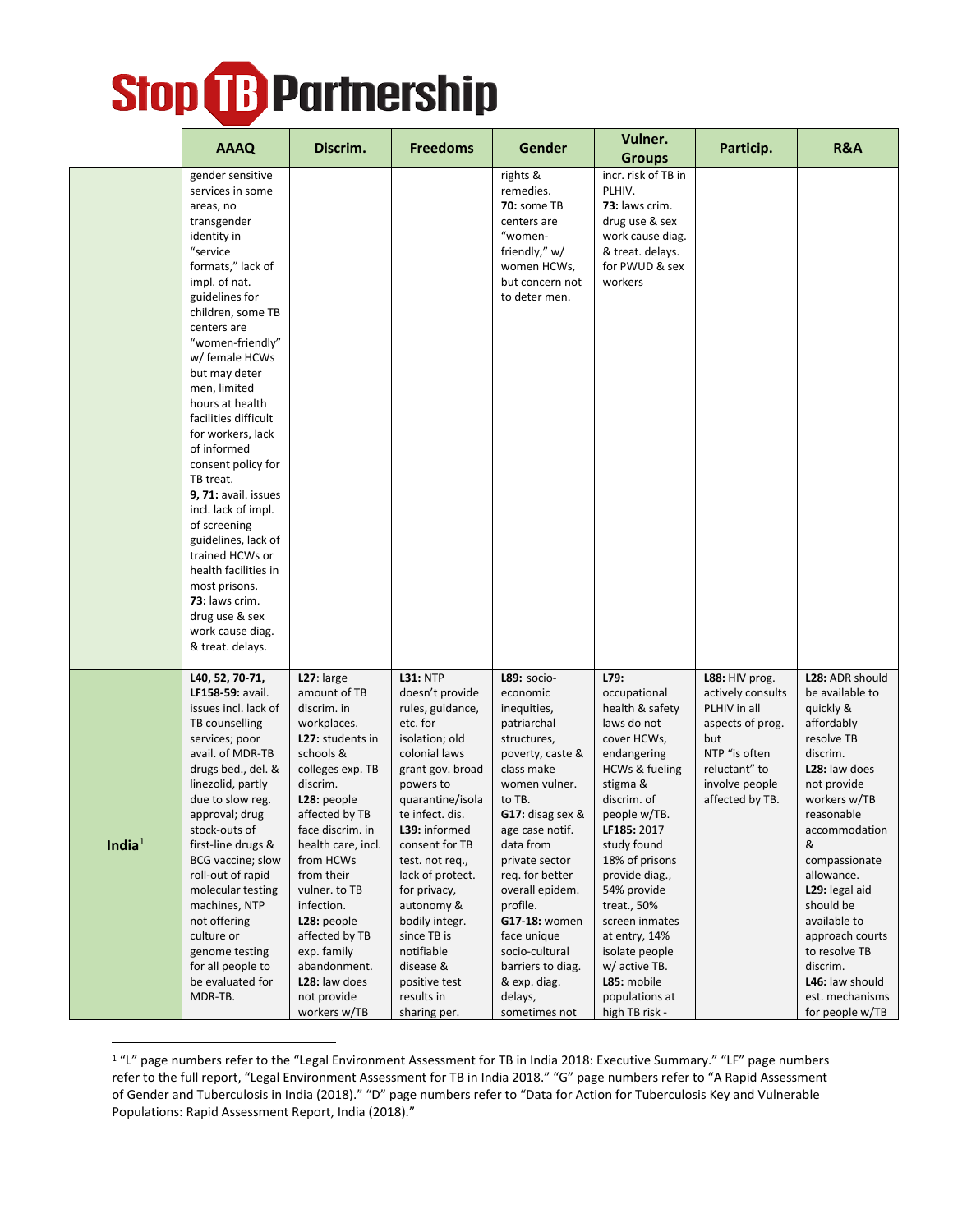|  |                                       |                               |                                 |                                     | Vulner.                            |           | <b>R&amp;A</b>                    |
|--|---------------------------------------|-------------------------------|---------------------------------|-------------------------------------|------------------------------------|-----------|-----------------------------------|
|  | <b>AAAQ</b>                           | Discrim.                      | <b>Freedoms</b>                 | <b>Gender</b>                       | <b>Groups</b>                      | Particip. |                                   |
|  | L52, 56: quality                      | reasonable                    | info. $w$ / gov.                | diag. at all, incl.                 | lack of identity                   |           | to resolve                        |
|  | issues incl. lack of                  | accommodation                 | authorities.                    | from household                      | documents                          |           | breaches of                       |
|  | enforcement of                        | &                             | L44-47:                         | duties, low                         | hinder access to                   |           | privacy &                         |
|  | bans on                               | compassionate                 | insufficient                    | health literacy,                    | services,                          |           | confid. & to                      |
|  | serological tests,                    | allowance.                    | protect. for                    | TB stigma, fear                     | migration                          |           | obtain court                      |
|  | over the counter                      | LF60: no legal                | privacy &                       | of divorce or                       | causes loss of                     |           | orders protect.                   |
|  | sales of TB drugs                     | prohibition of<br>TB discrim. | confid. for                     | difficulties                        | treat. follow-up<br>overcrowded    |           | their identity.<br>LF60-61: "most |
|  | & lack of reg. of<br>private health   | LF61-65: some                 | people w/TB in<br>law & policy. | marrying,<br>financial              | living conditions                  |           | people" w/TB                      |
|  | sector lead to                        | courts have                   |                                 | concerns,                           | promote                            |           | do not use                        |
|  | misdiag. &                            | addressed TB                  |                                 | patriarchal                         | transmission.                      |           | courts to                         |
|  | inapprop. treat.                      | discrim. in                   |                                 | family norms.                       | D18: tribal                        |           | contest discrim.                  |
|  | L69 LF158-59,                         | employ. under                 |                                 | G18: women                          | issues incl. no                    |           | L48-49: for                       |
|  | 164-67: access                        | the const. & var.             |                                 | face add. TB risk                   | disag. of case                     |           | disease notif.                    |
|  | barriers incl. high                   | laws.                         |                                 | at certain life                     | notif. data for                    |           | acct., law should                 |
|  | cost of MDR-TB                        |                               |                                 | stages due to                       | tribal pops.,                      |           | not crim. failure                 |
|  | drugs on patent                       |                               |                                 | family caregiver                    | local                              |           | to notify, but                    |
|  | (bed. & del.); out                    |                               |                                 | role.                               | healer/herbal                      |           | provide training                  |
|  | of pocket costs of                    |                               |                                 | G18: extra-                         | first contact                      |           | & incentives.                     |
|  | first-line drugs in                   |                               |                                 | pulmonary TB                        | point causes                       |           | LF154: lack of                    |
|  | private sector;                       |                               |                                 | often missed in                     | long diag.                         |           | access to MDR-                    |
|  | rapid molecular                       |                               |                                 | women.                              | delays, despite                    |           | TB drugs                          |
|  | testing high cost                     |                               |                                 | G18-19:                             | NTP/NGO                            |           | litigated on                      |
|  | to health system                      |                               |                                 | women's                             | service avail.,                    |           | grounds of                        |
|  | & out-of-pocket<br>in private sector, |                               |                                 | infection &                         | NTP lacks access<br>to some tribal |           | violation of<br>fundamental       |
|  | only one rapid                        |                               |                                 | treat. compl.<br>risk factors incl. | villages,                          |           | Rights.                           |
|  | molecular test                        |                               |                                 | malnutrition,                       | language                           |           | $L79:$ lack of                    |
|  | machine per                           |                               |                                 | diabetes, HIV,                      | barriers to TB                     |           | recog. of TB as                   |
|  | district in public                    |                               |                                 | indoor air                          | info. &                            |           | occupational                      |
|  | sector, lack of                       |                               |                                 | pollution,                          | awareness, fear                    |           | risk regs.                        |
|  | access to                             |                               |                                 | household                           | of stigma in the                   |           | workers to est.                   |
|  | sufficient                            |                               |                                 | duties, TB                          | community.                         |           | their risk on a                   |
|  | nutrition for the                     |                               |                                 | stigma                              | D18: people                        |           | case-by-case                      |
|  | poor.                                 |                               |                                 | G18-19: men's                       | living in slums                    |           | basis in courts.                  |
|  | L39, 44-47, G19-                      |                               |                                 | infection &                         | issues incl. poor                  |           | L81: hold prison                  |
|  | 20: accept. issues                    |                               |                                 | treat. comp.                        | pop. size                          |           | officials acct. for               |
|  | incl. people w/TB<br>face discrim. in |                               |                                 | risks incl.                         | estimates, treat.                  |           | custodial TB                      |
|  | health care incl.                     |                               |                                 | smoking, drug &<br>alcohol use,     | w/o<br>prescription, no            |           | deaths, neglect<br>of prisoners   |
|  | from HCWs from                        |                               |                                 | labor migration,                    | contact tracing                    |           | w/TB & lack of                    |
|  | their vulner. to                      |                               |                                 | work resp.                          | or pediatric TPT                   |           | infection control                 |
|  | TB infect., lack of                   |                               |                                 | G19: trans                          | b/c of discrim.                    |           | leading to TB                     |
|  | informed consent                      |                               |                                 | persons & sex                       | fear, language                     |           | infection among                   |
|  | for TB testing                        |                               |                                 | workers req.                        | barriers to TB                     |           | prisoners.                        |
|  | despite that TB is                    |                               |                                 | better integ.                       | info. &                            |           |                                   |
|  | notifiable                            |                               |                                 | into health                         | awareness.                         |           |                                   |
|  | disease,                              |                               |                                 | system.                             | D <sub>18</sub> -19: migrant       |           |                                   |
|  | insufficient                          |                               |                                 | <b>G19-20:</b> lack of              | pops. issues incl.                 |           |                                   |
|  | protect. for                          |                               |                                 | women HCWs &                        | poor pop. size                     |           |                                   |
|  | privacy & confid.                     |                               |                                 | women-friendly                      | estimates, poor                    |           |                                   |
|  | for people w/TB                       |                               |                                 | services in TB                      | info. & ability to                 |           |                                   |
|  | in law & policy,                      |                               |                                 | centers.                            | track migrants                     |           |                                   |
|  | lack of women                         |                               |                                 |                                     | on treat., fear of                 |           |                                   |
|  | HCWs & women-<br>friendly services    |                               |                                 |                                     | stigma prev.<br>engaging pub.      |           |                                   |
|  | in TB centers.                        |                               |                                 |                                     | health officials,                  |           |                                   |
|  |                                       |                               |                                 |                                     | low knowledge                      |           |                                   |
|  |                                       |                               |                                 |                                     | of health                          |           |                                   |
|  |                                       |                               |                                 |                                     | facilities;                        |           |                                   |
|  |                                       |                               |                                 |                                     | allopathic &                       |           |                                   |
|  |                                       |                               |                                 |                                     |                                    |           |                                   |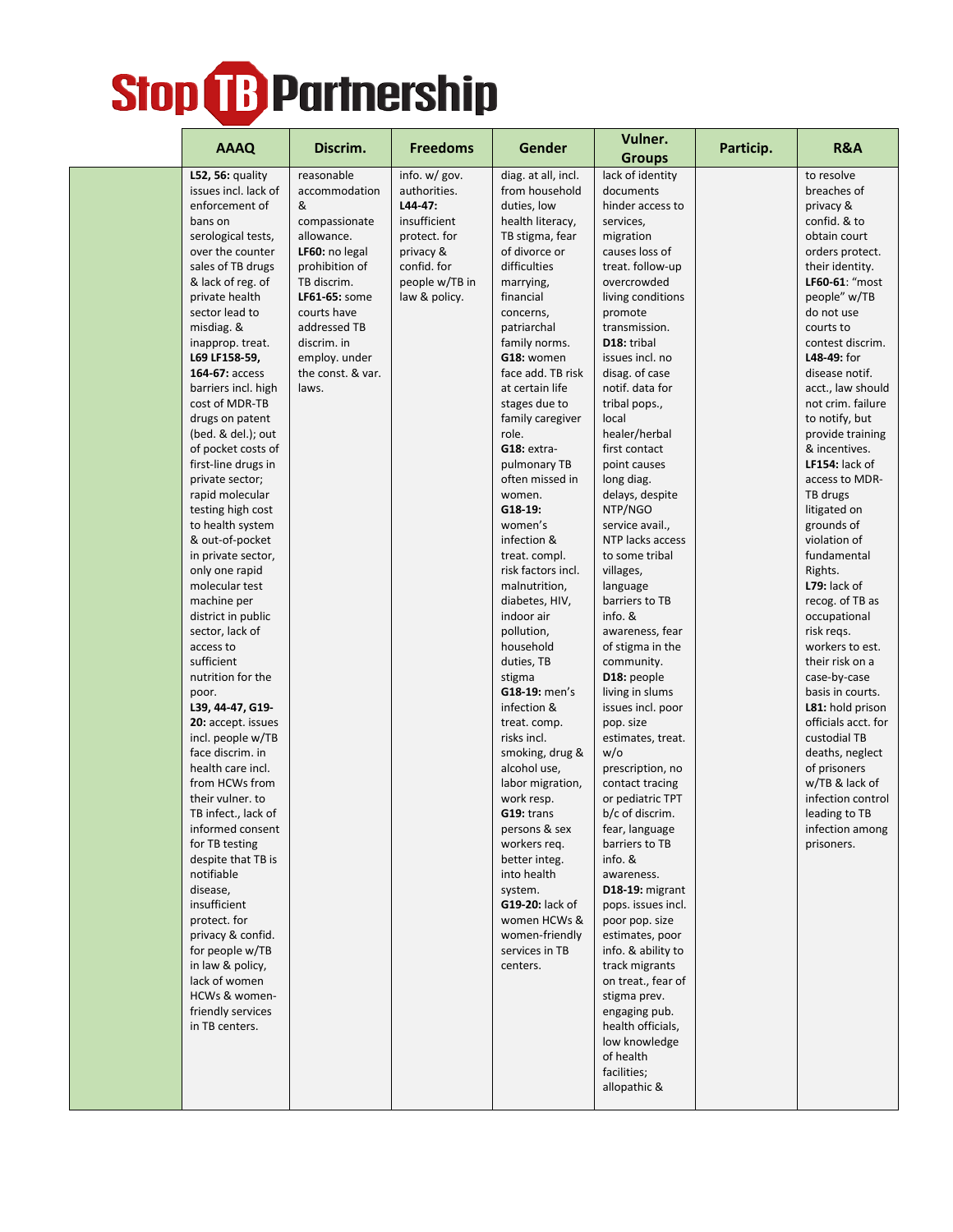|          | <b>AAAQ</b>                                                                                                                                                                                                                                                                                                                                                                                                                                                                                                                                                                                                                                            | Discrim.                                                                                                                                                                                                                                                                                                                                                                                                                        | <b>Freedoms</b>                                                                                                                                                                                                                                                                                                                                   | Gender                                                                                                                                                                                                                                                                                                                                                                                                                                                                                                                                                                    | Vulner.                                                                                                                                                                                                                                                                                                                                                                                                                                                                           | Particip.                                                                                                                                                                                                                                                                                                                                                                                                                            | <b>R&amp;A</b>                                                                                                                                                                                                                                                                                                                                                                                                                                                                      |
|----------|--------------------------------------------------------------------------------------------------------------------------------------------------------------------------------------------------------------------------------------------------------------------------------------------------------------------------------------------------------------------------------------------------------------------------------------------------------------------------------------------------------------------------------------------------------------------------------------------------------------------------------------------------------|---------------------------------------------------------------------------------------------------------------------------------------------------------------------------------------------------------------------------------------------------------------------------------------------------------------------------------------------------------------------------------------------------------------------------------|---------------------------------------------------------------------------------------------------------------------------------------------------------------------------------------------------------------------------------------------------------------------------------------------------------------------------------------------------|---------------------------------------------------------------------------------------------------------------------------------------------------------------------------------------------------------------------------------------------------------------------------------------------------------------------------------------------------------------------------------------------------------------------------------------------------------------------------------------------------------------------------------------------------------------------------|-----------------------------------------------------------------------------------------------------------------------------------------------------------------------------------------------------------------------------------------------------------------------------------------------------------------------------------------------------------------------------------------------------------------------------------------------------------------------------------|--------------------------------------------------------------------------------------------------------------------------------------------------------------------------------------------------------------------------------------------------------------------------------------------------------------------------------------------------------------------------------------------------------------------------------------|-------------------------------------------------------------------------------------------------------------------------------------------------------------------------------------------------------------------------------------------------------------------------------------------------------------------------------------------------------------------------------------------------------------------------------------------------------------------------------------|
|          |                                                                                                                                                                                                                                                                                                                                                                                                                                                                                                                                                                                                                                                        |                                                                                                                                                                                                                                                                                                                                                                                                                                 |                                                                                                                                                                                                                                                                                                                                                   |                                                                                                                                                                                                                                                                                                                                                                                                                                                                                                                                                                           | <b>Groups</b><br>healers first<br>contact point.<br>D19: people $w/$<br>diabetes issues<br>incl. no data on<br>pop. of<br>TB/diabetes co-<br>morbidity, only<br>recent NTP/NCD<br>prog. integ. still<br>insufficient<br>cross-refs. &<br>service integ.,<br>fear of TB<br>stigma among<br>people w/<br>diabetes delays<br>diag. & treat.<br>D19: miners<br>issues incl. no<br>dist. level pop.<br>estimates, poor<br>coord. between<br>industry & NTP,<br>no ACF in<br>community. |                                                                                                                                                                                                                                                                                                                                                                                                                                      |                                                                                                                                                                                                                                                                                                                                                                                                                                                                                     |
| Pakistan | 17: no law or<br>policy for<br>healthcare<br>access.<br>18: laws crim.<br>same sex<br>relations & other<br>sexual activity<br>impede access to<br>TB & HIV services.<br>$18-21$ : quality<br>issues incl. law<br>doesn't ensure<br>safe, respectful,<br>dignified treat. of<br>key & vulner.<br>pops. in<br>healthcare,<br>stigmatizing &<br>discriminatory<br>attitudes among<br>HCWs, instances<br>of improper diag.,<br>poor infection<br>control at health<br>facilities, poor<br>responsiveness,<br>long wait times,<br>lack of trust<br>between patient<br>& provider.<br>24: key pops.<br>reported having<br>to go 3-4x for<br>correct TB diag. | 17: no legal<br>prohibition of<br>TB discrim.<br>18: no formal<br>mechanism to<br>combat stigma<br>& discrim. in<br>NSP.<br>19: HCWs in<br>public & private<br>clinics have<br>discriminatory &<br>abusive<br>attitudes.<br>22: no legal or<br>policy<br>prohibition of<br>gender discrim.<br>in healthcare.<br>24: self-stigma<br>& stigma &<br>discrim. from<br>the community<br>discourages &<br>impedes use of<br>services. | 18: laws crim.<br>same sex<br>relations &<br>other sexual<br>activity impede<br>access to TB &<br>HIV services.<br>$21:$ lack of<br>privacy &<br>confid. at health<br>facilities, incl.<br>physical<br>infrastructure &<br>operational<br>procedures.<br>24: no law or<br>policy recog. &<br>protecting<br>privacy &<br>confid. of<br>people w/TB | 14: gender &<br>age disag. data<br>unavail. at nat.<br>level.<br><b>15: low</b><br>knowledge of TB<br>among trans<br>persons.<br>17: law<br>prohibits<br>discrim. &<br>denial, discon.<br>or unfair treat.<br>in healthcare for<br>trans persons,<br>but harassment<br>& denial of<br>services<br>common for<br>trans persons.<br>19: fear &<br>stigma from TB<br>has greater<br>impact on<br>women, causing<br>socio-economic<br>harm.<br>$21:$ lack of<br>gender sensitive<br>HCWs & health<br>services, no<br>gender training<br>for HCWs<br>22: no legal or<br>policy | 13: three key<br>pops. identified:<br>PLHIV, incl./<br>TB/HIV<br>coinfection;<br>MSM; trans<br>persons.<br>14: disag. data<br>unavail. for key<br>pops. at nat.<br>level.<br>17-18: NSP<br>doesn't define<br>key & vulner.<br>pops., NTP<br>doesn't have a<br>strategy that<br>recog. or<br>prioritizes key &<br>vulner. pops.<br>(HIV prog.<br>does).                                                                                                                            | 23: some<br>engagement $w/$<br>key & vulner.<br>pops. but not<br>reflected in<br>services,<br>community not<br>aware of formal<br>mechanism for<br>particip. in nat.<br>planning for TB.<br>23: TB<br>association is<br>member of GF<br>CCM but does<br>not influence<br>decision making<br>for resource<br>allocation or<br>prioritization of<br>gender & rights-<br>based<br>interventions<br>over drugs &<br>medical<br>supplies. | 18: no formal<br>mechanism to<br>combat stigma<br>& discrim. in<br>NSP.<br>20: no access to<br>justice or<br>monitoring<br>mechanism for<br>rights violations<br>in healthcare<br>settings.<br>20: no<br>constitutional or<br>statutory<br>mechanism for<br>protect. of<br>human rights.<br>22: lack of legal<br>remedies for<br>people w/TB &<br>acct.<br>mechanisms for<br>gov. &<br>healthcare<br>providers for<br>rights violations,<br>incl. free test. &<br>treat. & privacy. |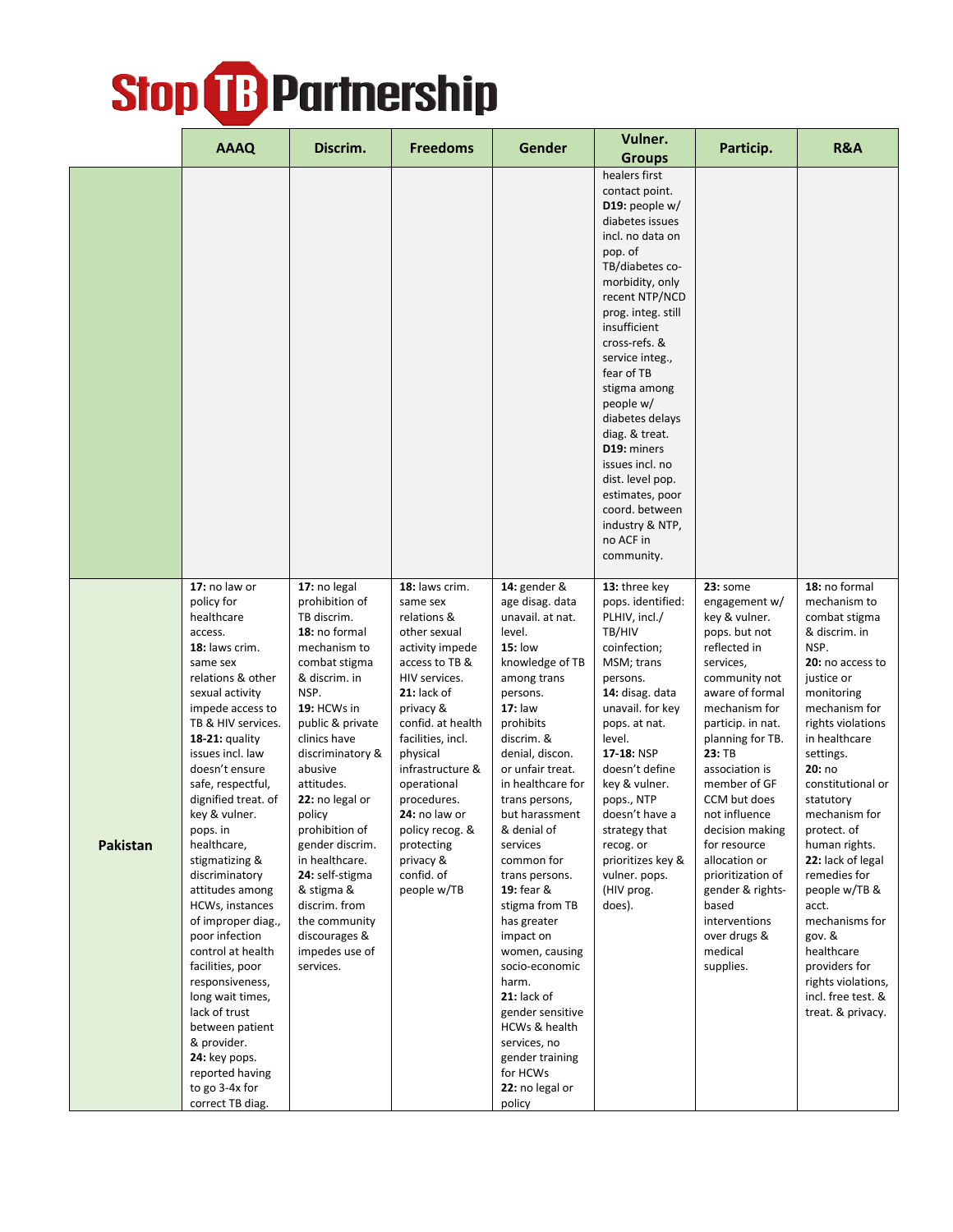

| <b>AAAQ</b>                              | Discrim. | <b>Freedoms</b> | Gender                            | Vulner.<br><b>Groups</b> | Particip. | R&A |
|------------------------------------------|----------|-----------------|-----------------------------------|--------------------------|-----------|-----|
| 18, 21, 24: access<br>barriers incl. law |          |                 | prohibition of<br>gender discrim. |                          |           |     |
| doesn't ensure                           |          |                 | in healthcare.                    |                          |           |     |
| safe, respectful,                        |          |                 |                                   |                          |           |     |
| dignified treat. of                      |          |                 |                                   |                          |           |     |
| key & vulner.                            |          |                 |                                   |                          |           |     |
| pops. in                                 |          |                 |                                   |                          |           |     |
| healthcare, long                         |          |                 |                                   |                          |           |     |
| wait times, cost                         |          |                 |                                   |                          |           |     |
| of initial tests &                       |          |                 |                                   |                          |           |     |
| travel to clinic,                        |          |                 |                                   |                          |           |     |
| limited clinic                           |          |                 |                                   |                          |           |     |
| hours.                                   |          |                 |                                   |                          |           |     |
| 17, 19, 21, 24:                          |          |                 |                                   |                          |           |     |
| accept. issues                           |          |                 |                                   |                          |           |     |
| incl. harassment                         |          |                 |                                   |                          |           |     |
| & denial of                              |          |                 |                                   |                          |           |     |
| services for trans                       |          |                 |                                   |                          |           |     |
| persons,<br>discriminatory &             |          |                 |                                   |                          |           |     |
| abusive attitudes                        |          |                 |                                   |                          |           |     |
| of HCWs in public                        |          |                 |                                   |                          |           |     |
| & private clinics,                       |          |                 |                                   |                          |           |     |
| lack of gender                           |          |                 |                                   |                          |           |     |
| sensitive HCWs &                         |          |                 |                                   |                          |           |     |
| health services,                         |          |                 |                                   |                          |           |     |
| no gender                                |          |                 |                                   |                          |           |     |
| training for                             |          |                 |                                   |                          |           |     |
| HCWs, long wait                          |          |                 |                                   |                          |           |     |
| times, lack of                           |          |                 |                                   |                          |           |     |
| privacy & confid.                        |          |                 |                                   |                          |           |     |
| at health facilities                     |          |                 |                                   |                          |           |     |
| incl. physical                           |          |                 |                                   |                          |           |     |
| infrastructure &<br>operational          |          |                 |                                   |                          |           |     |
| procedures                               |          |                 |                                   |                          |           |     |
| ("common                                 |          |                 |                                   |                          |           |     |
| counters" for                            |          |                 |                                   |                          |           |     |
| people w/TB), no                         |          |                 |                                   |                          |           |     |
| law or policy                            |          |                 |                                   |                          |           |     |
| recog. &                                 |          |                 |                                   |                          |           |     |
| protecting                               |          |                 |                                   |                          |           |     |
| privacy & confid.                        |          |                 |                                   |                          |           |     |
| of people w/TB,                          |          |                 |                                   |                          |           |     |
| limited clinic                           |          |                 |                                   |                          |           |     |
| hours.                                   |          |                 |                                   |                          |           |     |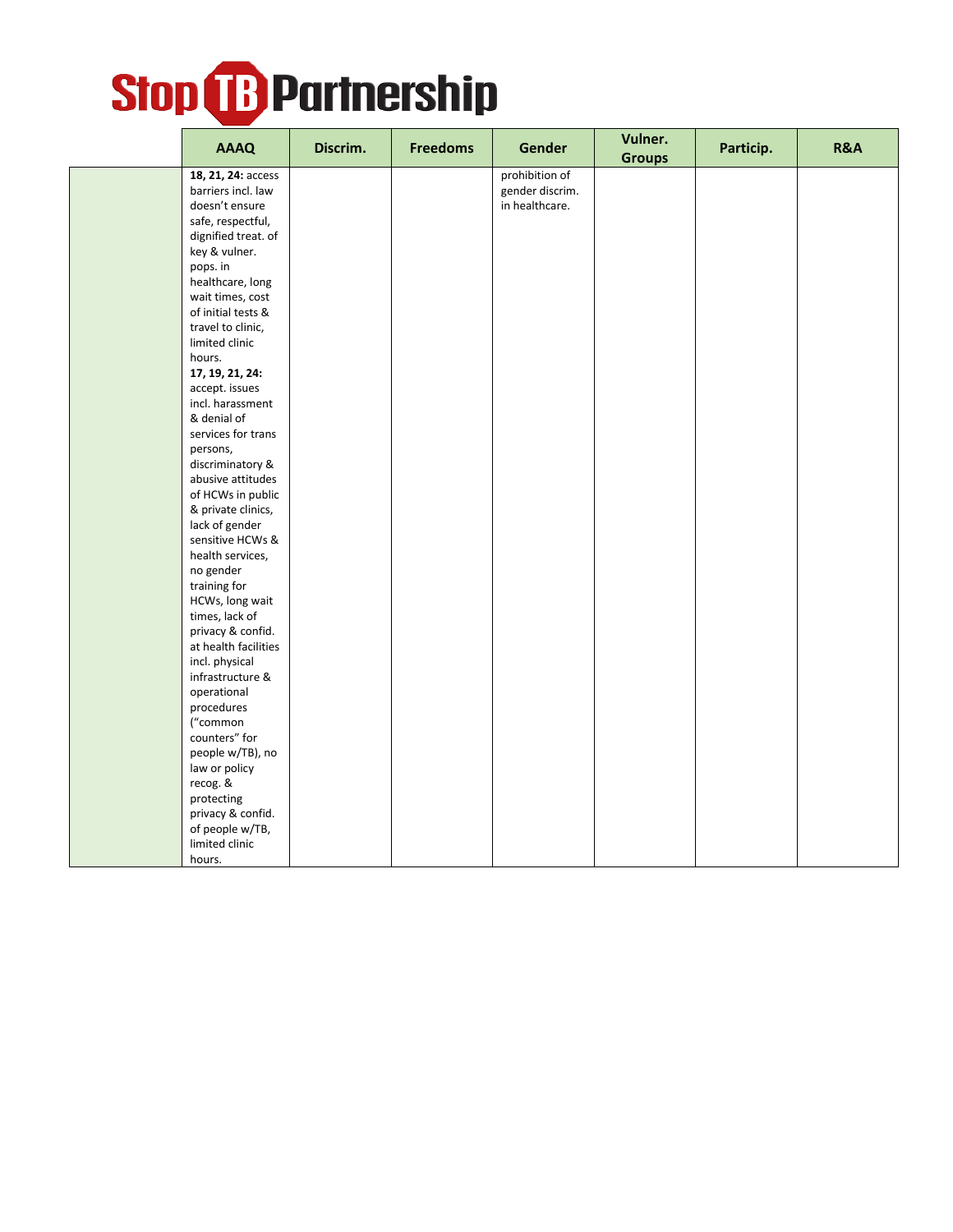

**Southeast Asia**

|              | <b>AAAQ</b>                            | Discrim.                             | <b>Freedoms</b> | <b>Gender</b>                       | Vulner.<br><b>Groups</b>     | Particip.                        | R&A                          |
|--------------|----------------------------------------|--------------------------------------|-----------------|-------------------------------------|------------------------------|----------------------------------|------------------------------|
|              | G35, KP16-23:                          | G22-25: key                          | KP16-23: crim.  | G7, 16, 45: not                     | KP6: assessment              | G33-34: nat. &                   | G34: there is a              |
|              | access barriers                        | pops. reported                       | of drug use     | all TB data is                      | key pops. 2016               | subnat. gov.                     | community level              |
|              | incl. transport &                      | no discrim. in                       | deters services | disag. by sex,                      | size estimates:              | coord.                           | mechanism for                |
|              | other costs,<br>distance to            | healthcare or<br>from police or      | use.            | gender, age or<br>geography.        | 72,607 PLHIV;<br>79,585 TB   | mechanisms,<br>incl. "village    | service user<br>complaints & |
|              | clinics, low                           | other                                |                 | G33: budget                         | household                    | health support                   | community                    |
|              | knowledge abt.                         | authorities, but                     |                 | planning &                          | contacts;                    | groups," provide                 | score cards.                 |
|              | TB & services.                         | stigma &                             |                 | allocation is not                   | 221,070-331,605              | platforms for                    |                              |
|              | G35, KP16-23:                          | discrim. in the                      |                 | gender-based,                       | TB close                     | NTP, CSOs &                      |                              |
|              | quality issues                         | community &                          |                 | financial data is                   | contacts;                    | dev. partners to                 |                              |
|              | inc. length of<br>treat. & side        | self-stigma.<br>G30-31,34-35:        |                 | not sex or age<br>disag.            | 1,795,415<br>elderly people; | meet & coord.<br>for TB response |                              |
|              | effects, lack of                       | no legal                             |                 | <b>G33: NSP</b>                     | 205,502 to                   | & for input from                 |                              |
|              | trained staff at                       | prohibition of TB                    |                 | provides focus                      | 418,90 people                | TB survivors.                    |                              |
|              | public clinics,                        | discrim.                             |                 | on pregnant                         | w/ diabetes;                 |                                  |                              |
|              | stigma &                               | <b>G35-36: Health</b>                |                 | women, children                     | 22,801                       |                                  |                              |
|              | discrim. among                         | Operational                          |                 | & elderly.<br>G33: no gender-       | prisoners;                   |                                  |                              |
|              | HCWs, poor<br>screening in             | District officials<br>report fear of |                 | sensitivity                         | 13,000 PWUD;<br>1,303 people |                                  |                              |
|              | prisons, weak                          | discrimination &                     |                 | training for                        | who inject                   |                                  |                              |
|              | referral system                        | social stigma                        |                 | HCWs.                               | drugs.                       |                                  |                              |
|              | for HIV/                               | hinder services                      |                 | G35: no formal                      | KP6: no official             |                                  |                              |
|              | diabetes, freq.                        | use & treat.                         |                 | nat.                                | NTP estimates of             |                                  |                              |
|              | visits to clinics<br>for DOT.          | adherence.<br><b>KP18-19: TB</b>     |                 | coordination for<br>gender equality | nat. TB key<br>pops. sizes,  |                                  |                              |
|              | $KP16-23: accept$                      | contacts &                           |                 | in the TB                           | assessment                   |                                  |                              |
| Cambodia $2$ | issues incl.                           | elderly reported                     |                 | response.                           | estimates need               |                                  |                              |
|              | limited hours &                        | HCWs stigma. &                       |                 |                                     | to be                        |                                  |                              |
|              | long wait times                        | discrim.                             |                 |                                     | periodically                 |                                  |                              |
|              | at public clinics,<br>length of treat. | behaviors<br>toward people           |                 |                                     | verified.<br>KP6: no NTP     |                                  |                              |
|              | & side effects,                        | w/TB.                                |                 |                                     | prevalence or                |                                  |                              |
|              | stigma &                               |                                      |                 |                                     | behavioral                   |                                  |                              |
|              | discrim. among                         |                                      |                 |                                     | surveys for key              |                                  |                              |
|              | HCWs, freq.                            |                                      |                 |                                     | pops.                        |                                  |                              |
|              | visits to clinics                      |                                      |                 |                                     | <b>KP16-23: TB risk</b>      |                                  |                              |
|              | for DOT.<br>KP 16-23: avail.           |                                      |                 |                                     | factors for each<br>key pop. |                                  |                              |
|              | issues incl. lack                      |                                      |                 |                                     | identified &                 |                                  |                              |
|              | of trained staff                       |                                      |                 |                                     | listed here.                 |                                  |                              |
|              | at public clinics,                     |                                      |                 |                                     |                              |                                  |                              |
|              | need for better                        |                                      |                 |                                     |                              |                                  |                              |
|              | integ. of<br>TB/HIV/diabetes           |                                      |                 |                                     |                              |                                  |                              |
|              | services.                              |                                      |                 |                                     |                              |                                  |                              |
|              | <b>KP16-23: PLHIV,</b>                 |                                      |                 |                                     |                              |                                  |                              |
|              | TB contacts,                           |                                      |                 |                                     |                              |                                  |                              |
|              | elderly, people                        |                                      |                 |                                     |                              |                                  |                              |
|              | w/ diabetes,                           |                                      |                 |                                     |                              |                                  |                              |
|              | prisoners AAAQ<br>issues incl. low     |                                      |                 |                                     |                              |                                  |                              |
|              | knowledge &                            |                                      |                 |                                     |                              |                                  |                              |
|              | awareness that                         |                                      |                 |                                     |                              |                                  |                              |
|              | TB is common                           |                                      |                 |                                     |                              |                                  |                              |

<sup>&</sup>lt;sup>2</sup> "G" page numbers refer to the "Gender Assessment in the National Tuberculosis Response in Cambodia." "KP" page numbers refer to the "Key Population Assessment in the National Tuberculosis Response in Cambodia." A legal environment assessment was not conducted in Cambodia.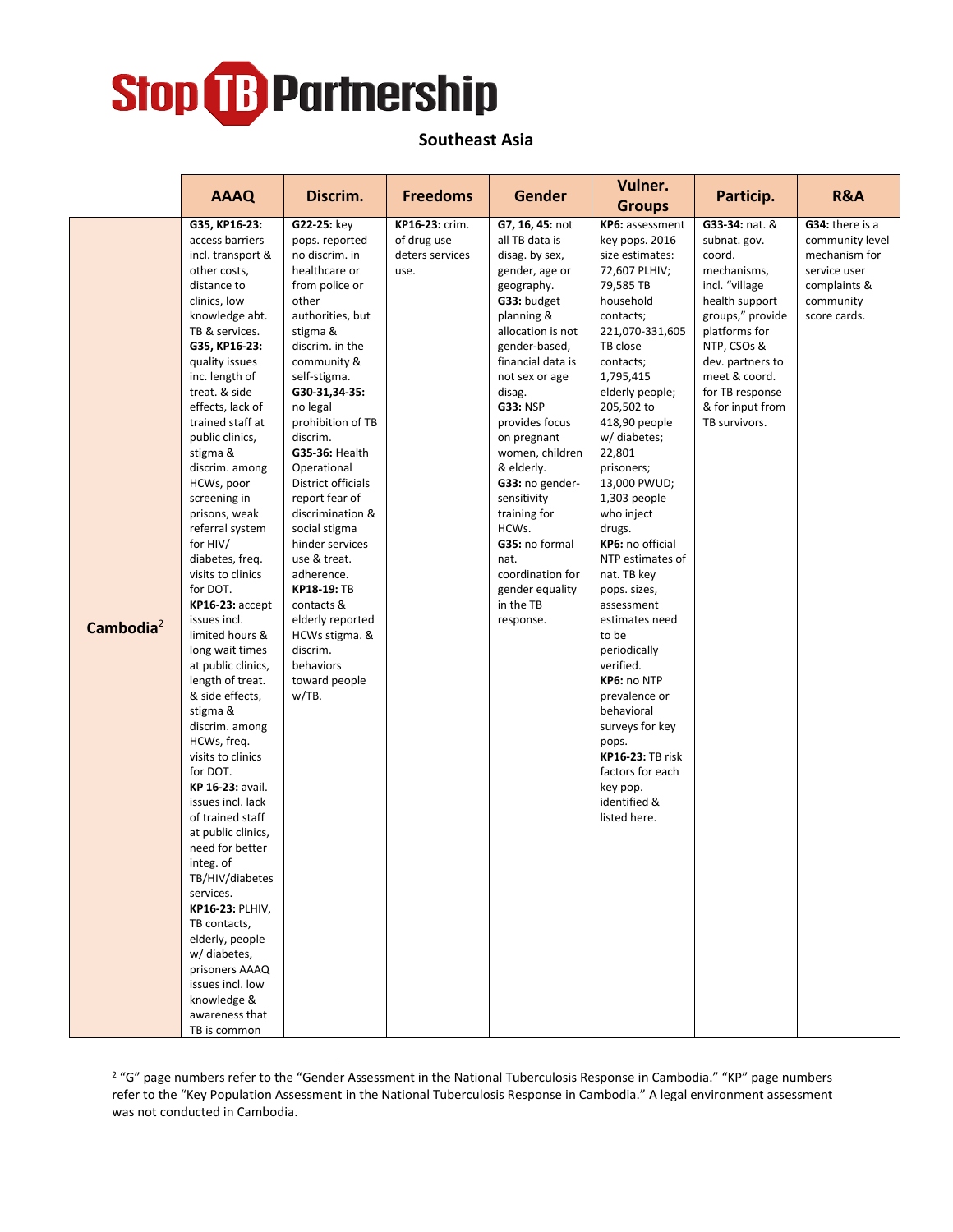|           | <b>AAAQ</b>                                                                                                                                                                                                                                                                                                                                                                                                                                                                                                                                                                                                 | Discrim.                                                                                                                                                                                                                                                                                                                                                                                                                                                                    | <b>Freedoms</b>                                                                                                                                                                                                                                                                                            | <b>Gender</b>                                                                                                                                                                                                                                                                                                                                                                                                                                                            | Vulner.<br><b>Groups</b>                                                                             | Particip.                                                                                                                                                                                                                  | <b>R&amp;A</b>                                                                                                                                                                                                                                                                                                                                                                                                                               |
|-----------|-------------------------------------------------------------------------------------------------------------------------------------------------------------------------------------------------------------------------------------------------------------------------------------------------------------------------------------------------------------------------------------------------------------------------------------------------------------------------------------------------------------------------------------------------------------------------------------------------------------|-----------------------------------------------------------------------------------------------------------------------------------------------------------------------------------------------------------------------------------------------------------------------------------------------------------------------------------------------------------------------------------------------------------------------------------------------------------------------------|------------------------------------------------------------------------------------------------------------------------------------------------------------------------------------------------------------------------------------------------------------------------------------------------------------|--------------------------------------------------------------------------------------------------------------------------------------------------------------------------------------------------------------------------------------------------------------------------------------------------------------------------------------------------------------------------------------------------------------------------------------------------------------------------|------------------------------------------------------------------------------------------------------|----------------------------------------------------------------------------------------------------------------------------------------------------------------------------------------------------------------------------|----------------------------------------------------------------------------------------------------------------------------------------------------------------------------------------------------------------------------------------------------------------------------------------------------------------------------------------------------------------------------------------------------------------------------------------------|
|           | HIV opp.<br>infection, need<br>for better integ.<br>οf<br>TB/HIV/diabetes<br>services, weak<br>referral system<br>for<br>HIV/diabetes,<br>diabetes drug<br>stock-outs,<br>distance to<br>clinics esp. in<br>rural areas,<br>limited hours,<br>long wait times<br>& lack of trained<br>staff at public<br>clinics, cost of<br>missing work to<br>get services,<br>length of treat.<br>& side effects;<br>stigma &<br>discrim. among<br>HCWs, low<br>knowledge abt.<br>TB & services,<br>poor screening<br>in prisons, crim.<br>of drug use<br>deters services<br>use, freq. visits<br>to clinics for<br>DOT. |                                                                                                                                                                                                                                                                                                                                                                                                                                                                             |                                                                                                                                                                                                                                                                                                            |                                                                                                                                                                                                                                                                                                                                                                                                                                                                          |                                                                                                      |                                                                                                                                                                                                                            |                                                                                                                                                                                                                                                                                                                                                                                                                                              |
| Indonesia | 3: laws not fully<br>impl. leading to<br>AAAQ issues<br>incl. delayed<br>diag. & treat.<br>initiation, low<br>knowledge abt.<br>TB & legal rights<br>due to<br>ineffective<br>community<br>outreach, self-<br>stigma &<br>discrim. b/c of<br>misperception<br>abt. TB,<br>catastrophic<br>household exp.<br>due to TB.<br>4, 46, 48, 56:<br>other access<br>barriers incl.<br>transport<br>expenses, lack of<br>information on<br>TB & TB<br>services, lack of                                                                                                                                              | 2: the study did<br>not find gender-<br>based discrim.<br>but desk review<br>found 10% of<br>marriages end in<br>divorce b/c wife<br>has TB, 25% of<br>women w/TB,<br>report being<br>isolated &<br>discrim. at<br>home, 2% of<br>older couples'<br>marriages end in<br>divorce if wife<br>gets TB.<br>48-49: no<br>explicit legal<br>prohibition of TB<br>discrim., though<br>MoH decree<br>calls on public<br>not to stigmatize<br>or discrim.<br>against people<br>w/TB. | 28, 31-32: no<br>legal protect. of<br>right to privacy<br>or confid. for<br>people w/TB<br>49-50: the study<br>did not find<br>reports of inv.<br>isolation, but no<br>explicit law or<br>policy on TB<br>isolation exists.<br>51: people w/TB<br>have the right to<br>association & to<br>establish orgs. | 2: no laws that<br>spec. address<br>gender equality<br>for TB.<br>2: the study did<br>not find gender-<br>based discrim.<br>but desk review<br>found 10% of<br>marriages end in<br>divorce b/c wife<br>has TB, 25% of<br>women w/TB,<br>report being<br>isolated &<br>discrim. at<br>home, 2% of<br>older couples<br>marriages end in<br>divorce if wife<br>gets TB.<br>3: lack of<br>gender-sensitive<br>TB services.<br>3: TB incidence<br>higher among<br>men; higher | 51: factory<br>workers, PLHIV<br>& urban poor<br>living in dense<br>areas are at high<br>risk of TB. | 3, 51-52: TB<br>CSOs & CBOs<br>not meaningfully<br>involved in TB<br>programming,<br>despite that<br>MoH decree<br>calls for<br>community<br>empowerment<br>so community<br>can play an<br>active role in the<br>response. | 3: lack of acct.<br>for companies<br>that wrongfully<br>terminate<br>people w/TB.<br>7, 63: lack of<br>info. &<br>knowledge abt.<br>law & rights<br>among people<br>affected by TB.<br><b>50: need</b><br>complaints<br>mechanism to<br>panel of<br>"Indonesian<br>medical<br>disciplines" for<br>stigma, discrim.<br>or malpractice<br>exp. by people<br>w/TB, also<br>access to legal<br>aid to enforce<br><b>Medical Practice</b><br>Law. |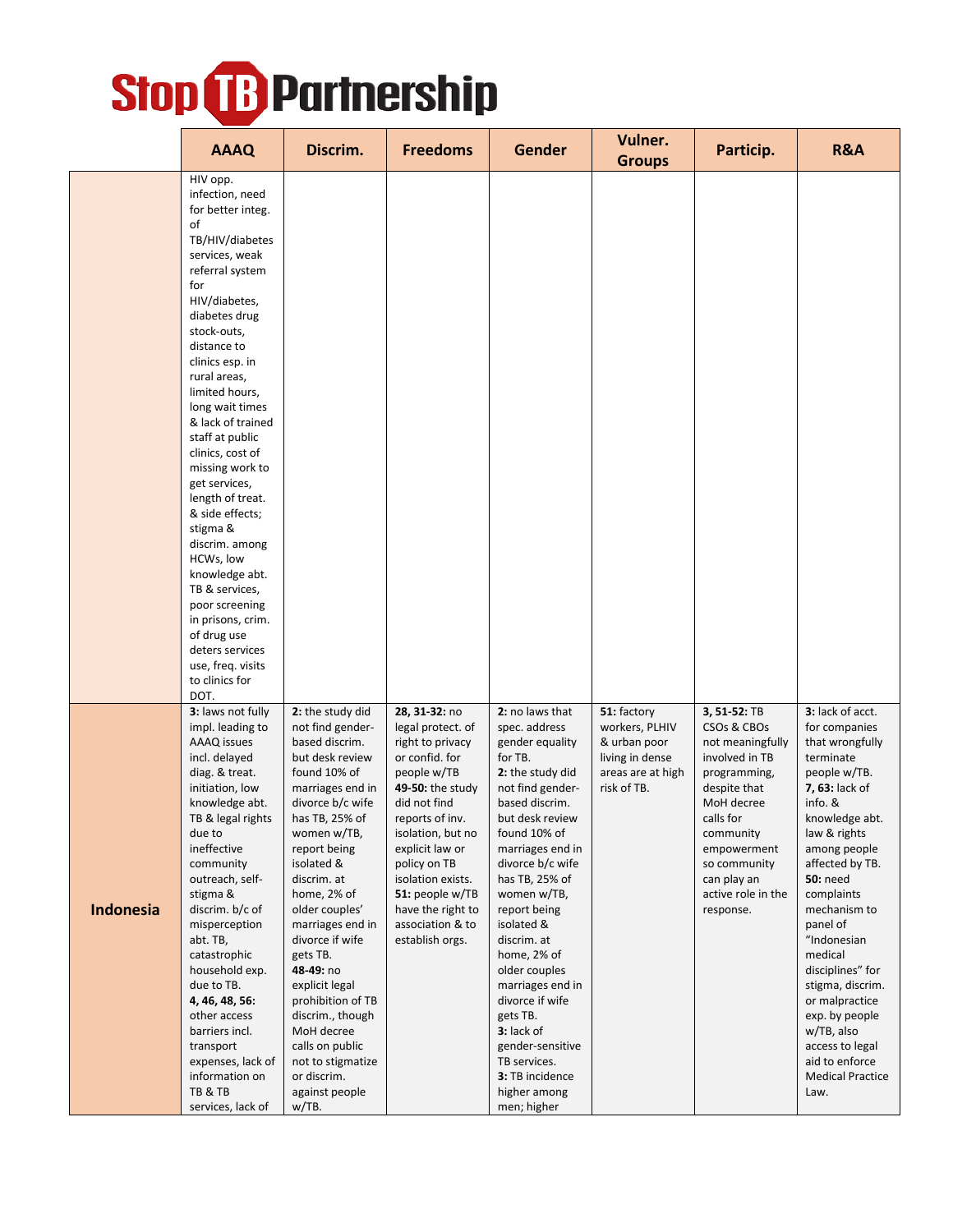|                    |                                                                                                                                                                                                                                                                                                                                                                                                                                                                                                                                                                                                                                                                                                                                                                               |                                                                                                                                                                                                                                                                              |                                                                                                                                                                                                                                                                     |                                                                                                                                                                                                                                                                             | Vulner.                                                                                                                                                                                                                                  |                                                                                                                                                                                                                                                                                         |                                                                                                                                                                                                                                                         |
|--------------------|-------------------------------------------------------------------------------------------------------------------------------------------------------------------------------------------------------------------------------------------------------------------------------------------------------------------------------------------------------------------------------------------------------------------------------------------------------------------------------------------------------------------------------------------------------------------------------------------------------------------------------------------------------------------------------------------------------------------------------------------------------------------------------|------------------------------------------------------------------------------------------------------------------------------------------------------------------------------------------------------------------------------------------------------------------------------|---------------------------------------------------------------------------------------------------------------------------------------------------------------------------------------------------------------------------------------------------------------------|-----------------------------------------------------------------------------------------------------------------------------------------------------------------------------------------------------------------------------------------------------------------------------|------------------------------------------------------------------------------------------------------------------------------------------------------------------------------------------------------------------------------------------|-----------------------------------------------------------------------------------------------------------------------------------------------------------------------------------------------------------------------------------------------------------------------------------------|---------------------------------------------------------------------------------------------------------------------------------------------------------------------------------------------------------------------------------------------------------|
|                    | <b>AAAQ</b>                                                                                                                                                                                                                                                                                                                                                                                                                                                                                                                                                                                                                                                                                                                                                                   | Discrim.                                                                                                                                                                                                                                                                     | <b>Freedoms</b>                                                                                                                                                                                                                                                     | <b>Gender</b>                                                                                                                                                                                                                                                               | <b>Groups</b>                                                                                                                                                                                                                            | Particip.                                                                                                                                                                                                                                                                               | R&A                                                                                                                                                                                                                                                     |
|                    | nutrition during<br>treat, long wait<br>times at clinics,<br>high cost of<br>rapid molecular<br>tests limits<br>accessibility, low<br>knowledge abt.<br>TB symptoms,<br>illness and<br>treat.,<br>geographic<br>distance to and<br>between health<br>facilities.<br>31, 37, 45, 47:<br>quality issues<br>incl. most<br>people w/TB<br>initially seek<br>care in the<br>private sector,<br>misdiag. occurs<br>in health<br>system, treat.<br>length & side<br>effects<br>contributes to<br>adherence<br>challenges.<br>37, 45: avail.<br>issues incl. lack<br>of TB<br>counselling, lack<br>of TB tests at<br>PHCs, lack of<br>rapid molecular<br>tests.<br><b>3-4: accept.</b><br>issues incl. lack<br>of gender-<br>sensitive<br>services, long<br>wait times at<br>clinics. | 49-50: the study<br>did not find<br>discrim. by TB<br>HCWs or<br>families, but<br>from other<br><b>HCWs including</b><br>for HIV services<br>and from<br>dentists, as well<br>as neighbors &<br>coworkers.                                                                   |                                                                                                                                                                                                                                                                     | treat. success<br>rates among<br>women.<br>3: men reported<br>they got TB due<br>to unhealthy<br>working<br>conditions.<br>4: caretakers<br>of people w/TB<br>are usually<br>female.                                                                                        |                                                                                                                                                                                                                                          |                                                                                                                                                                                                                                                                                         |                                                                                                                                                                                                                                                         |
| <b>Philippines</b> | 13: 2016 NTP<br>study found<br>human<br>resources<br>constraints, lack<br>of funding for<br>DR-TB drugs.<br>56: quality of TB<br>services<br>diminished by<br>low num. of<br>docs., long wait<br>times at clinics,<br>lack of people-<br>centered care &<br>reliance on                                                                                                                                                                                                                                                                                                                                                                                                                                                                                                       | 15: no legal<br>prohibition of TB<br>discrim, TB law<br>does not<br>address stigma<br>or discrim.<br>25: labor regs.<br>prohibit<br>termination<br>based on TB<br>unless cert. from<br>health authority<br>that disease<br>can't be cured in<br>6 months w/<br>proper treat. | 25: TB law does<br>not recog. rights<br>to privacy,<br>confid.,<br>informed<br>consent or self-<br>determination.<br>54: lack of<br>respect for<br>privacy & confid.<br>are problems for<br>people w/TB.<br>56: forced<br>isolation is<br>employed as a<br>priority | 15: NTP collects<br>gender disag.<br>epi. data, but no<br>baseline study<br>for gender-<br>related issues in<br>access to TB<br>services.<br>29: 28 subnat.<br>govs. prohibit<br>discrim. based<br>on sex, sexual<br>orient., gender<br>identity.<br>30-31: law<br>protects | 14-15: TB law<br>impl. rules &<br>regs. provide for<br>info. & educ.<br>campaigns for<br>key pops. to<br>particip. in TB<br>response, but<br>they were not<br>consulted or<br>involved in the<br>development of<br>the law or<br>policy. | 14-15: TB law<br>impl. rules &<br>regs. provide for<br>info. & educ.<br>campaigns for<br>key pops. to<br>particip. in TB<br>response., but<br>they were not<br>consulted or<br>involved in the<br>dev. of the law<br>or policy.<br>15: limited role<br>for CSOs/CBOs<br>in TB response, | 25: TB law lacks<br>acct. mechanism<br>for TB program<br>implementers.<br>25: TB law lacks<br>grievance<br>mechanism or<br>remedies for<br>people w/TB.<br>26: proposed<br>amendments to<br>TB law would<br>prohibit TB<br>discrim. &<br>provide admin. |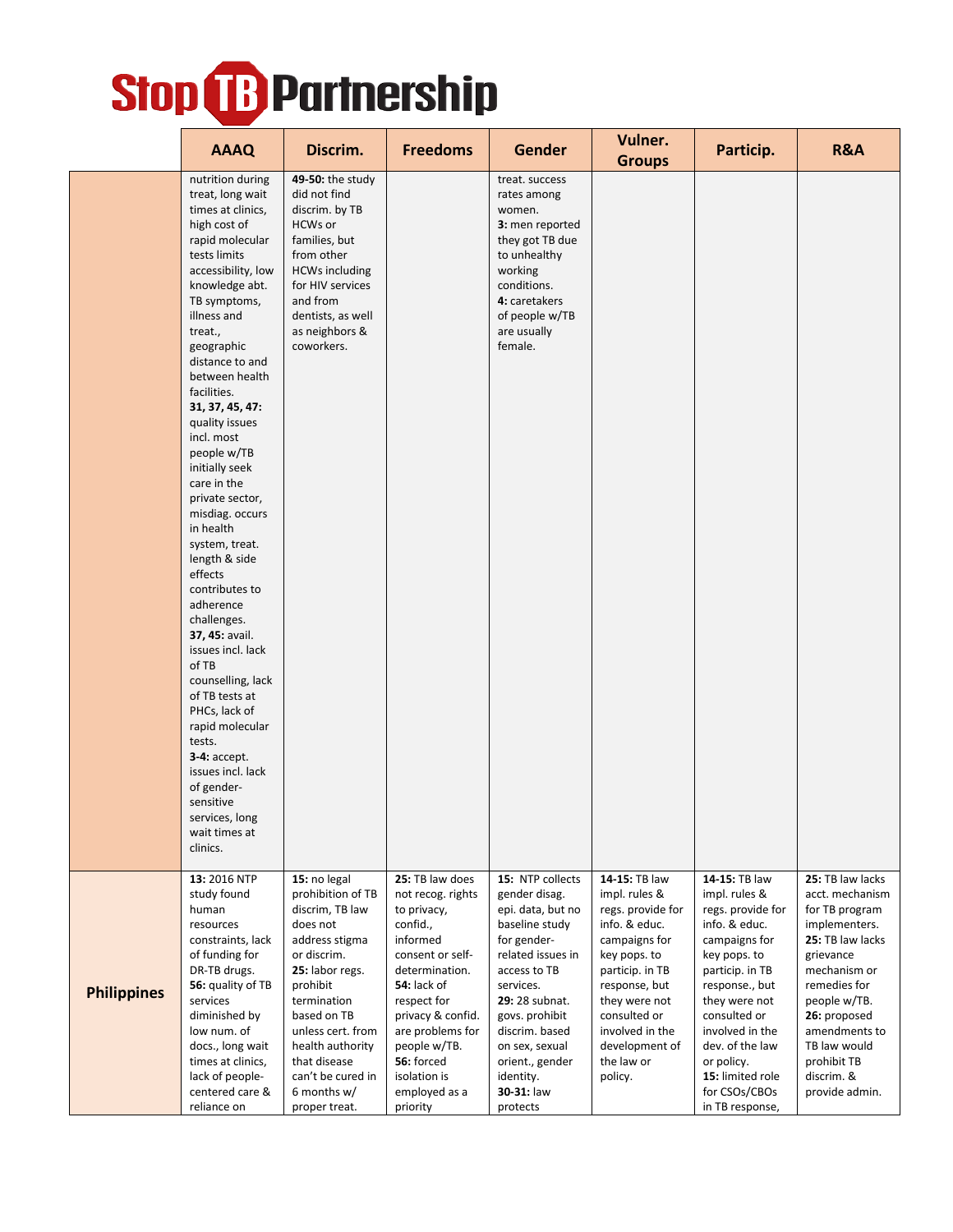| <b>AAAQ</b>                                                                                                                                                                                                                                                                                                                                                                 | Discrim.                                                                                                                                                                                                          | <b>Freedoms</b>                                                                                                        | <b>Gender</b>                                                                                                                                                                                                                                                                                                                                                                                   | Vulner.<br><b>Groups</b>                                                                       | Particip.                                                                                                                                                                                                                                                                                                         | <b>R&amp;A</b>              |
|-----------------------------------------------------------------------------------------------------------------------------------------------------------------------------------------------------------------------------------------------------------------------------------------------------------------------------------------------------------------------------|-------------------------------------------------------------------------------------------------------------------------------------------------------------------------------------------------------------------|------------------------------------------------------------------------------------------------------------------------|-------------------------------------------------------------------------------------------------------------------------------------------------------------------------------------------------------------------------------------------------------------------------------------------------------------------------------------------------------------------------------------------------|------------------------------------------------------------------------------------------------|-------------------------------------------------------------------------------------------------------------------------------------------------------------------------------------------------------------------------------------------------------------------------------------------------------------------|-----------------------------|
| facility-based<br>DOT.<br>56: access issues<br>incl. long wait<br>times at clinics.<br>25, 54, 56:<br>accept. issues<br>incl. lack of<br>protect. for<br>rights to privacy,<br>confid. &<br>informed<br>consent in TB<br>law, lack of<br>respect for<br>privacy & confid.<br>of people w/TB,<br>lack of people-<br>centered care &<br>reliance on<br>facility-based<br>DOT. | 26: proposed<br>amendments to<br>TB law would<br>prohibit TB<br>discrim. &<br>provide admin.<br>sanctions for<br>violators.<br>58: widespread<br>misconception &<br>inaccurate info.<br>abt. TB drives<br>stigma. | intervention by<br>HCWs for people<br>w/TB,<br>sometimes at<br>home, but<br>interviews<br>indicate it<br>doesn't work. | women's right<br>to health,<br>provides for<br>access to<br>comprehensive<br>health services.<br>34: TB law does<br>not address<br>gender-based<br>barriers to<br>services.<br>35-40: NSP<br>mentions<br>gender, but not<br>gender-sensitive<br>or gender-<br>transformative<br>services, plans,<br>etc.<br>$40:$ lack of<br>gender-related<br>indicators for TB<br>strategies &<br>activities. | 29-30: HIV/AIDS<br>law prohibits<br>HIV discrim.<br>46: PWUD are<br>not prioritized<br>by NSP. | only a couple<br>patient groups<br>involved in peer<br>educ. & treat.<br>support.<br>25: TB law does<br>not recog. right<br>to participate in<br>treat.<br>26: proposed<br>amendments to<br>TB law would<br>est. right of<br>people affected<br>by TB to<br>participate in<br>the dev. & impl.<br>of TB response. | sanctions for<br>violators. |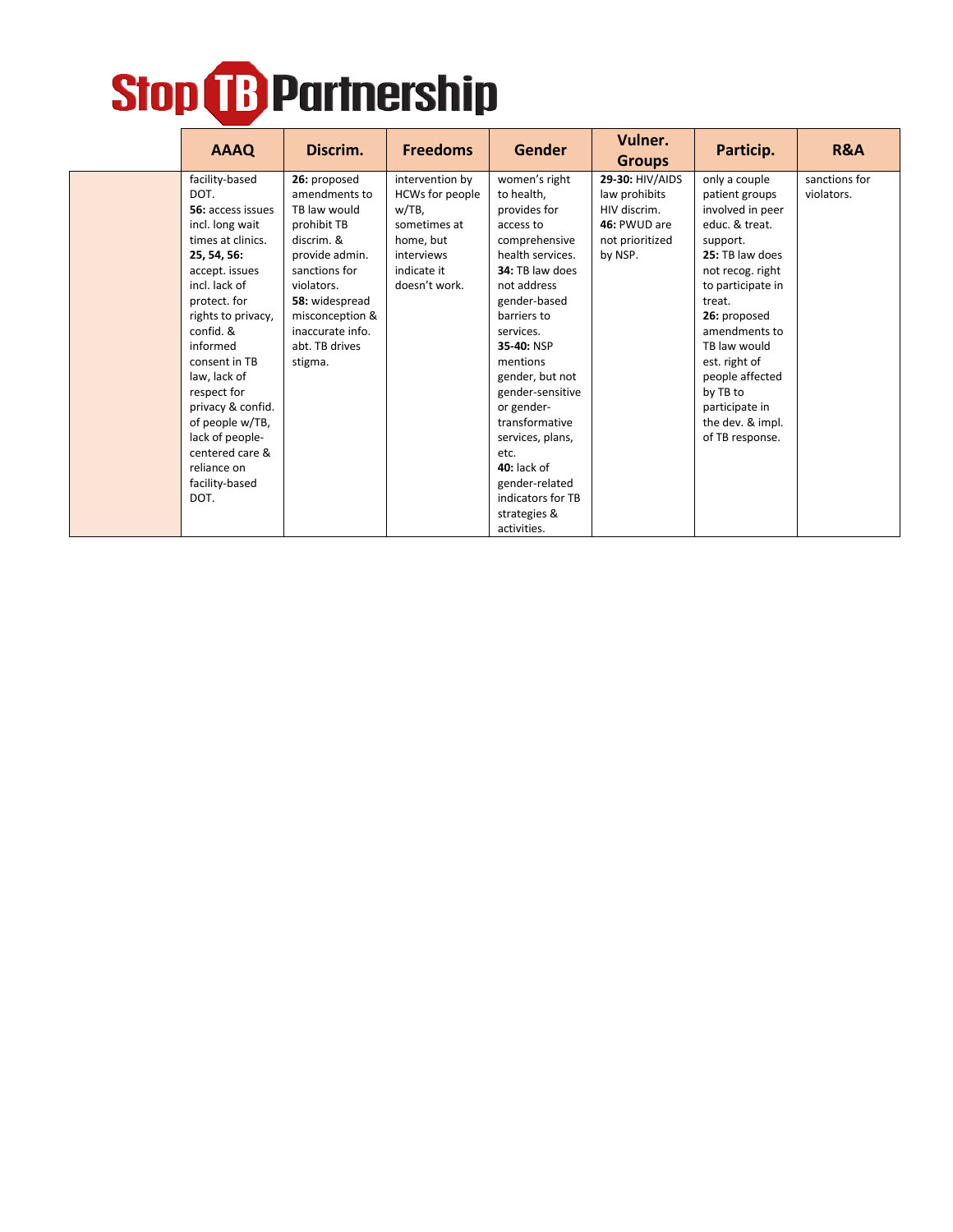#### **Eastern Europe and Central Asia**<sup>3</sup>

|         | <b>AAAQ</b>                                                                                                                                                                                                                                                                                                                                                                                                                                                                                                                                                                                                                                                                                                                                                                                                                                                                                                                                                                | Discrim.                                                                                                                                                                                                                                                                                                                                                                                                                                                                                                                                                                                                                                                            | <b>Freedoms</b>                                                                                                                                                                                                                                                                                                                                                                                                                                                                                                                                                                                                                                                                                 | <b>Gender</b>                                                                                                                                                                                                                                                                                                                                                                                                                                                                                                                                                                                                                                                                                                                                                 | Vulner.<br><b>Groups</b>                                                                                                                                                                                                                                                                                                                                                                                                                                                                                                                                                        | Particip. | R&A |
|---------|----------------------------------------------------------------------------------------------------------------------------------------------------------------------------------------------------------------------------------------------------------------------------------------------------------------------------------------------------------------------------------------------------------------------------------------------------------------------------------------------------------------------------------------------------------------------------------------------------------------------------------------------------------------------------------------------------------------------------------------------------------------------------------------------------------------------------------------------------------------------------------------------------------------------------------------------------------------------------|---------------------------------------------------------------------------------------------------------------------------------------------------------------------------------------------------------------------------------------------------------------------------------------------------------------------------------------------------------------------------------------------------------------------------------------------------------------------------------------------------------------------------------------------------------------------------------------------------------------------------------------------------------------------|-------------------------------------------------------------------------------------------------------------------------------------------------------------------------------------------------------------------------------------------------------------------------------------------------------------------------------------------------------------------------------------------------------------------------------------------------------------------------------------------------------------------------------------------------------------------------------------------------------------------------------------------------------------------------------------------------|---------------------------------------------------------------------------------------------------------------------------------------------------------------------------------------------------------------------------------------------------------------------------------------------------------------------------------------------------------------------------------------------------------------------------------------------------------------------------------------------------------------------------------------------------------------------------------------------------------------------------------------------------------------------------------------------------------------------------------------------------------------|---------------------------------------------------------------------------------------------------------------------------------------------------------------------------------------------------------------------------------------------------------------------------------------------------------------------------------------------------------------------------------------------------------------------------------------------------------------------------------------------------------------------------------------------------------------------------------|-----------|-----|
| Georgia | R21: PWUD are<br>reluctant to<br>access TB<br>services b/c<br>they fear<br>exposure &<br>prosecution<br>under crim. law,<br>esp. with DOT.<br>R21: people w/<br>prison hist., lack<br>info. abt. TB &<br>services, they<br>are also often<br>PWUD.<br><b>R21: IDPs</b><br>services barriers<br>incl. distance to<br>clinics, distrust<br>of health<br>system, fear of<br>losing employ.,<br>fear of<br>community<br>stigma, need to<br>pay for services<br>outside home<br>residence area.<br>R22-23: quality<br>issues incl. poor<br>conditions in TB<br>clinics,<br>discriminatory<br>treat. of socially<br>vulner. people &<br>people from<br>rural areas, lack<br>of privacy from<br>home-based<br>DOT.<br>R22: access<br>issues incl.<br>denial of<br>services to<br>people w/TB,<br>discriminatory<br>treat. of socially<br>vulner. people &<br>people from<br>rural areas, poor<br>treat. of trans<br>people by<br>HCWs, diag.<br>delay b/c PHCs<br>req. paid tests | 23-24: no legal<br>prohibition of<br>TB discrim., TB<br>law does not<br>address stigma<br>or discrim.<br>R22: educ.<br>discrim.:<br>children of<br>people w/TB not<br>admitted<br>to school, some<br>people w/TB<br>prohibited from<br>university.<br>R22: TB discrim.<br>in social<br>support: social<br>sec. payments<br>cancelled b/c<br>person w/TB's<br>income<br>increases from<br>TB incentive.<br>R22: denial of<br>services to<br>people w/TB,<br>discriminatory<br>treat. of socially<br>vulner. people &<br>people from<br>rural areas, poor<br>treat. of trans<br>people by<br>HCWs.<br>R22, 50: people<br>w/TB<br>experience<br>employment<br>discrim. | 22-27: no legal<br>protect. for right<br>to privacy or<br>confid. for<br>people w/TB.<br><b>25: TB law</b><br>allows inv.<br>isolation, but<br>doesn't provide<br>for housing,<br>food, clothing,<br>etc. for isolated<br>person; accord.<br>to court records<br>TB inv. isolation<br>had not<br>occurred in 5<br>years.<br>R21: crim. of<br>drug use deters<br>PWUD from<br>services b/c<br>they fear<br>exposure &<br>prosecution esp.<br>with DOT.<br>R22: right to<br>privacy viol. by<br>requirement to<br>report TB<br>history for some<br>gov. jobs,<br>though not req.<br>by law.<br>R23: lack of<br>privacy when<br>DOT nurse<br>delivers TB<br>drugs to home<br>results in<br>stigma. | R22: NSP silent<br>on gender, no<br>gender<br>indicators or<br>barriers<br>identified.<br>R22: women<br>more likely than<br>men to<br>deprioritize<br>healthcare,<br>often b/c of lack<br>of childcare.<br>R22: women<br>have less TB<br>knowledge than<br>men.<br>R22: women<br>exp. diag. delay<br>b/c of test costs<br>& male control<br>of family<br>finances.<br>R22: women<br>face serious<br>consequence<br>from TB diag.<br>b/c possibility of<br>divorce & losing<br>children.<br>R22: men report<br>more<br>psychological<br>issues than<br>women, e.g.,<br>feeling "useless"<br>& suicidal.<br><b>R22: TB</b><br>mortality higher<br>in men.<br>R22: lack of<br>info. abt. trans<br>persons, except<br>some evidence<br>of poor treat. by<br>HCWs. | R21: key pops.<br>prioritized:<br>PWUD, persons<br>w/ prison hist.,<br>IDPs.<br>R21: PWUD are<br>reluctant to<br>access TB<br>services b/c<br>they fear<br>exposure &<br>prosecution<br>under crim. law,<br>esp. with DOT.<br>$R21:$ people w/<br>prison hist. lack<br>info. abt. TB &<br>services, they<br>are also often<br>PWUD.<br><b>R21: IDPs</b><br>services barriers<br>incl. distance to<br>clinics, distrust<br>of health<br>system, fear of<br>losing employ.,<br>fear of<br>community<br>stigma, need to<br>pay for services<br>outside domicile<br>residence area. | N/A       | N/A |

<sup>&</sup>lt;sup>3</sup> "R" page numbers refer to the regional report, "Breaking the Silence: Human Rights, Gender, Stigma and Discrimination Barriers to TB Services in Georgia, Kazakhstan, Kyrgyzstan, Tajikistan and Ukraine."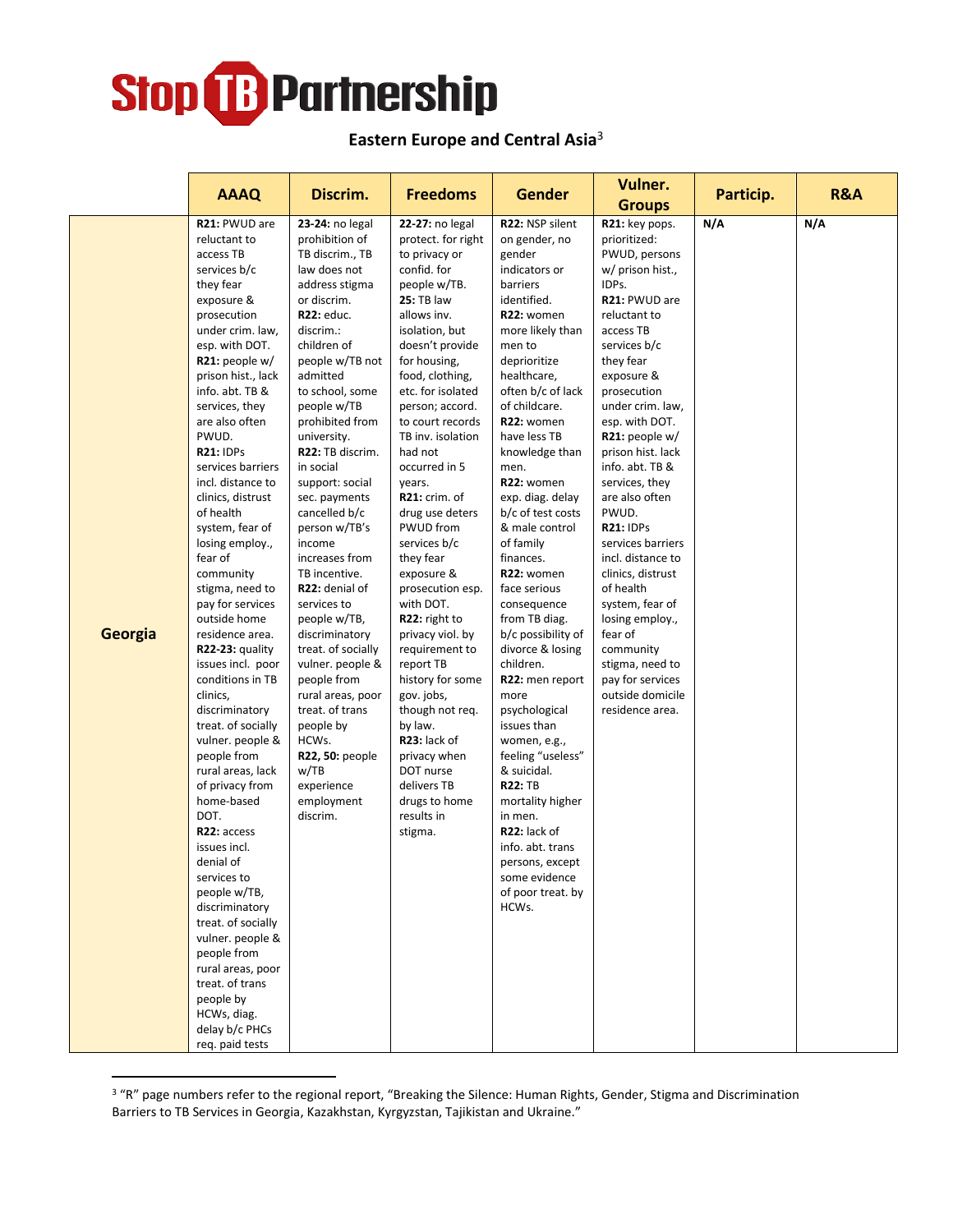|                   | <b>AAAQ</b>                                                                                                                                                                                                                                                                                                                                                                                                                                                                                                                                                                                                                                                                                                                                                                             | Discrim.                                                                                                                                                                                                                                                                                                                                                                                    | <b>Freedoms</b>                                                                                                                                                                                                                                                                                                                                                                                                                                                                                                                                                                                                                                                                                                                                                                | <b>Gender</b>                                                                                                                                                                                                                                                                                                                          | Vulner.<br><b>Groups</b>                                                                                                                                                                                                                                                                                                                                                                                                                                                                                                                                                                                               | Particip. | <b>R&amp;A</b>                                                                                                                                                                                                                                                                                                                                                                 |
|-------------------|-----------------------------------------------------------------------------------------------------------------------------------------------------------------------------------------------------------------------------------------------------------------------------------------------------------------------------------------------------------------------------------------------------------------------------------------------------------------------------------------------------------------------------------------------------------------------------------------------------------------------------------------------------------------------------------------------------------------------------------------------------------------------------------------|---------------------------------------------------------------------------------------------------------------------------------------------------------------------------------------------------------------------------------------------------------------------------------------------------------------------------------------------------------------------------------------------|--------------------------------------------------------------------------------------------------------------------------------------------------------------------------------------------------------------------------------------------------------------------------------------------------------------------------------------------------------------------------------------------------------------------------------------------------------------------------------------------------------------------------------------------------------------------------------------------------------------------------------------------------------------------------------------------------------------------------------------------------------------------------------|----------------------------------------------------------------------------------------------------------------------------------------------------------------------------------------------------------------------------------------------------------------------------------------------------------------------------------------|------------------------------------------------------------------------------------------------------------------------------------------------------------------------------------------------------------------------------------------------------------------------------------------------------------------------------------------------------------------------------------------------------------------------------------------------------------------------------------------------------------------------------------------------------------------------------------------------------------------------|-----------|--------------------------------------------------------------------------------------------------------------------------------------------------------------------------------------------------------------------------------------------------------------------------------------------------------------------------------------------------------------------------------|
|                   | before refer. for<br>free TB test.<br>R22-23: accept.<br>issues incl.<br>discriminatory<br>treat. of socially<br>vulner. people &<br>people from<br>rural areas, poor<br>treat. of trans<br>people by<br>HCWs, lack of<br>privacy when<br>DOT nurses<br>deliver TB drugs<br>to home results<br>in stigma.                                                                                                                                                                                                                                                                                                                                                                                                                                                                               |                                                                                                                                                                                                                                                                                                                                                                                             |                                                                                                                                                                                                                                                                                                                                                                                                                                                                                                                                                                                                                                                                                                                                                                                |                                                                                                                                                                                                                                                                                                                                        |                                                                                                                                                                                                                                                                                                                                                                                                                                                                                                                                                                                                                        |           |                                                                                                                                                                                                                                                                                                                                                                                |
| <b>Kazakhstan</b> | 14, R26-27:<br>access barriers<br>incl. travel costs<br>for facility-<br>based DOT, req.<br>of domicile<br>registration to<br>access PHCs<br>(not reg. at TB<br>clinics), low<br>knowledge of<br>avail. social<br>support among<br>people w/TB &<br>HCWs, highly<br>complex process<br>to access social<br>support, long<br>distances to<br>hospitals in rural<br>areas, lengthy<br>re-registration<br>process to<br>access PHC for<br>internal<br>migrants, lack of<br>info. abt. video<br>supported<br>treat.,<br>difficulties<br>accessing diag.<br>overall, stigma<br>& discrim. in<br>PHCs. against<br>key pops. incl<br>women<br>members of key<br>pops.<br>14, R27: quality<br>issues incl.<br>facility-based<br>DOT induces<br>travel costs &<br>threatens job<br>sec., educ. & | 12, 23: Code on<br><b>Public Health</b><br>and the Health<br>Care System<br>guarantees<br>"prevention of<br>any form of<br>discrimination<br>related to the<br>nature of [TB]."<br>R27: TB employ.<br>discrim.,<br>sometimes due<br>to tardiness,<br>missing shifts<br>for DOT.<br>R27: TB stigma<br>& discrim. in<br>PHCs, esp.<br>against key<br>pops. & women<br>members of key<br>pops. | 12: Code on<br><b>Public Health</b><br>and the Health<br>Care System<br>guarantees<br>protect. of<br>privacy and<br>"protection of<br>Private Health<br>Information."<br>12-13: law<br>establishes that<br>people w/<br>"contagious<br>type of TB shall<br>be subject to<br>compulsory<br>hospitalization,<br>treat. &<br>rehabilitation,"<br>but provides<br>right to appeal<br>the decision to a<br>"higher<br>authority and/or<br>a court."<br>13-14: law &<br>MoH order<br>provide for<br>"coercive<br>treatment of TB<br>patients" & inv.<br>isolation in<br>specialized TB<br>institutions<br>financed by gov.<br>budget, incl. for<br>prisoners<br>released before<br>TB treat. is<br>complete.<br>13: decision for<br>coercive TB<br>treat. is made<br>by a court upon | R26: women<br>exp. more<br>stigma &<br>discrim. than<br>men, esp.<br>women key<br>pops.<br>R26: women<br>exp. diag. delay<br>b/c lack of<br>childcare,<br>pressure to quit<br>treat. from men.<br>R26: men exp.<br>diag. delay or<br>self-treat. b/c of<br>poor job<br>security, treat.<br>adherence<br>issues due to<br>drug/alcohol. | R26: key pops.<br>prioritized:<br>PLHIV, internal<br>migrants.<br>R26: internal<br>migrants exp.<br>housing eviction<br>b/c of TB, diag.<br>delays due to<br>job insec. & long<br>diag. times at<br>PHCs, difficulty<br>finding work<br>after TB treat,<br>lengthy<br>re-registration<br>process to<br>access PHC.<br>R26: PLHIV exp.<br>diag. delays b/c<br>PHCs lack of<br>exp. w/ TB/HIV<br>coinfection,<br>treat.<br>adherence<br>challenges due<br>to lack of social<br>support & side<br>effects.<br>R26: internal<br>migrants &<br>PLHIV reported<br>lack of people-<br>centered care &<br>inconven. of<br>DOT. | N/A       | $13:$ law<br>providing right<br>to appeal<br>decision for<br>compulsory<br>hospitalization,<br>treat. or<br>rehabilitation<br>does not<br>provide<br>complaints<br>procedures or<br>guidance for<br>when the<br>decision-maker<br>decides in favor<br>of the person<br>w/TB.<br>R27: lack of<br>legal or other<br>process for<br>people w/TB to<br>protect against<br>discrim. |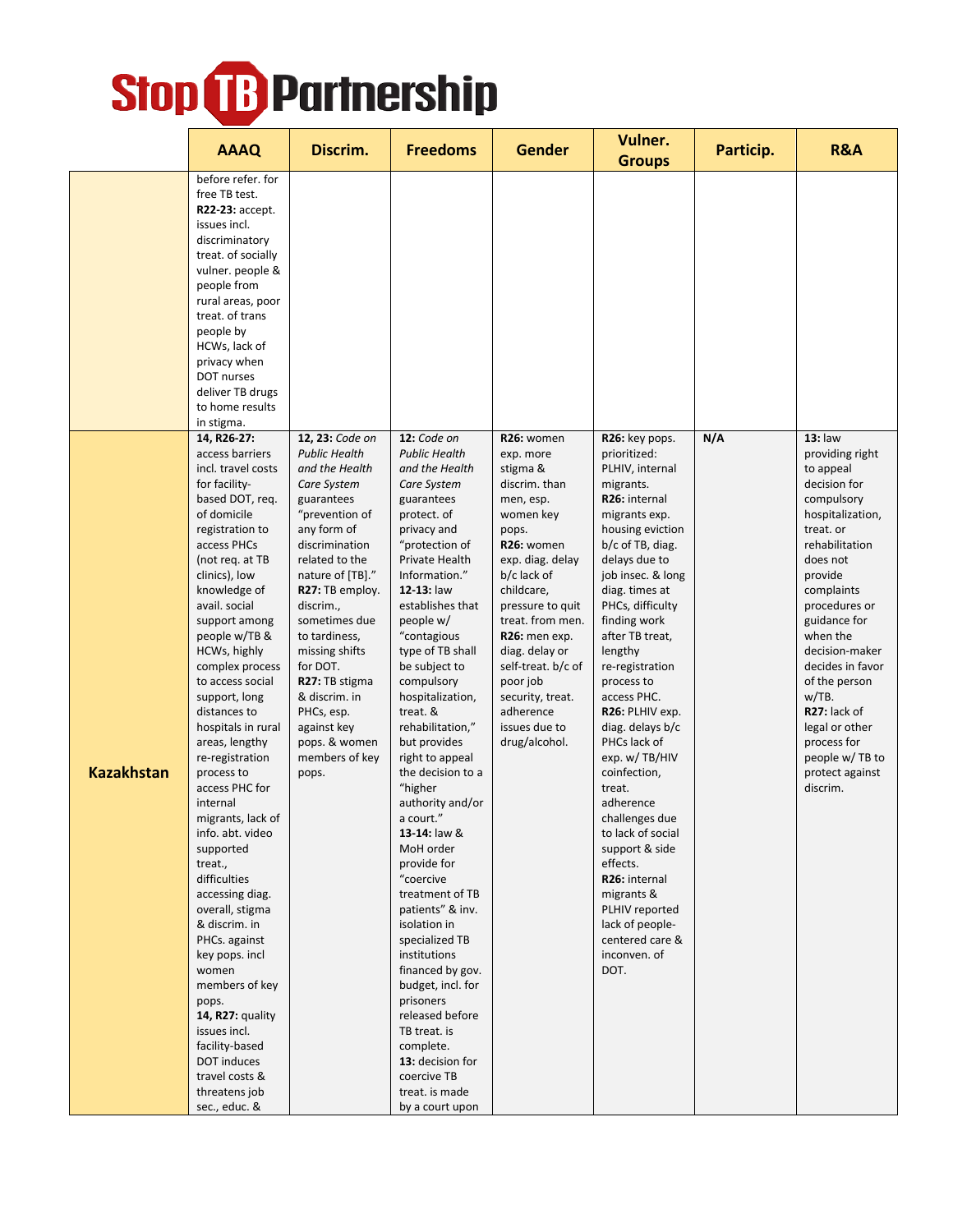|                         | <b>AAAQ</b>                                                                                                                                                                                                                                                                                                                                                                                                                                                                                                                                                                                                                                                                                                                                                                                                                   | Discrim.                                                                                                                                                                                | <b>Freedoms</b>                                                                                                                                                                                                                                                                                                                                                       | <b>Gender</b>                                                                                                                                                                 | Vulner.                                                                                                                                                         | Particip.                                                                                                                                          | <b>R&amp;A</b>                                                                                                                                                                               |
|-------------------------|-------------------------------------------------------------------------------------------------------------------------------------------------------------------------------------------------------------------------------------------------------------------------------------------------------------------------------------------------------------------------------------------------------------------------------------------------------------------------------------------------------------------------------------------------------------------------------------------------------------------------------------------------------------------------------------------------------------------------------------------------------------------------------------------------------------------------------|-----------------------------------------------------------------------------------------------------------------------------------------------------------------------------------------|-----------------------------------------------------------------------------------------------------------------------------------------------------------------------------------------------------------------------------------------------------------------------------------------------------------------------------------------------------------------------|-------------------------------------------------------------------------------------------------------------------------------------------------------------------------------|-----------------------------------------------------------------------------------------------------------------------------------------------------------------|----------------------------------------------------------------------------------------------------------------------------------------------------|----------------------------------------------------------------------------------------------------------------------------------------------------------------------------------------------|
|                         | family relations,<br>insufficient<br>social support &<br>side effects are<br>adherence<br>challenges,<br>PHCs don't want<br>to register TB<br>cases leading to<br>diag. delays,<br>family docs. not<br>trained for TB.<br>R27: avail.<br>issues incl. lack<br>of psychological<br>services, lack of<br>treat. for side<br>effects in PHCs.<br>13-14, 27, R27:<br>accept. issues<br>incl. law & MoH<br>order provide<br>for "coercive<br>treatment of TB<br>patients,"<br>facility-based<br>DOT threatens<br>job sec. &<br>induces travel<br>costs, lack of<br>privacy in<br>hospitals where<br>TB dispensaries<br>are clearly<br>marked & reveal<br>people have TB<br>when they go to<br>the area incl.<br>from maternity<br>wards, TB<br>stigma &<br>discrim. in PHCs<br>esp. against key<br>pops. & women<br>members of key |                                                                                                                                                                                         | application from<br>a health org.<br>$13:$ upon<br>discharge from<br>inv. isolation,<br>people<br>coercively<br>treated must<br>register w/TB.<br>org. where they<br>reside.<br>27: lack of<br>privacy in<br>hospitals where<br>TB dispensaries<br>are clearly<br>marked & reveal<br>people have TB<br>when they go to<br>the area, incl.<br>from maternity<br>wards. |                                                                                                                                                                               | <b>Groups</b>                                                                                                                                                   |                                                                                                                                                    |                                                                                                                                                                                              |
|                         | pops.                                                                                                                                                                                                                                                                                                                                                                                                                                                                                                                                                                                                                                                                                                                                                                                                                         |                                                                                                                                                                                         |                                                                                                                                                                                                                                                                                                                                                                       |                                                                                                                                                                               |                                                                                                                                                                 |                                                                                                                                                    |                                                                                                                                                                                              |
| Kyrgyzstan <sup>4</sup> | R31-32: access<br>barriers incl.<br>domicile reg. or<br>passport req. for<br>people w/<br>prison hist. &<br>migrants, stigma<br>& out of pocket<br>payments in<br>rural areas,<br>illegal                                                                                                                                                                                                                                                                                                                                                                                                                                                                                                                                                                                                                                     | L8: no specific<br>legal prohibition<br>of TB discrim.<br>R32: people<br>w/TB exp.<br>various kinds of<br>discrim. in<br>employ.<br>L8,20, R32: gov.<br>decree prohibits<br>people w/TB | L8: no legal<br>protect. for right<br>to privacy or<br>confid. of<br>people w/TB.<br>L18: no law on<br>TB isolation.<br>R32: crim. code<br>allows<br>compulsory                                                                                                                                                                                                       | R31: women<br>w/TB subjected<br>to physical,<br>emotional &<br>sexual violence<br>b/c of the<br>disease.<br>G4, R31: women<br>exp. delayed<br>diag. due to<br>male control of | R31: key pops.<br>prioritized:<br>PWUD,<br>prisoners/<br>people w/ hist.<br>of prison,<br>internal<br>migrants.<br>R31: people w/<br>prison hist. &<br>migrants | L18: people<br>affected by TB &<br>CSOs/CBOs<br>permitted to<br>engage in TB<br>program<br>decision-<br>making, but no<br>mention of<br>support or | L17: TB law req.<br>gov. to provide<br>legal<br>consultations &<br>other legal aid<br>to people w/TB.<br>L17: pub. health<br>law provides<br>acct. for gov.<br>authorities for<br>their pub. |

<sup>4</sup> "L" page numbers refer to "Legal Review Tuberculosis in Kyrgyzstan: Report." "G" page numbers refer to "Gender Assessment in Kyrgyzstan."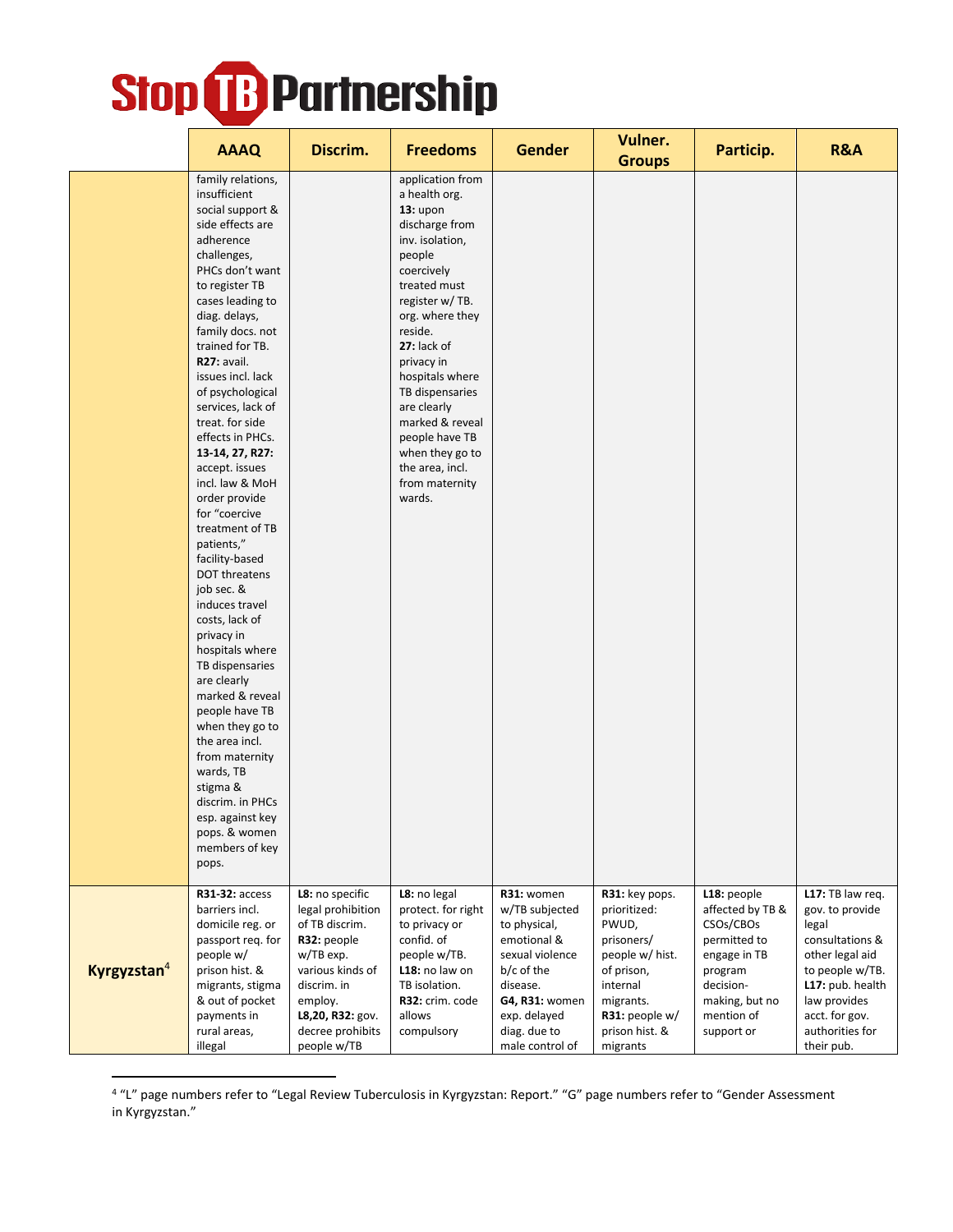| <b>AAAQ</b>                                                                                                                                                                                                                                                                                                                                                                                                                                                                                                                                                                                                                                                                                                                                                                                                                                                                                                                                             | Discrim.                                                                                                                                                                                                                                         | <b>Freedoms</b>                                                                                                                                                                                                                                                | Gender                                                                                                                                                                                                                                                                                                                                    | Vulner.<br><b>Groups</b>                                                                                                                                                                                                                                                                                                                                                   | Particip.                          | R&A                                                                                                                                                                                                                     |
|---------------------------------------------------------------------------------------------------------------------------------------------------------------------------------------------------------------------------------------------------------------------------------------------------------------------------------------------------------------------------------------------------------------------------------------------------------------------------------------------------------------------------------------------------------------------------------------------------------------------------------------------------------------------------------------------------------------------------------------------------------------------------------------------------------------------------------------------------------------------------------------------------------------------------------------------------------|--------------------------------------------------------------------------------------------------------------------------------------------------------------------------------------------------------------------------------------------------|----------------------------------------------------------------------------------------------------------------------------------------------------------------------------------------------------------------------------------------------------------------|-------------------------------------------------------------------------------------------------------------------------------------------------------------------------------------------------------------------------------------------------------------------------------------------------------------------------------------------|----------------------------------------------------------------------------------------------------------------------------------------------------------------------------------------------------------------------------------------------------------------------------------------------------------------------------------------------------------------------------|------------------------------------|-------------------------------------------------------------------------------------------------------------------------------------------------------------------------------------------------------------------------|
| immigration to<br>avoid TB testing<br>hinders<br>healthcare<br>access in host<br>country, limited<br>access to social<br>support,<br>discrim. treat. of<br>key pops. by<br><b>HCWs in PHCs</b><br>esp. for people<br>w/DR-TB, long<br>distances to TB<br>clinics.<br>R31: avail.<br>issues incl. lack<br>of peer support<br>programs in<br>prisons.<br>R32: quality<br>issues incl. DOT<br>causes employ.<br>problems,<br>stigmatizing &<br>discrim. treat.<br>by HCWs in<br>PHCs.<br>R32: accept.<br>issues incl. DOT<br>causes employ.<br>problems,<br>discrim. treat. of<br>key pops. by<br><b>HCWs in PHCs</b><br>esp. for people<br>w/DR-TB, crim.<br>code allows<br>compulsory<br>treat. of<br>prisoners w/TB,<br>TB contacts<br>investigation<br>policy &<br>practice violates<br>privacy, TB<br>contacts are<br>contacted w/o<br>informing<br>person w/TB,<br>people w/TB<br>thus withhold<br>info. abt. their<br>contacts, incl.<br>coworkers. | from working in<br>a list of "client-<br>facing"<br>professions,<br>incl. transport.<br>household<br>services, food<br>work, work w/<br>children.<br>R32: discrim.<br>treat. of key<br>pops. by HCWs<br>in PHCs, esp. for<br>people w/DR-<br>TB. | treat. of<br>prisoners w/TB.<br>R32: TB contacts<br>investigation<br>policy & practice<br>violates privacy;<br>contacts are<br>contacted w/o<br>informing<br>person w/TB,<br>people w/TB<br>thus withhold<br>info. abt. their<br>contacts, incl.<br>coworkers. | family finances,<br>cost of services,<br>fear of family &<br>community<br>stigma & social<br>isolation.<br>R31: women<br>exp. self- stigma<br>due to limited<br>knowledge abt.<br>TB transmission.<br>R31: pregnant<br>women with<br>DR-TB advised<br>to abort fetus.<br>R31: men delay<br>diag. & treat. to<br>avoid work<br>disruption. | struggle to<br>access<br>healthcare due<br>to domicile reg.<br>req. & lack of<br>passport.<br>R31: homeless,<br>PWUD & people<br>w/ prison hist.<br>are stigmatized<br>in health<br>system.<br>R31: lack of OST<br>in TB clinics is<br>treat. barrier for<br>PWUD.<br>R32: key pops.<br>exp. stigma in<br>PHCs due to fear<br>& lack of<br>knowledge<br>among PHC<br>HCWs. | facilitation of<br>their particip. | health oblig. &<br><b>HCWs for failure</b><br>to provide safe<br>services.<br>R31: people<br>w/TB lack<br>knowledge abt.<br>their rights &<br>lack access to<br>legal services,<br>despite avail. of<br>free legal aid. |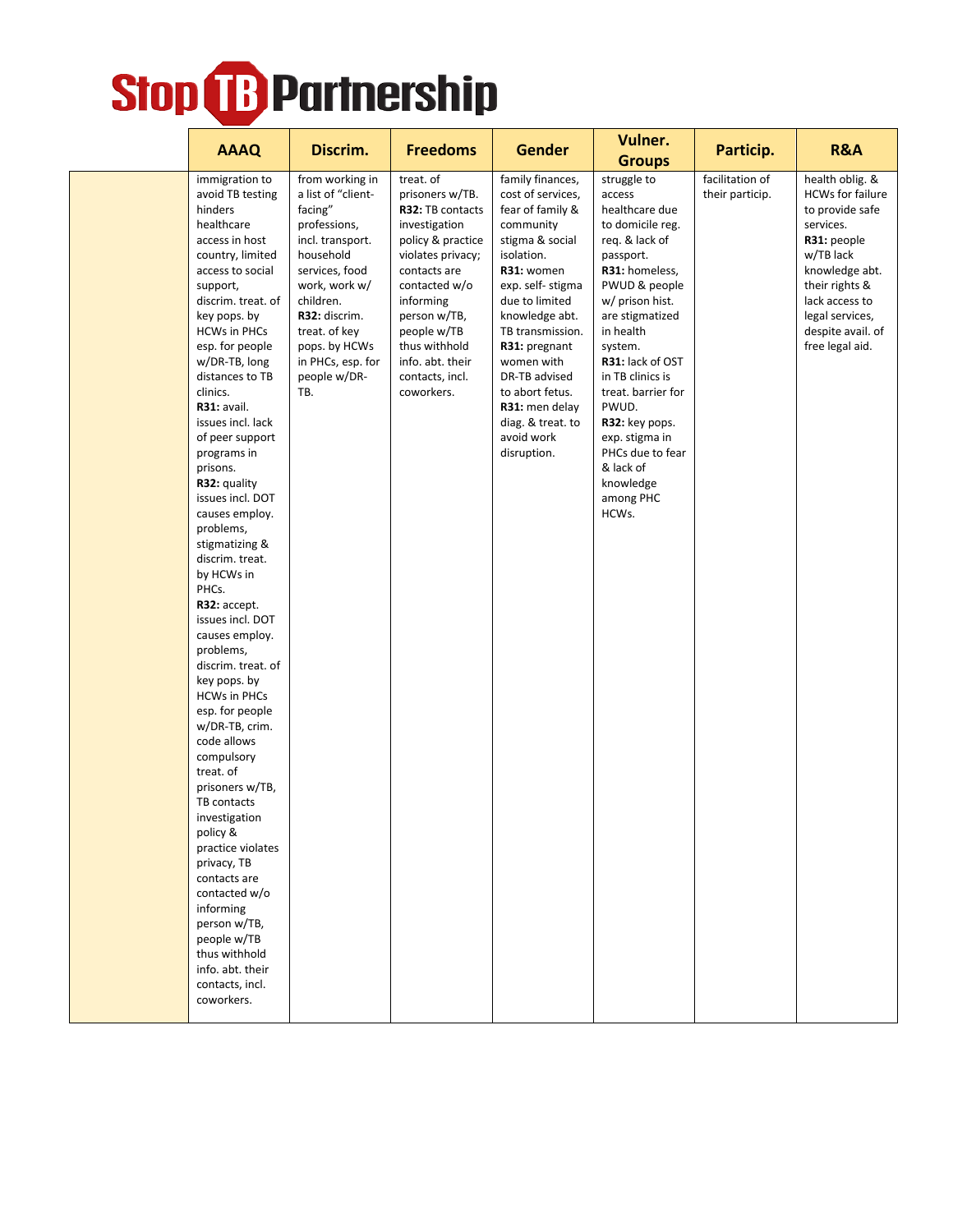|                         |                                                                                                                                                                                                                                                                                                                                                                                                                                                                                                                                                                                                                                                                                                                                                                                                                                                                                                                                                                                                                                  |                                                                                                                                                                                                                                                                                                                   |                                                                                                                                                                                                                                                                                                                                                                                                                                                                                                                                                                                          |                                                                                                                                                                                                                                                                                                                                                                                                                                            | Vulner.                                                                                                                                                                                                                                                                                                                                                                                                                                                                                                                                                                                                                 |           | <b>R&amp;A</b> |
|-------------------------|----------------------------------------------------------------------------------------------------------------------------------------------------------------------------------------------------------------------------------------------------------------------------------------------------------------------------------------------------------------------------------------------------------------------------------------------------------------------------------------------------------------------------------------------------------------------------------------------------------------------------------------------------------------------------------------------------------------------------------------------------------------------------------------------------------------------------------------------------------------------------------------------------------------------------------------------------------------------------------------------------------------------------------|-------------------------------------------------------------------------------------------------------------------------------------------------------------------------------------------------------------------------------------------------------------------------------------------------------------------|------------------------------------------------------------------------------------------------------------------------------------------------------------------------------------------------------------------------------------------------------------------------------------------------------------------------------------------------------------------------------------------------------------------------------------------------------------------------------------------------------------------------------------------------------------------------------------------|--------------------------------------------------------------------------------------------------------------------------------------------------------------------------------------------------------------------------------------------------------------------------------------------------------------------------------------------------------------------------------------------------------------------------------------------|-------------------------------------------------------------------------------------------------------------------------------------------------------------------------------------------------------------------------------------------------------------------------------------------------------------------------------------------------------------------------------------------------------------------------------------------------------------------------------------------------------------------------------------------------------------------------------------------------------------------------|-----------|----------------|
|                         | <b>AAAQ</b>                                                                                                                                                                                                                                                                                                                                                                                                                                                                                                                                                                                                                                                                                                                                                                                                                                                                                                                                                                                                                      | Discrim.                                                                                                                                                                                                                                                                                                          | <b>Freedoms</b>                                                                                                                                                                                                                                                                                                                                                                                                                                                                                                                                                                          | <b>Gender</b>                                                                                                                                                                                                                                                                                                                                                                                                                              | <b>Groups</b>                                                                                                                                                                                                                                                                                                                                                                                                                                                                                                                                                                                                           | Particip. |                |
| Tajikistan <sup>5</sup> | 17, R35-36:<br>access barriers<br>incl. cost of<br>diag., distance<br>to clinics in<br>remote areas<br>where many<br>people live,<br>limited access to<br>social support,<br>Tajik migrants in<br>Russia lack<br>healthcare<br>access & are not<br>screened for TB<br>upon return to<br>Tajikistan,<br>people w/<br>prison hist. lack<br>healthcare<br>access due to<br>lack of ID,<br>domicile reg. &<br>poor finances.<br>22, R35: quality<br>issues incl. lack<br>of confid. incl.<br>due to DOT<br>leads people to<br>seek treat.<br>outside of their<br>communities,<br>distrust of PHC<br><b>HCWs among</b><br>PLHIV, PWUD &<br>sex workers.<br>6, 17, 22, R36:<br>accept. issues<br>incl. law<br>provides for<br>compulsory TB<br>treat. & testing,<br>& compulsory<br>med.<br>examinations<br>for people<br>entering<br>marriage, lack of<br>confid. in PHCs,<br>stigma &<br>discrim.<br>interfere w/TB<br>treat. for people<br>in rural areas,<br>lack of confid.<br>incl. due to DOT<br>leads people to<br>seek treat. | 6, R36: no legal<br>prohibition of<br>TB discrim,<br>though HIV<br>discrim. is<br>prohibited by<br>law.<br><b>22:</b> stigma &<br>discrim.<br>interfere w/TB<br>treat. for people<br>in rural areas.<br>R36: people<br>w/TB fear losing<br>their employ.,<br>resulting in diag.<br>& treat.<br>initiation delays. | 5-6: law<br>provides for<br>compulsory TB<br>treat. & testing,<br>& compulsory<br>med.<br>examinations<br>for people<br>entering<br>marriage.<br>6: law provides<br>for the right to<br>"preserve<br>medical<br>secrecy"<br>(probably<br>meaning confid.<br>in Russian)<br>during TB treat.<br>17: people avoid<br>PHCs due to lack<br>of confid.<br>22: lack of<br>confid. incl. due<br>to DOT leads<br>people to seek<br>treat. outside of<br>their<br>communities.<br>R36: strong fear<br>of disclosure of<br>TB status b/c<br>privacy &<br>confid. not<br>sufficiently<br>protected. | R35: women<br>have limited<br>health decision-<br>making power.<br>R35: married<br>women fear<br>divorce &<br>unmarried<br>women fear not<br>marrying due to<br>TB.<br>R35: women<br>exp. diag. delays<br>due to male<br>control of family<br>finances, limited<br>health decision-<br>making power,<br>deprioritizing<br>their health for<br>household<br>duties, requiring<br>female HCWs.<br>R35: men w/TB<br>struggle with<br>job sec. | R35: key pops.<br>prioritized:<br>people w/<br>diabetes,<br>military<br>personnel,<br>people w/<br>prison hist.<br>PLHIV, PWUD,<br>migrants<br>working in<br>Russia, sex<br>workers, HCWs.<br>R35: PWUD exp.<br>higher risk of<br>drug-resistance,<br>limited access to<br>OST.<br>R35: distrust of<br>PHC HCWs<br>among PLHIV,<br>PWID & sex<br>workers.<br>R35: Tajik<br>migrants in<br>Russia lack<br>healthcare<br>access & are not<br>screened for TB<br>upon return to<br>Tajikistan.<br>R35: people $w/$<br>prison hist. lack<br>healthcare<br>access due to<br>lack of ID,<br>domicile reg. &<br>poor finances. | N/A       | N/A            |

<sup>5</sup> The Tajikistan CRG Assessment report is written in Russian. I used Google Translate to create an English language version that I have analyzed here.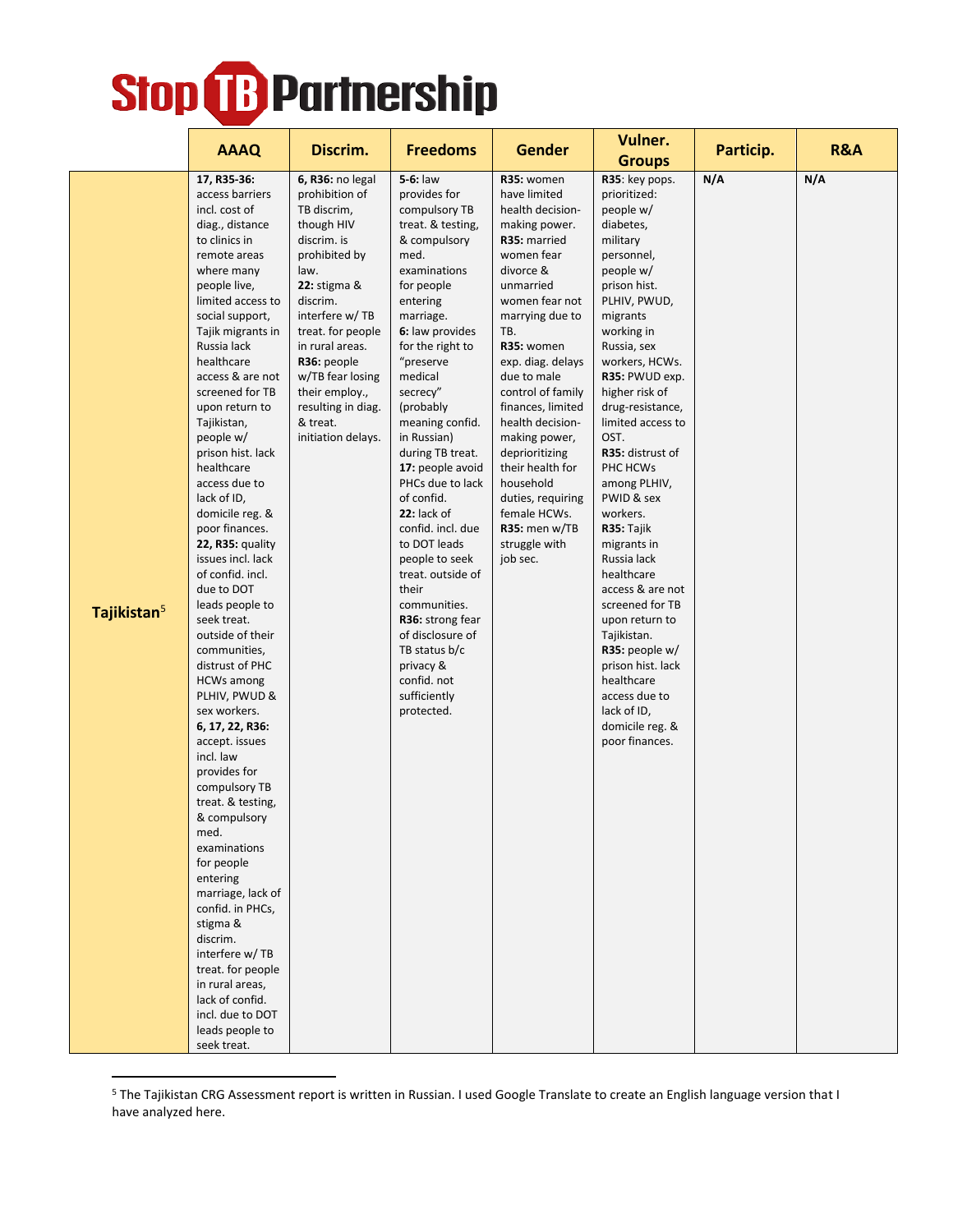|             | <b>AAAQ</b>                                                                                                                                                                                                                                                                                                                                                                                                                                                                                                                                                                                                                                                                                                                                                                                           | Discrim.                                                                                                                                                                                                                                                                                                                                                                                                                                                                                                                                                                                                                                                                                                                                                                                                     | <b>Freedoms</b>                                                                                                                                                                                                                                                                                                                                                                                                                                                                                                                                                                                                                                                                                                                                                                                     | <b>Gender</b>                                                                                                                                                                                                                                                                                                                                                                                                                                                                                                                                                                                                                                                                                                                                                              | Vulner.<br><b>Groups</b>                                                                                                                                                                                                                                                                                                                                                                                                                                                                                                                                                                                                                           | Particip.                                                                                                                                                                                                                                                                                                                                                                                                                                                                  | <b>R&amp;A</b>                                                                                                                                                                                                                                                                                                                                                 |
|-------------|-------------------------------------------------------------------------------------------------------------------------------------------------------------------------------------------------------------------------------------------------------------------------------------------------------------------------------------------------------------------------------------------------------------------------------------------------------------------------------------------------------------------------------------------------------------------------------------------------------------------------------------------------------------------------------------------------------------------------------------------------------------------------------------------------------|--------------------------------------------------------------------------------------------------------------------------------------------------------------------------------------------------------------------------------------------------------------------------------------------------------------------------------------------------------------------------------------------------------------------------------------------------------------------------------------------------------------------------------------------------------------------------------------------------------------------------------------------------------------------------------------------------------------------------------------------------------------------------------------------------------------|-----------------------------------------------------------------------------------------------------------------------------------------------------------------------------------------------------------------------------------------------------------------------------------------------------------------------------------------------------------------------------------------------------------------------------------------------------------------------------------------------------------------------------------------------------------------------------------------------------------------------------------------------------------------------------------------------------------------------------------------------------------------------------------------------------|----------------------------------------------------------------------------------------------------------------------------------------------------------------------------------------------------------------------------------------------------------------------------------------------------------------------------------------------------------------------------------------------------------------------------------------------------------------------------------------------------------------------------------------------------------------------------------------------------------------------------------------------------------------------------------------------------------------------------------------------------------------------------|----------------------------------------------------------------------------------------------------------------------------------------------------------------------------------------------------------------------------------------------------------------------------------------------------------------------------------------------------------------------------------------------------------------------------------------------------------------------------------------------------------------------------------------------------------------------------------------------------------------------------------------------------|----------------------------------------------------------------------------------------------------------------------------------------------------------------------------------------------------------------------------------------------------------------------------------------------------------------------------------------------------------------------------------------------------------------------------------------------------------------------------|----------------------------------------------------------------------------------------------------------------------------------------------------------------------------------------------------------------------------------------------------------------------------------------------------------------------------------------------------------------|
|             | outside of their<br>communities,<br>strong fear of<br>disclosure of TB<br>status b/c<br>privacy &<br>confid. not<br>sufficiently<br>protected.                                                                                                                                                                                                                                                                                                                                                                                                                                                                                                                                                                                                                                                        |                                                                                                                                                                                                                                                                                                                                                                                                                                                                                                                                                                                                                                                                                                                                                                                                              |                                                                                                                                                                                                                                                                                                                                                                                                                                                                                                                                                                                                                                                                                                                                                                                                     |                                                                                                                                                                                                                                                                                                                                                                                                                                                                                                                                                                                                                                                                                                                                                                            |                                                                                                                                                                                                                                                                                                                                                                                                                                                                                                                                                                                                                                                    |                                                                                                                                                                                                                                                                                                                                                                                                                                                                            |                                                                                                                                                                                                                                                                                                                                                                |
| Ukraine $6$ | R39: key pops.<br>exp. access<br>barriers to<br>counseling &<br>social support,<br>unemploy.,<br>limited services<br>for victims of<br>sexual violence.<br>R39, 102:<br>women from<br>ethnic<br>minorities,<br>women<br>survivors of<br>GBV,<br>elderly women,<br>women in<br>armed conflict<br>situations,<br>female<br>refugees,<br>women at high<br>risk of HIV & the<br>rural poor have<br>limited access to<br>healthcare.<br>R39: women's<br>financial dep. on<br>men hinders<br>access to<br>services, women<br>from key pops.<br>exp. stigma &<br>discrim. in<br>healthcare.<br>R39: lack of nat.<br>ID is a barrier to<br>services for<br>IDPs, undoc<br>foreigners &<br>people w/<br>prison a hist.<br>R40: other<br>access barriers<br>incl. req. to reg.<br>in health system<br>to obtain | LF30: TB law &<br>policy incls.<br>stigmatizing &<br>discrim.<br>terminology.<br>LF28-31: no<br>legal prohibition<br>of TB discrim.<br>R39: women<br>from key pops.<br>exp. stigma &<br>discrim. in<br>healthcare.<br>R40: trans<br>persons & PWID<br>exp. discrim. in<br>healthcare,<br>causing delays<br>in seeking<br>healthcare.<br>LF39,41, R40:<br>law does not<br>protect labor<br>rights of people<br>w/TB, they<br>usually lose<br>their jobs during<br>treat; workers<br>who refuse or<br>fail to take TB<br>test in<br>stipulated time<br>shall be<br>dismissed under<br>law.<br>LF48: law does<br>not prohibit TB<br>discrim. in educ.<br>R40: TB discrim.<br>in educ.:<br>students<br>refusing TB test,<br>contacts of<br>people w/TB, or<br>those who<br>aren't<br>vaccinated may<br>be banned | L9:TB<br>transmission<br>criminalized by<br>law.<br>L28-30: no legal<br>protect. for right<br>to privacy or<br>confid. of<br>people w/TB.<br>R39-40: PWID<br>lack access to<br>interg.<br>OST/HIV/TB<br>services, exp.<br>stigma, face<br>legal barriers<br>incl. crim. of<br>drug use &<br>breaches of<br>their right to<br>confid.<br>R40: people<br>w/TB can be<br>prosecuted &<br>subject to inv.<br>isolation.<br>R40: privacy &<br>confid. of<br>people w/TB &<br>TB survivors not<br>fully protected,<br>leads to<br>unjustified non-<br>consensual<br>disclosure of TB<br>status.<br>L40: law allows<br>for unjustified<br>inv. isolation &<br>forced<br>hospitalization<br>out of line w/<br>WHO ethics<br>guidance, legal<br>process is<br>insufficient or<br>unfair, inv.<br>isolation & | R39: women<br>from ethnic<br>minorities,<br>women<br>survivors of<br>GBV,<br>elderly women,<br>women in<br>armed conflict<br>situations,<br>female refugees<br>& women at<br>high risk of HIV<br>have limited<br>access to<br>healthcare.<br>R39: women's<br>financial dep. on<br>men hinders<br>access to<br>services.<br>R39: Roma<br>women are esp.<br>vulnerable,<br>cannot seek<br>healthcare w/o<br>husband's<br>consent.<br>R39: women<br>from key pops.<br>exp. stigma &<br>discrim. in<br>healthcare &<br>have low<br>knowledge abt.<br>TB & their<br>rights.<br>R39: women<br>from rural areas<br>lack access to<br>social protect. &<br>health services.<br><b>R39: men</b><br>neglect their<br>own health<br>& are at higher<br>TB risk from<br>behaviors like | R39: key pops.<br>prioritized:<br>PLHIV, prisoners<br>& detainees,<br>PWID, people<br>w/ alcohol<br>dependency,<br>homeless, urban<br>& rural poor,<br>IDPs.<br>R39: key pops,<br>exp. access<br>barriers to<br>counseling &<br>social support,<br>unemploy.,<br>limited services<br>for victims of<br>sexual violence.<br>R39: lack of nat.<br>ID is a barrier to<br>services for<br>IDPs, undoc<br>foreigners &<br>people w/<br>prison a hist.<br><b>R39-40: PWID</b><br>lack access to<br>integr.<br>OST/HIV/TB<br>services, exp.<br>stigma, face<br>legal barriers<br>incl. crim. of<br>drug use &<br>breaches of<br>their right to<br>confid. | PR43: networks<br>& CSOs are inv.<br>in decision-<br>making at<br>various levels of<br>the TB & HIV<br>responses,<br>including reps.<br>of people<br>affected by TB<br>in the National<br>Council<br>to Fight TB and<br>HIV/AIDS in the<br>Cabinet of<br>Ministers of<br>Ukraine.<br><b>PR43-44: TB</b><br>program incls.<br>indicator for<br>number of<br>regions where<br>CSO <sub>S</sub><br>collaborate w/<br>TB clinics to<br>improve access<br>to vulner.<br>groups. | LF51, R40: free<br>State legal aid is<br>not provided by<br>law except for<br>people w/low<br>income, but<br>people w/TB<br>lack info. about<br>the law & their<br>rights.<br>R40: key pops.<br>deterred from<br>legal services by<br>stigmatizing<br>lawyers.<br>R40: PWID do<br>not seek legal<br>services or<br>remedies for<br>fear of law<br>enforcement. |

<sup>6</sup> "L" page numbers refer to "The Legal Environment Assessment for TB in Ukraine: Executive Summary." "LF" page numbers refer to the full report, "Report on the Legal Environment Assessment for Tuberculosis in Ukraine." "PR" page numbers refer to "Report on the Project Results 'Communities, Rights and Gender TB Tools Assessments in Ukraine.'"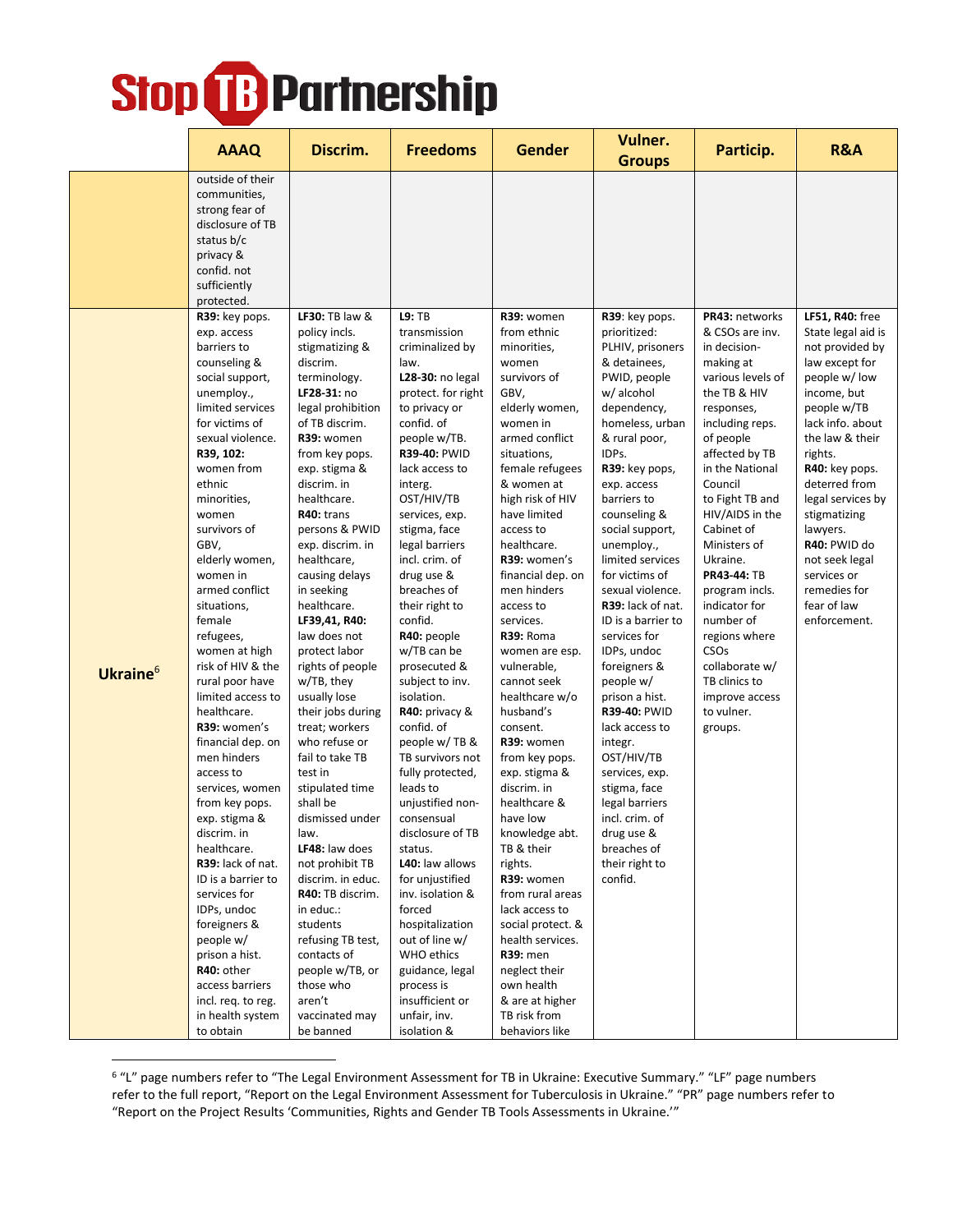| <b>AAAQ</b>                                                                                                                                                                                                                                                                                                                                                                                                                                                                                                                                                                                                                                                                                                                                                   | Discrim.     | <b>Freedoms</b>                                             | <b>Gender</b>                                                                                                          | Vulner.<br><b>Groups</b> | Particip. | <b>R&amp;A</b> |
|---------------------------------------------------------------------------------------------------------------------------------------------------------------------------------------------------------------------------------------------------------------------------------------------------------------------------------------------------------------------------------------------------------------------------------------------------------------------------------------------------------------------------------------------------------------------------------------------------------------------------------------------------------------------------------------------------------------------------------------------------------------|--------------|-------------------------------------------------------------|------------------------------------------------------------------------------------------------------------------------|--------------------------|-----------|----------------|
| services, esp. for<br>people w/o<br>documents &<br>those living far<br>from their<br>residences,<br>IP/patent law<br>that makes<br>drugs<br>unaffordable.<br>R40: quality<br>issues incl.<br>unnecessary<br>long-term<br>hospitalization<br>for TB,<br>stigmatizing<br>treat. in clinics,<br>lack of TB<br>trained HCWs in<br>PHCs,<br>insufficient use<br>of fixed-dose<br>combinations.<br>R39-40, L40:<br>accept. issues<br>incl. women<br>from key pops.<br>exp. stigma &<br>discrim. in<br>healthcare,<br>unnecessary<br>long-term<br>hospitalization<br>for TB,<br>stigmatizing<br>treat. in clinics,<br>trans persons &<br>PWID exp.<br>discrim. in<br>healthcare,<br>privacy &<br>confid. of<br>people w/TB &<br>TB survivors not<br>fully protected, | from school. | forced<br>hospitalization<br>used as form of<br>punishment. | smoking,<br>alcohol dep. &<br>problematic<br>drug use.<br>R40: lack of<br>gender-sensitive<br>trained HCWs in<br>PHCs. |                          |           |                |
| law allows for<br>unjustified inv.<br>isolation &<br>forced                                                                                                                                                                                                                                                                                                                                                                                                                                                                                                                                                                                                                                                                                                   |              |                                                             |                                                                                                                        |                          |           |                |
| hospitalization.                                                                                                                                                                                                                                                                                                                                                                                                                                                                                                                                                                                                                                                                                                                                              |              |                                                             |                                                                                                                        |                          |           |                |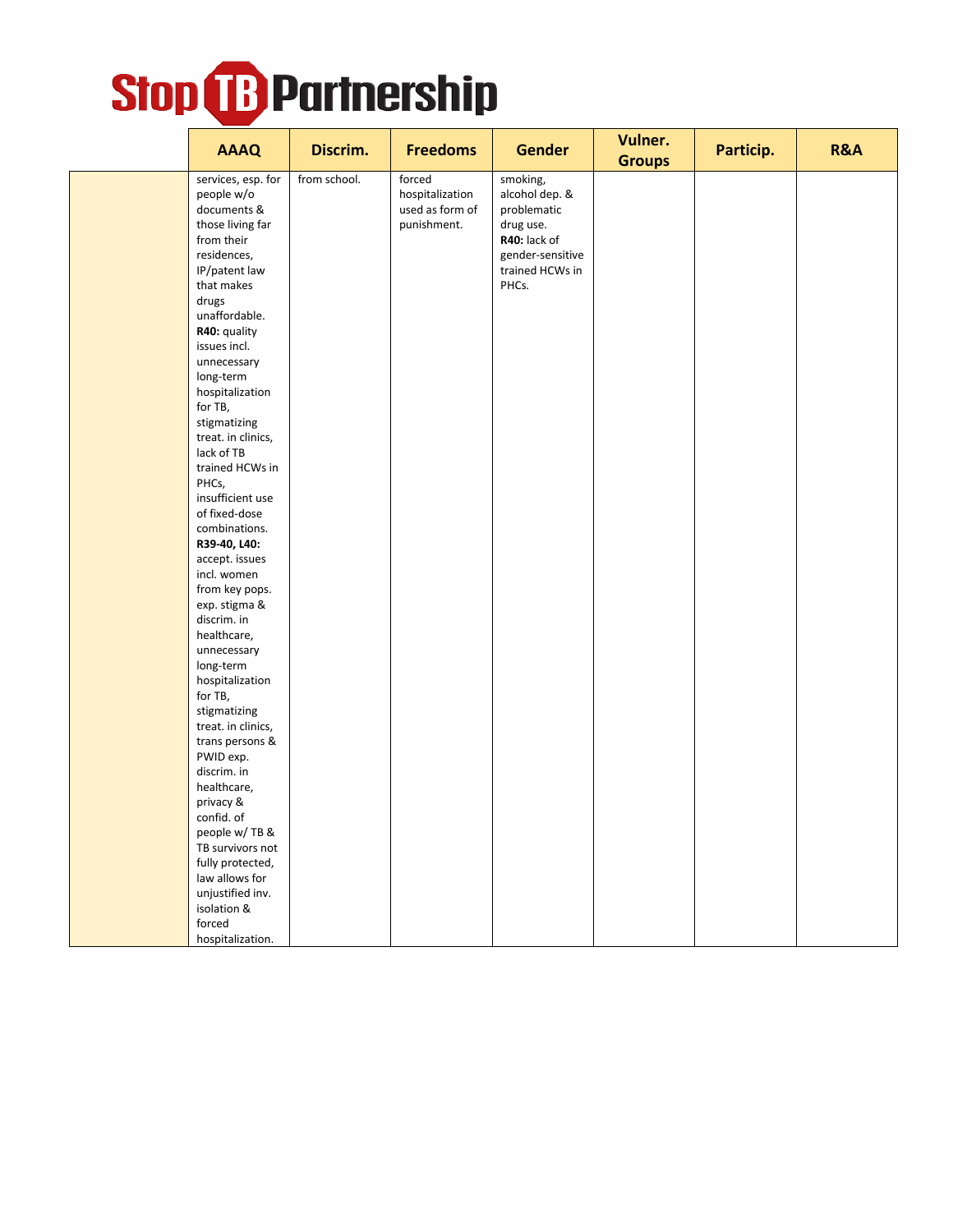

**Africa**

|                       | <b>AAAQ</b>                                                                                                                                                                                                                                                                                                                                                                                                                                                                                                                                                                        | Discrim.                                                                                                                                                                                                                                                                                                                                                                                                                                       | <b>Freedoms</b>                                                                                                                                                                                                                                                                                                                   | Gender                                                                                                                                                                                                                                                                                                                                                                                                                                                                                  | Vulner.<br><b>Groups</b>                                                                                                                                                                                                                                                     | Particip.                                                                                                                                                               | <b>R&amp;A</b>                                                                                                                                                                                                                                                                                                                                                                      |
|-----------------------|------------------------------------------------------------------------------------------------------------------------------------------------------------------------------------------------------------------------------------------------------------------------------------------------------------------------------------------------------------------------------------------------------------------------------------------------------------------------------------------------------------------------------------------------------------------------------------|------------------------------------------------------------------------------------------------------------------------------------------------------------------------------------------------------------------------------------------------------------------------------------------------------------------------------------------------------------------------------------------------------------------------------------------------|-----------------------------------------------------------------------------------------------------------------------------------------------------------------------------------------------------------------------------------------------------------------------------------------------------------------------------------|-----------------------------------------------------------------------------------------------------------------------------------------------------------------------------------------------------------------------------------------------------------------------------------------------------------------------------------------------------------------------------------------------------------------------------------------------------------------------------------------|------------------------------------------------------------------------------------------------------------------------------------------------------------------------------------------------------------------------------------------------------------------------------|-------------------------------------------------------------------------------------------------------------------------------------------------------------------------|-------------------------------------------------------------------------------------------------------------------------------------------------------------------------------------------------------------------------------------------------------------------------------------------------------------------------------------------------------------------------------------|
| Benin $7$             | 8-9, 76, 89:<br>avail. issues incl.<br>lack of accurate<br>info. abt. TB<br>instead many<br>common<br>misconcepts.<br>esp. abt.<br>transmission &<br>infect.<br>8, 84-85, 94,<br>111: access<br>barriers incl.<br>socio-cultural<br>norms & costs<br>of disease<br>management,<br>lack of nutrition<br>dur. treat.<br>80, 87, 110:<br>quality issues<br>incl.<br>stigmatizing &<br>discriminatory<br>treat. in<br>healthcare,<br>inadequate<br>management of<br>co-morbidities.<br>80, 87: accept.<br>issues incl.<br>stigmatizing &<br>discriminatory<br>treat. in<br>healthcare. | 8-9, 79, 82, 87,<br>88, 98, 101,<br>114: TB stigma<br>& discrim. is<br>widespread incl.<br>in families,<br>healthcare,<br>employ.,<br>communities.<br>81, 98, 105,<br>110, 112-113:<br>very few people<br>in the study<br>reported that<br>they filed<br>complaints after<br>exp. TB discrim.;<br>it is difficult to<br>do so w/o law<br>specifically<br>protecting<br>people w/TB.<br>98, 110, 112: no<br>legal prohibition<br>of TB discrim. | 98, 110, 112: no<br>legal protect.<br>for privacy &<br>confid. of<br>people w/TB.<br>112: TB<br>screening<br>mandatory for<br>several<br>professions in<br>pub. & private<br>sectors.<br><b>112: no law</b><br>restricting<br>freedoms of<br>people w/TB,<br>but practice of<br>"quarantine" in<br>schools & some<br>professions. | 9, 93, 98, 105,<br>110, 113: study<br>found that<br>generally<br>gender isn't<br>access barrier<br>for services,<br>except for<br>patriarchal<br>socio-cultural<br>norms.<br>101: some<br>women w/TB<br>do not receive<br>support from<br>their husbands.<br>113: TB is cause<br>for separation<br>in some<br>marriages.<br><b>113: women</b><br>exp. patriarchal<br>socio-cultural<br>barriers to<br>services incl.<br>requiring their<br>husband's<br>approval to<br>seek healthcare. | 37: key pops.<br>prioritized:<br>PLHIV, pregnant<br>women,<br>persons<br>deprived of<br>liberty, people<br>w/ diabetes,<br>children <5<br>contacts of<br>people w/TB.                                                                                                        | <b>111: low</b><br>involvement of<br>NGOs in TB<br>control at<br>community<br>level.                                                                                    | 8-9, 86, 103,<br>113: people<br>affected by TB<br>lack knowledge<br>of laws & rights<br>incl. how to<br>seek remedies<br>for rights<br>violations.<br>81, 98, 105,<br>110, 112-113:<br>very few people<br>in the study<br>reported that<br>they filed<br>complaints after<br>exp. TB discrim.;<br>it is difficult to<br>do so w/o law<br>specifically<br>protecting<br>people w/TB. |
| Cameroon <sup>8</sup> | 31-32, 56, 61-<br>63: avail. issues<br>incl. TB services<br>are scarce in<br>clinics (only 18%<br>of clinics<br>surveyed<br>provided TB<br>services), lack of<br>or non-<br>functioning x-<br>rays, lack of<br>rapid molecular<br>tests, lack of<br>integ. of HIV/TB<br>services &<br>refugee/IDP                                                                                                                                                                                                                                                                                  | <b>40: weak</b><br>enforcement of<br>Penal Code that<br>prohibits<br>health-based<br>discrim. in<br>public places &<br>employment.<br><b>54: stigma &amp;</b><br>discrim. against<br>gay & trans<br>people limit<br>their access to<br>quality services.<br>61-63: no legal<br>prohibition of<br>TB discrim.                                                                                                                                   | 39: law protects<br>confid. in<br>healthcare but<br>no specific<br>protect. for<br>right to privacy<br>or confid. of<br>people w/TB.<br>59: fear of<br>disclosure of TB<br>status among<br>people w/TB.<br>61-63: weak<br>enforcement of<br>privacy &<br>confid. regs.<br>incl. in prisons.                                       | 61-63: lack of<br>impl. of gender<br>policies impacts<br>social dynamics<br>of TB vulner.,<br>access to<br>services & treat.<br>outcomes.<br>61-63: lack of<br>gender -<br>sensitive<br>indicators in TB<br>prog.<br><b>54: stigma &amp;</b><br>discrim. against<br>gay & trans<br>people limit                                                                                                                                                                                         | 61-63: key<br>pops.<br>prioritized:<br>prisoners,<br>PLHIV, TB<br>contacts,<br>refugees/IDP &<br>children.<br>61-63: no data<br>for TB contacts.<br>61-63: lack of<br>data for key<br>pops. risk<br>factors &<br>barriers to<br>services.<br>27-28, 61-63:<br>prisoners exp. | $61-63:$<br>communities<br>are involved in<br>TB policymaking<br>but they<br>struggle to<br>influence<br>debate &<br>decision-making<br>& lack sufficient<br>resources. | 41: law does<br>not provide<br>workers<br>compens. for<br>TB.<br>61-63: lack of<br>action to<br>promote rights<br>of people w/TB.<br>$61-63:no$<br>community<br>level<br>mechanism to<br>monitor<br>commitments<br>to end TB.                                                                                                                                                       |

<sup>7</sup> The Benin report I reviewed was translated into English from French using Google Translate.

8 The Cameroon report I reviewed was translated into English from French using Google Translate. The executive summary translation was reviewed for accuracy by Betrand Kampoer, an author of the report, but not the rest of the report. Page numbers may change once the report is finished and published in final, designed format.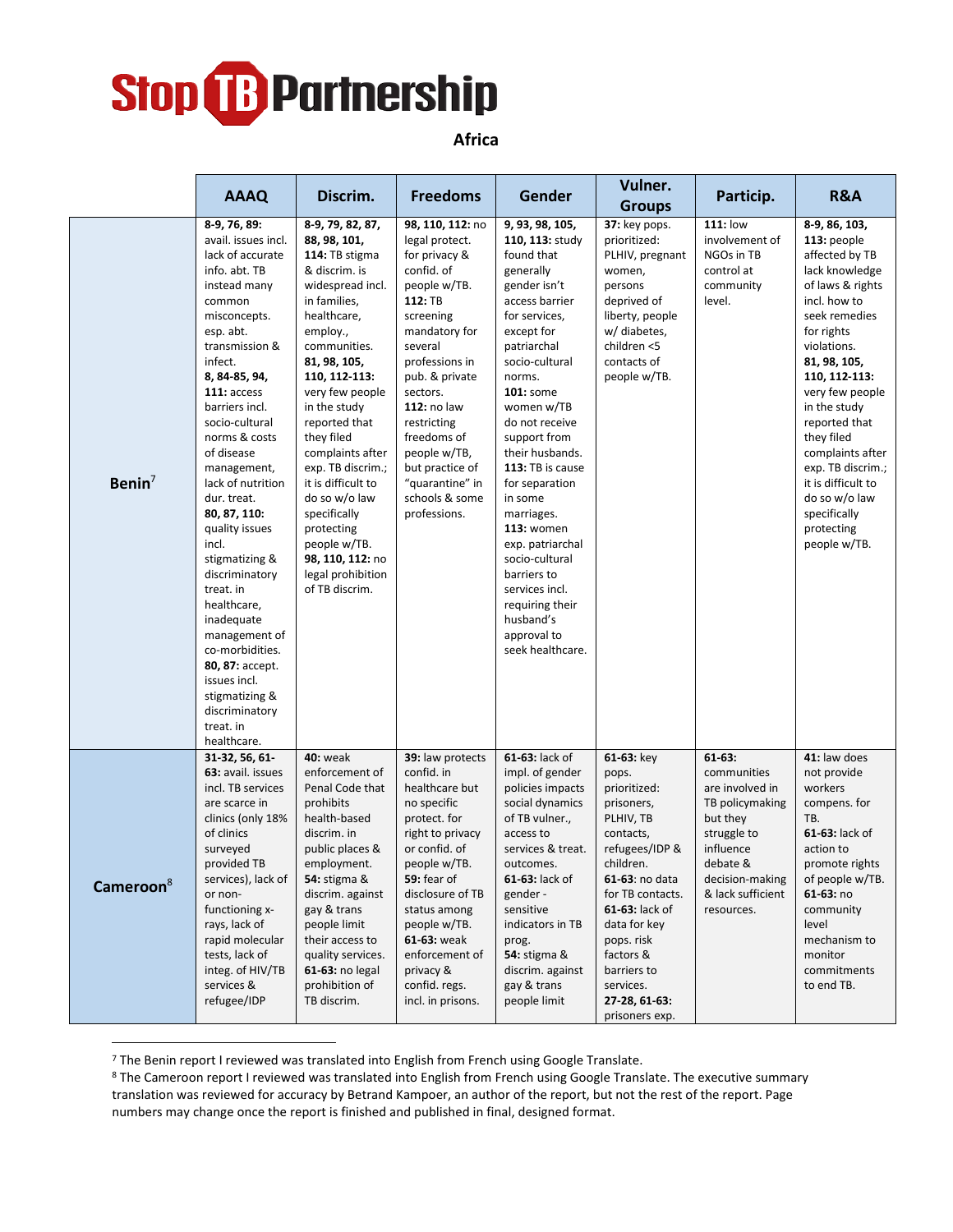|  |                                      |                 |                 |                   | Vulner.                                |           |                |
|--|--------------------------------------|-----------------|-----------------|-------------------|----------------------------------------|-----------|----------------|
|  | <b>AAAQ</b>                          | Discrim.        | <b>Freedoms</b> | Gender            | <b>Groups</b>                          | Particip. | <b>R&amp;A</b> |
|  | camps into TB                        | 61-63: people   |                 | their access to   | high TB risk &                         |           |                |
|  | prog.                                | w/TB are        |                 | quality services. | services barriers                      |           |                |
|  | 40, 53, 61-63:                       | stigmatized in  |                 | <b>56: women</b>  | from                                   |           |                |
|  | access barriers                      | families,       |                 | have limited      | overcrowding,                          |           |                |
|  | incl. out of                         | communities,    |                 | health decision-  | lack of impl. of                       |           |                |
|  | pocket costs of                      | workplaces & in |                 | making power      | alternative                            |           |                |
|  | TB services incl.                    | healthcare.     |                 | in families due   | sentencing                             |           |                |
|  | tests & costs                        | 29, 61-63: lack |                 | to patriarchal    | measures, lack                         |           |                |
|  | related to                           | of data &       |                 | norms.            | of clinics in                          |           |                |
|  | hospitalization                      | resources to    |                 | 61-63: TB is      | prisons, lack of                       |           |                |
|  | & co-                                | combat TB       |                 | cause for         | confid. in                             |           |                |
|  | morbidities, the                     | stigma &        |                 | divorce in some   | healthcare, lack                       |           |                |
|  | catastrophic                         | discrim.        |                 | families.         | of TB info.                            |           |                |
|  | costs assoc. w/                      |                 |                 | 31-32: lack of    | 29: PLHIV exp.                         |           |                |
|  | TB diag. &                           |                 |                 | women-&           | high TB risk &                         |           |                |
|  | treat.,                              |                 |                 | child-sensitive   | services barriers                      |           |                |
|  | stigmatizing &                       |                 |                 | services.         | from lack of full                      |           |                |
|  | discrim. against                     |                 |                 |                   | integ. of TB/HIV<br>services, lack of  |           |                |
|  | HIV key pops.,<br>lack of TB info &  |                 |                 |                   | routine TB                             |           |                |
|  | knowledge,                           |                 |                 |                   | screening for                          |           |                |
|  | physical access                      |                 |                 |                   | PLHIV,                                 |           |                |
|  | to clinics.                          |                 |                 |                   | stigmatizing &                         |           |                |
|  | 31-32, 54, 61-                       |                 |                 |                   | discrim. against                       |           |                |
|  | 63: accept.                          |                 |                 |                   | HIV key pops.,                         |           |                |
|  | issues incl. lack                    |                 |                 |                   | out of pocket                          |           |                |
|  | of focus on                          |                 |                 |                   | costs for TB                           |           |                |
|  | accept. in TB                        |                 |                 |                   | tests.                                 |           |                |
|  | programming,                         |                 |                 |                   | 31: refugees &                         |           |                |
|  | weak                                 |                 |                 |                   | IDPs exp. high                         |           |                |
|  | enforcement of                       |                 |                 |                   | TB risk &                              |           |                |
|  | privacy &<br>confid. regs.           |                 |                 |                   | services barriers<br>from lack of      |           |                |
|  | incl. in prisons,                    |                 |                 |                   | camps integ.                           |           |                |
|  | stigmatizing &                       |                 |                 |                   | into health                            |           |                |
|  | discriminatory                       |                 |                 |                   | system, lack of                        |           |                |
|  | treat. by HCWs                       |                 |                 |                   | TB info., limited                      |           |                |
|  | incl. for HIV key                    |                 |                 |                   | TB screening,                          |           |                |
|  | pops., lack of                       |                 |                 |                   | lack of trained                        |           |                |
|  | women-&                              |                 |                 |                   | HCWs in camps,                         |           |                |
|  | child-sensitive                      |                 |                 |                   | lack of TB data                        |           |                |
|  | services.                            |                 |                 |                   | from camps.                            |           |                |
|  | 29, 31, 54, 61                       |                 |                 |                   | 31: children                           |           |                |
|  | 63: quality                          |                 |                 |                   | exp. high TB risk                      |           |                |
|  | issues incl. that<br>the study found |                 |                 |                   | & services                             |           |                |
|  | only 0.9%                            |                 |                 |                   | barriers from<br>lack of or non-       |           |                |
|  | receive                              |                 |                 |                   | functioning x-                         |           |                |
|  | appropriate                          |                 |                 |                   | rays, lack of                          |           |                |
|  | care,                                |                 |                 |                   | rapid molecular                        |           |                |
|  | stigmatizing &                       |                 |                 |                   | tests, poor BCG                        |           |                |
|  | discriminatory                       |                 |                 |                   | coverage, poor                         |           |                |
|  | treat. by HCWs                       |                 |                 |                   | quality services                       |           |                |
|  | incl. for HIV key                    |                 |                 |                   | for children,                          |           |                |
|  | pops.                                |                 |                 |                   | lack of                                |           |                |
|  |                                      |                 |                 |                   | screening &                            |           |                |
|  |                                      |                 |                 |                   | ACF, risk of TB<br>infect. in clinics, |           |                |
|  |                                      |                 |                 |                   | out of pocket                          |           |                |
|  |                                      |                 |                 |                   | costs for tests,                       |           |                |
|  |                                      |                 |                 |                   |                                        |           |                |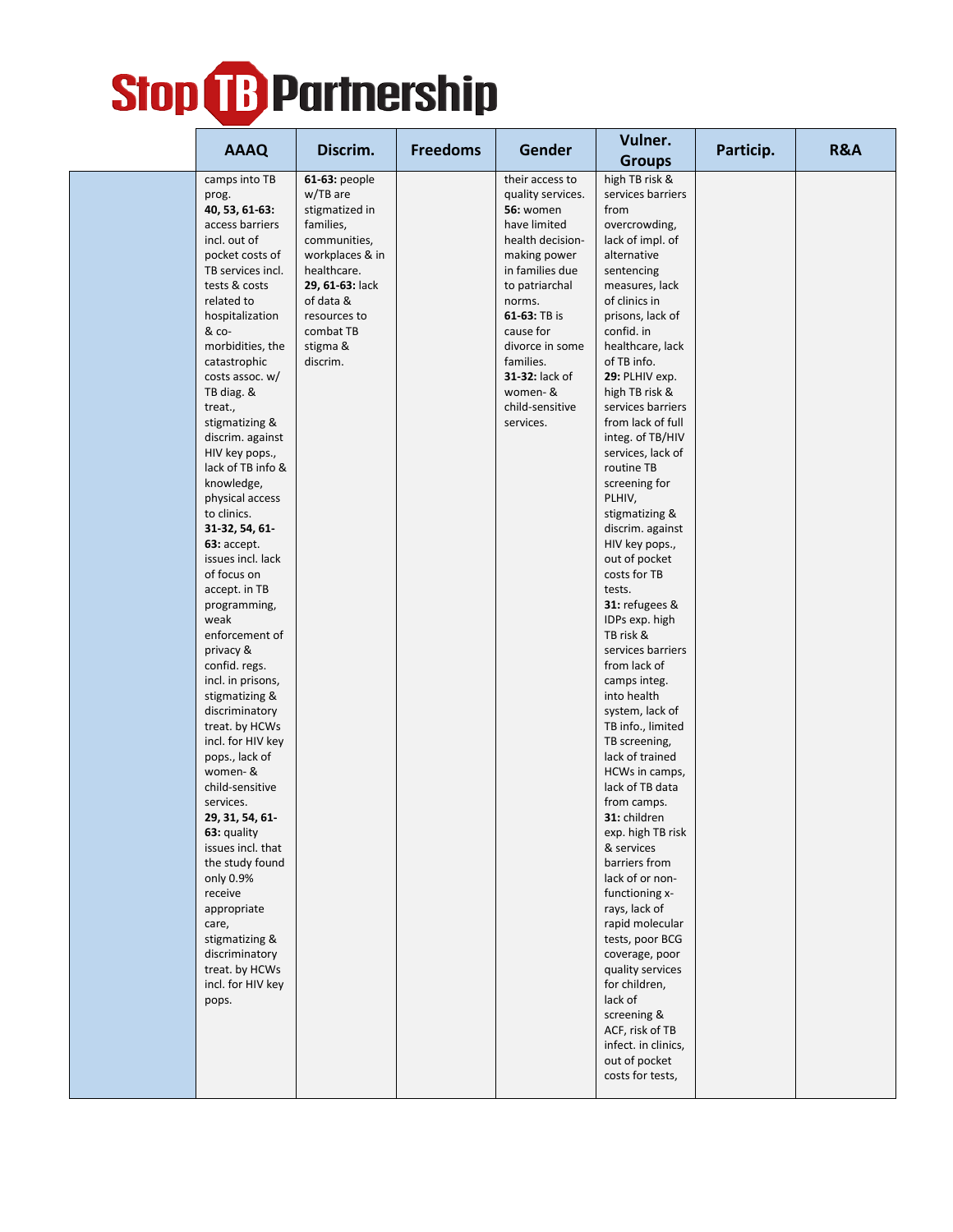|            |                                                                                                                                                                                                                                                                                                                                                                                                                                                                                                                                                                                                                                                                                                                                                                                                                          |                                                                                                                                                                                                                                                |                                                                                                                                                                                                                                                                                               |                                                                                                                                                                                                                                                                                                                                                       | Vulner.                                                                                                                                                                                                                                                                                                                                                                                                                                                                                                                                                                                             |                                                                                                                                                                                                                                                                                |                                                                                                                                                                                                                                                                                |
|------------|--------------------------------------------------------------------------------------------------------------------------------------------------------------------------------------------------------------------------------------------------------------------------------------------------------------------------------------------------------------------------------------------------------------------------------------------------------------------------------------------------------------------------------------------------------------------------------------------------------------------------------------------------------------------------------------------------------------------------------------------------------------------------------------------------------------------------|------------------------------------------------------------------------------------------------------------------------------------------------------------------------------------------------------------------------------------------------|-----------------------------------------------------------------------------------------------------------------------------------------------------------------------------------------------------------------------------------------------------------------------------------------------|-------------------------------------------------------------------------------------------------------------------------------------------------------------------------------------------------------------------------------------------------------------------------------------------------------------------------------------------------------|-----------------------------------------------------------------------------------------------------------------------------------------------------------------------------------------------------------------------------------------------------------------------------------------------------------------------------------------------------------------------------------------------------------------------------------------------------------------------------------------------------------------------------------------------------------------------------------------------------|--------------------------------------------------------------------------------------------------------------------------------------------------------------------------------------------------------------------------------------------------------------------------------|--------------------------------------------------------------------------------------------------------------------------------------------------------------------------------------------------------------------------------------------------------------------------------|
|            |                                                                                                                                                                                                                                                                                                                                                                                                                                                                                                                                                                                                                                                                                                                                                                                                                          |                                                                                                                                                                                                                                                |                                                                                                                                                                                                                                                                                               |                                                                                                                                                                                                                                                                                                                                                       | <b>Groups</b>                                                                                                                                                                                                                                                                                                                                                                                                                                                                                                                                                                                       |                                                                                                                                                                                                                                                                                |                                                                                                                                                                                                                                                                                |
|            | <b>AAAQ</b><br>8, 37, 39-40:<br>access barriers<br>incl. fees for<br>consultations, x-<br>rays & sputum<br>tests at clinics<br>despite that TB<br>services are<br>free, cost of<br>transport to<br>clinics, lack of<br>info. abt. TB<br>services & legal<br>rights, lack of<br>nutritional<br>support,                                                                                                                                                                                                                                                                                                                                                                                                                                                                                                                   | Discrim.<br>9, 42: people<br>w/TB exp.<br>stigma &<br>discrim. in<br>healthcare,<br>family &<br>community.<br>10, 42: no legal<br>prohibition of<br>TB discrim.<br>43: TB discrim.<br>in employ.,<br>people w/TB<br>are dismissed<br>w/o comp. | <b>Freedoms</b><br>9, 37, 40, 44:<br><b>HCWs violate</b><br>privacy &<br>confid. of<br>people w/TB,<br>disclosing their<br>test results &<br>status.<br>34-35, 37: crim.<br>of drug use &<br>narcotics law<br>enforcement<br>causes barriers<br>for PWID &<br>hemp smokers.<br>36, 43: no law | Gender<br>23: lack of sex<br>disag. data for<br>TB prevalence &<br>mortality.<br>23: women<br>have limited<br>agency in health<br>decision-making<br>in families.<br>23: stigma is a<br>major barrier to<br>healthcare for<br>men.<br>23: trans<br>persons w/TB<br>are not                                                                            | 8: key pops.<br>prioritized:<br>PLHIV, TB<br>contacts, PWID<br>& smokers.<br>33: TB contacts<br>exp. poorly<br>ventilated &<br>overcrowded<br>living<br>conditions,<br>unhealthy<br>environments,<br>food insec., lack<br>of TB<br>prevention info.                                                                                                                                                                                                                                                                                                                                                 | Particip.<br>30: very low<br>involvement of<br>CBOs in TB/HIV<br>response.<br><b>37:</b> lack of<br>mapping of<br>community<br>orgs. & NGOs<br>fighting TB.<br><b>37:</b> lack of<br>funding for<br>community-<br>based TB<br>activities.<br>42: people in<br>fight against TB | R&A<br>42: prisoners<br>lack access to<br>legal remedies<br>& do not know<br>their rights.<br>42: people in<br>fight against TB<br>do not engage<br>in advocacy or<br>legislative<br>lobbying.<br>43: people<br>affected by TB<br>do not use the<br>courts to<br>address legal |
| <b>DRC</b> | distance to<br>clinics in remote<br>areas, crim. of<br>drug use for<br>PWUD.<br>9, 37, 40: avail.<br>issues incl. drug<br>stock-outs, lack<br>of quality diag.<br>technologies<br>incl. rapid<br>molecular tests,<br>lack of integ.<br>TB/HIV services,<br>lack of<br>preventive<br>treatment in<br>clinics.<br>9, 36-37, 40:<br>quality issues<br>incl. restrictive<br>use of DOT esp.<br>in rural areas,<br>stigma &<br>discrim. in<br>clinics,<br>untrained HCWs<br>in some clinics,<br>long wait times<br>for test results.<br>9, 40, 44-45:<br>accept. issues<br>incl. restrictive<br>use of DOT esp.<br>in rural areas,<br>lack of respect<br>for confid. of TB<br>test results &<br>status,<br>stigmatizing &<br>discrim. treat. in<br>clinics, lack of<br>specific support<br>for elderly, TB<br>services poorly |                                                                                                                                                                                                                                                | on inv. isolation<br>or guidelines for<br>hospitalization<br>or confinement<br>of people w/TB.<br>38-44: no legal<br>protect. for<br>right to privacy<br>or confid. of<br>people w/TB.                                                                                                        | addressed by<br>law.<br>23: nat. gender<br>policy hasn't<br>been updated<br>for abt. 10<br>years.<br>45: tribal &<br>customary law<br>& norms are<br>discriminatory<br>to women incl.<br>around<br>marriage &<br>sexual relations.<br>45: no<br>programs<br>targeting men<br>where they<br>gather or work,<br>or to promote<br>use of TB<br>services. | 34-35: PWID &<br>smokers exp.<br>access barriers<br>due to crim. of<br>drug use,<br>stigmatizing &<br>discriminatory<br>treat. by HCWs,<br>lack of<br>nutritional<br>support dur.<br>treat.<br>37: lack of<br>mapping &<br>specific nat.<br>health policies<br>& guidelines for<br>key pops.<br>41: TB<br>screening of<br>PLHIV is not<br>systematic,<br>PLHIV have to<br>pay for x-ray &<br>TB-LAM tests.<br>41: prisoners<br>lack access to<br>quality services,<br>prisoners w/TB<br>are not<br>separated from<br>general pop.,<br>lack of treat.<br>continuation<br>upon prisoners'<br>release. | do not engage<br>in advocacy or<br>legislative<br>lobbying.<br><b>53:</b> lack of<br>funding for TB<br>CBOs.                                                                                                                                                                   | issues, like<br>dismissal from<br>employ.<br>43: little to no<br>support from<br>legal clinics for<br>people w/TB.                                                                                                                                                             |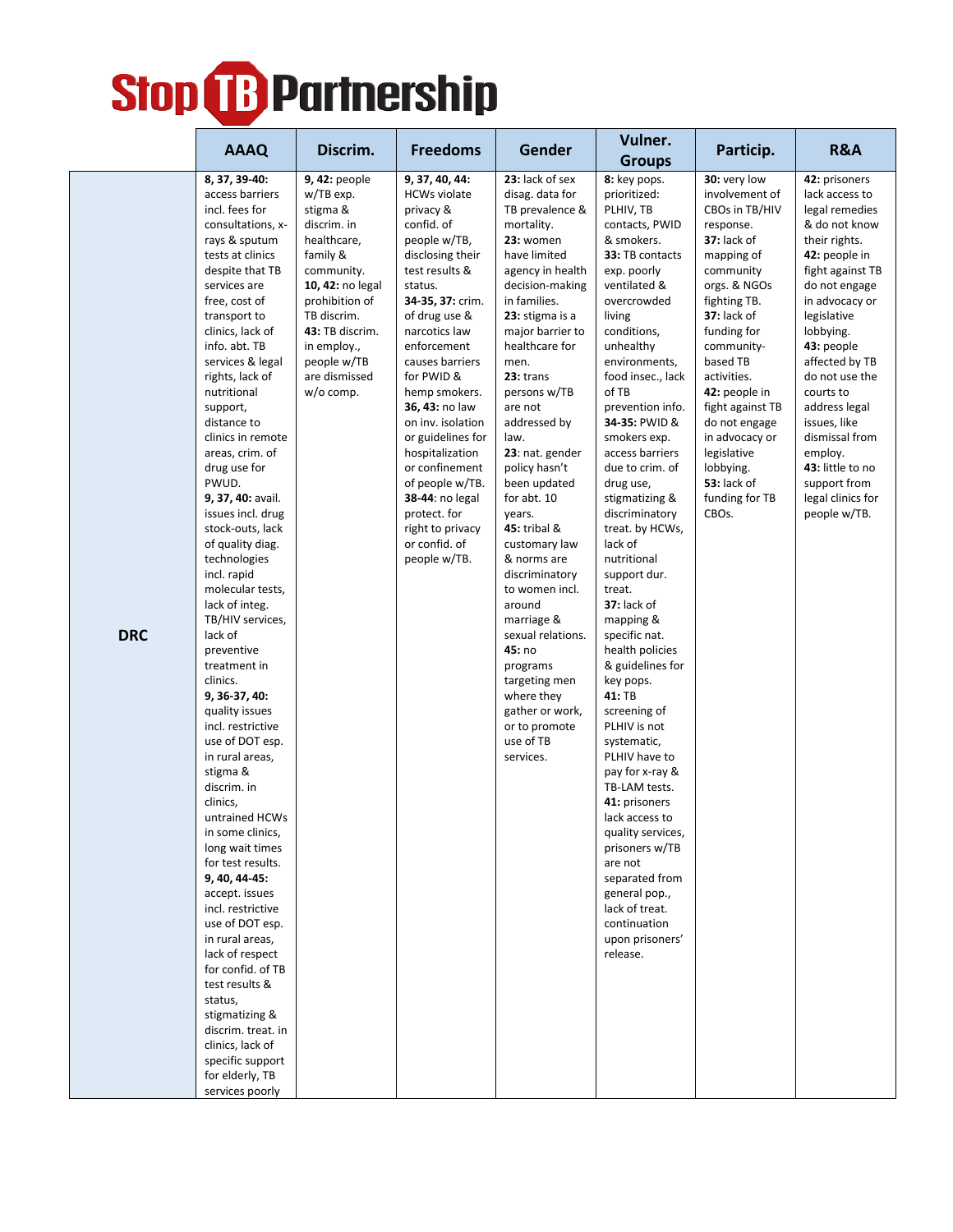|                    | <b>AAAQ</b>                                                                                                                                                                                                                                                                                                                                                                                                                                                                                                                                                                                                                                                                                                                                                                                                | Discrim.                                                                                                                                                                                                                                                                                                                                            | <b>Freedoms</b>                                                                                                                                                                                                                                                                                                                                                                                                                                                                                                                                                                                         | Gender                                                                                                                                                                                                                                                                                                                                                                                                                                                                                                                                                                                                                                                                                                                                                                                                 | Vulner.<br><b>Groups</b>                                                                                                                                                                                                                                                                                                                                                                                                                                                                                                                                                                                                                                                                                                                                                                       | Particip.                                                                                                                                                           | <b>R&amp;A</b>                                                                                                                                                                                                 |
|--------------------|------------------------------------------------------------------------------------------------------------------------------------------------------------------------------------------------------------------------------------------------------------------------------------------------------------------------------------------------------------------------------------------------------------------------------------------------------------------------------------------------------------------------------------------------------------------------------------------------------------------------------------------------------------------------------------------------------------------------------------------------------------------------------------------------------------|-----------------------------------------------------------------------------------------------------------------------------------------------------------------------------------------------------------------------------------------------------------------------------------------------------------------------------------------------------|---------------------------------------------------------------------------------------------------------------------------------------------------------------------------------------------------------------------------------------------------------------------------------------------------------------------------------------------------------------------------------------------------------------------------------------------------------------------------------------------------------------------------------------------------------------------------------------------------------|--------------------------------------------------------------------------------------------------------------------------------------------------------------------------------------------------------------------------------------------------------------------------------------------------------------------------------------------------------------------------------------------------------------------------------------------------------------------------------------------------------------------------------------------------------------------------------------------------------------------------------------------------------------------------------------------------------------------------------------------------------------------------------------------------------|------------------------------------------------------------------------------------------------------------------------------------------------------------------------------------------------------------------------------------------------------------------------------------------------------------------------------------------------------------------------------------------------------------------------------------------------------------------------------------------------------------------------------------------------------------------------------------------------------------------------------------------------------------------------------------------------------------------------------------------------------------------------------------------------|---------------------------------------------------------------------------------------------------------------------------------------------------------------------|----------------------------------------------------------------------------------------------------------------------------------------------------------------------------------------------------------------|
|                    | organized for<br>children.                                                                                                                                                                                                                                                                                                                                                                                                                                                                                                                                                                                                                                                                                                                                                                                 |                                                                                                                                                                                                                                                                                                                                                     |                                                                                                                                                                                                                                                                                                                                                                                                                                                                                                                                                                                                         |                                                                                                                                                                                                                                                                                                                                                                                                                                                                                                                                                                                                                                                                                                                                                                                                        |                                                                                                                                                                                                                                                                                                                                                                                                                                                                                                                                                                                                                                                                                                                                                                                                |                                                                                                                                                                     |                                                                                                                                                                                                                |
| Kenya <sup>9</sup> | D10, L19: avail.<br>issues incl.<br>frequent drug<br>stock-outs,<br>shortage of<br>rapid molecular<br>tests.<br>L19, 33-34,<br>$G20-21:$ quality<br>issues incl.<br>inadequate<br>med. facilities,<br>DOT is major<br>inconvenience<br>esp. for<br>laborers, side<br>effects<br>challenge for<br>treat.<br>adherence,<br>stigmatizing &<br>discrim. treat.<br>by HCWs.<br>$L$ 19, 33, G1:<br>access barriers<br>incl. lack of info.<br>in pop. abt. TB,<br>services &<br>prevention, cost<br>of diag.<br>services,<br>incidental<br>expenses assoc.<br>w/ treat., lack<br>of access to<br>MDR-TB drugs<br>bed. & del.,<br>DOT & limited<br>clinic hours esp.<br>for day<br>laborers.<br>L23-26, 33-35,<br>G1: accept.<br>issues incl.<br>imprisonment<br>of people w/TB<br>for stopping or<br>interrupting | L35-36: no<br>prohibition of<br>TB discrim. in<br>legislation or<br>policy (though<br>constitution<br>prohibits<br>discrim. on any<br>ground).<br>L35: widespread<br>TB stigma &<br>discrim. incl. in<br>employ., educ.<br>& healthcare,<br>people w/TB<br>lose & fear<br>losing employ.,<br>fear excl. from<br>school & public<br>& social spaces. | L22: health law<br>protects right to<br>privacy &<br>confid. but law<br>does not<br>recognize these<br>rights<br>specifically for<br>people w/TB.<br>$L23-25:$<br>widespread<br>imprisonment<br>of people w/TB<br>for stopping or<br>interrupting<br>treat. under<br>pub. health<br>law. <sup>10</sup><br>L26: prisons law<br>allows for<br>forced<br>treatment &<br>does not<br>protect privacy,<br>confid. or<br>informed<br>consent.<br>D11: lack of<br>guidelines for<br>safety,<br>informed<br>consent &<br>confid. of<br>vulner. pops.<br>dur. TB data<br>collection,<br>analysis &<br>reporting. | G30, L32: men<br>at high TB risk<br>from. poor<br>health-seeking<br>behav., delays<br>at clinics, long<br>work hours,<br>occupational<br>risks incl.<br>mining & truck<br>driving.<br>G1: women are<br>more likely to<br>seek healthcare<br>earlier & more<br>frequently than<br>men, but<br>women outside<br>Nairobi are<br>often poorer<br>than men &<br>exp. socio-<br>economic<br>barriers to<br>services.<br><b>G1:</b> women lack<br>financial &<br>decision-making<br>power & indep.<br>limiting access<br>to healthcare.<br>G2: limited<br>evidence on<br>impact &<br>barriers of<br>gender on<br>accessing TB<br>services.<br>G2: lack of attn.<br>to TB/HIV trans<br>persons & no TB<br>data for trans<br>persons.<br>G12: cultural<br>norms<br>contribute to<br>gender-based<br>barriers to | D3: key pop.<br>prioritized:<br>PLHIV, HCWs,<br>prisoners,<br>refugees, truck<br>drivers, people<br>living in urban<br>slums, people<br>w/ diabetes.<br>G2, D12: lack of<br>accurate<br>comprehensive<br>data &<br>knowledge of<br>key pops.,<br>which differ<br>across the<br>country.<br>D9: lack of<br>resources &<br>opps.<br>for data<br>collection,<br>planning, impl.<br>& M&E for key<br>pops. progs.<br>D9: lack of pop.<br>size estimates,<br>indicators &<br>disag. TB data<br>for key pops.<br>L26: TB rates in<br>prisons 4-10x<br>higher than<br>surrounding<br>pops. from<br>overcrowding,<br>poor<br>ventilation,<br>malnutrition,<br>lack of infect.<br>control., poor<br>health services.<br>L32: people<br>living in slums &<br>inf. settlements<br>at high TB risk<br>from | D12: lack of<br>engagement of<br>key pops. in the<br>TB response,<br>driven in part<br>by struct. &<br>legal factors<br>that exacerbate<br>discrim. of key<br>pops. | L35: people<br>w/TB do not<br>report discrim.<br>even when they<br>lose employ. or<br>are denied<br>healthcare.<br>L11: legal aid<br>law provides an<br>opp. to ensure<br>access to justice<br>for people w/TB |

<sup>9</sup> "L" page numbers refer to "Tuberculosis: An Assessment of the Legal Environment, Kenya." "G" page numbers refer to "Tuberculosis: A Gender Assessment in Kenya." "D" page numbers refer to "Tuberculosis: Data Assessment in Key, Vulnerable and Underserved Populations in Kenya."

<sup>10</sup> The High Court of Kenya at Nairobi has ruled that imprisonment of people TB for stopping or interrupting treatment is unconstitutional and that the *Public Health Act* (CAP 242) does not authorize the practice. *See* Daniel Ng'etich v. Attorney General, Petition No. 329 of 2014 [2016] eKLR (Kenya). In accordance with the court's decision, the Ministry of Health promulgated a new TB isolation policy in 2018. *See* National Tuberculosis, Leprosy and Lung Disease Program, *Tuberculosis (TB) Isolation Policy* (Feb. 2018) (Kenya).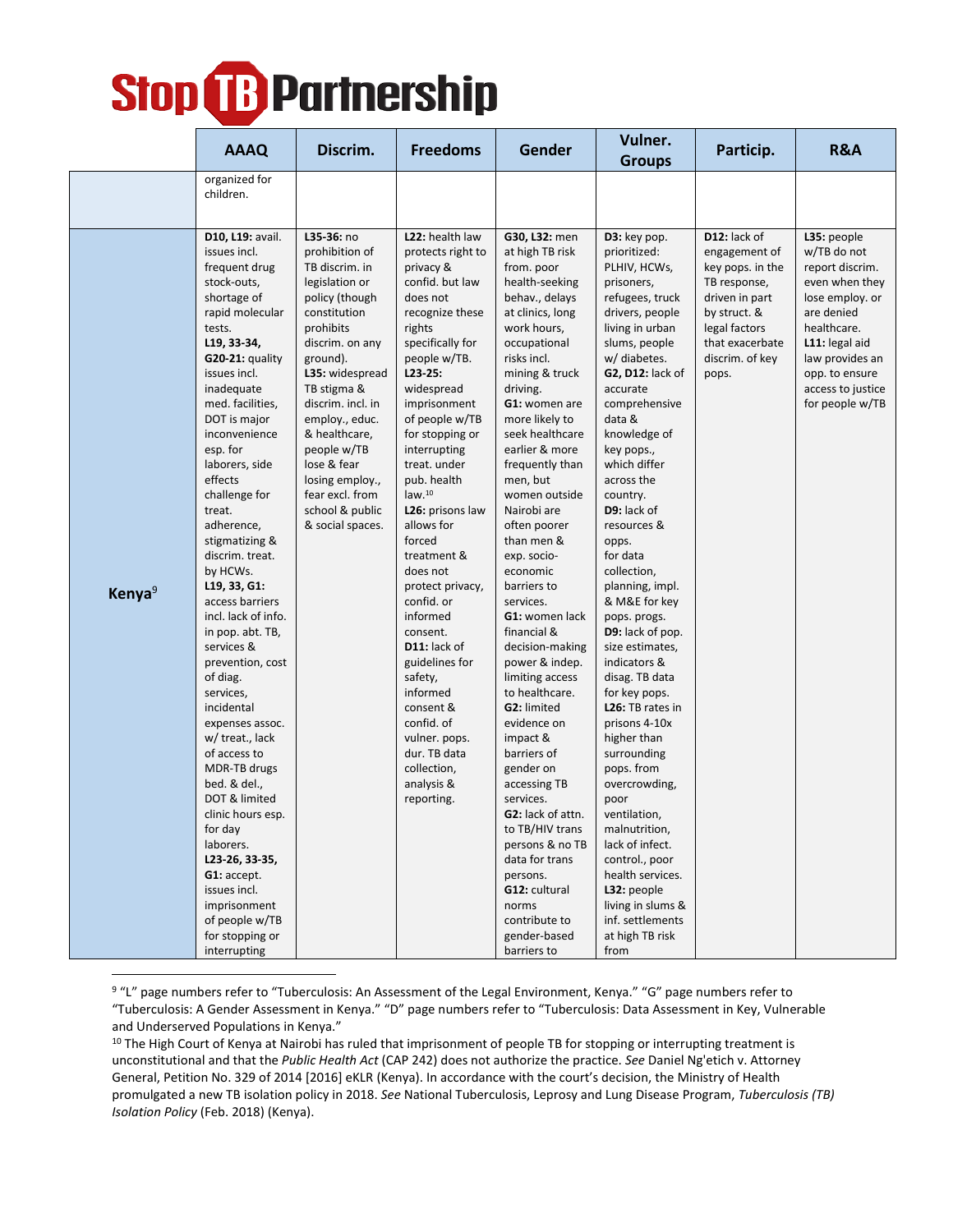| <b>AAAQ</b>                                                                                                                                                                                                                                                                                                                                          | Discrim. | <b>Freedoms</b> | <b>Gender</b>                                                 | Vulner.<br><b>Groups</b>                                                                                                                                                                                                                                                                                                                                                                                                                                                                                                                                                                                                                                                                                                                                                                                                                                                                     | Particip. | <b>R&amp;A</b> |
|------------------------------------------------------------------------------------------------------------------------------------------------------------------------------------------------------------------------------------------------------------------------------------------------------------------------------------------------------|----------|-----------------|---------------------------------------------------------------|----------------------------------------------------------------------------------------------------------------------------------------------------------------------------------------------------------------------------------------------------------------------------------------------------------------------------------------------------------------------------------------------------------------------------------------------------------------------------------------------------------------------------------------------------------------------------------------------------------------------------------------------------------------------------------------------------------------------------------------------------------------------------------------------------------------------------------------------------------------------------------------------|-----------|----------------|
| treat., prisons<br>law allows for<br>forced<br>treatment &<br>does not<br>protect privacy,<br>confid. or<br>informed<br>consent, DOT is<br>major<br>inconvenience<br>esp. for<br>laborers, side<br>effects<br>challenge for<br>treat.<br>adherence,<br>widespread<br>discrim. in<br>healthcare,<br>limited clinic<br>hours esp. for<br>day laborers. |          |                 | services, but<br>likely to vary<br>throughout the<br>country. | overcrowding,<br>& exp. financial,<br>geog. & social<br>barriers to<br>services.<br>L32: migrants &<br>refugees at high<br>TB risk from<br>overcrowded<br>living, low<br>income, food<br>insec., also exp.<br>barriers to<br>services incl.<br>fear of law<br>enforcement<br>for undoc.<br>migrants.<br>L32: poor<br>health-seeking<br>behave. among<br>PWUD&<br>challenges w/<br>treat.<br>adherence from<br>addiction, social<br>stigma &<br>economic<br>factors.<br>L32: children at<br>high TB risk<br>from diag.<br>challenges<br>leading to diag.<br>& treat.<br>initiation<br>delays, &<br>congestion &<br>overcrowding in<br>pub. schools.<br>L32: PLHIV at<br>high TB risk<br>from<br>compromised<br>immune syst.,<br>lack of access to<br>TB-LAM, but<br>prevention<br>efforts have had<br>success.<br>L32: HCWs at<br>high TB risk<br>from exposure<br>to people w/TB<br>at work. |           |                |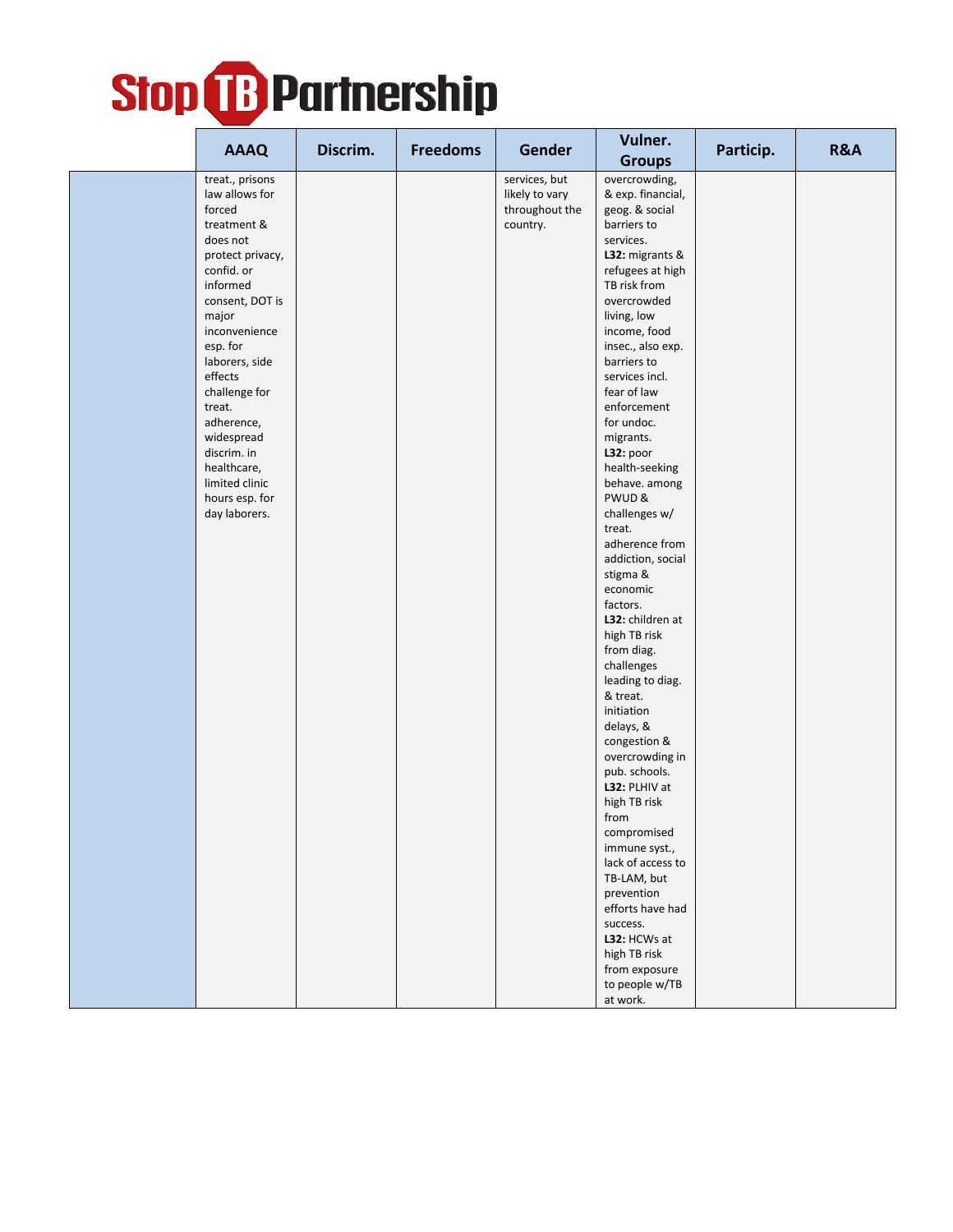|            |                                                                                                                                                                                                                                                                                                                                                                                                                                                                                                                                                                                                                                                                                                                          |                                                                                                                                                                                                                                        |                                                                                                                                                                                                                                                                                                                                                                                                                                                                                                    |                                                                                                                                                                                                                                                                                                                         | Vulner.                                                                                                                                                                                                                                                                                                                                                                                                                                                                                                                                                                                                                                                                                                                                                                                                                                                                                                                                                                                                             |                                                                                                                                                                               | R&A |
|------------|--------------------------------------------------------------------------------------------------------------------------------------------------------------------------------------------------------------------------------------------------------------------------------------------------------------------------------------------------------------------------------------------------------------------------------------------------------------------------------------------------------------------------------------------------------------------------------------------------------------------------------------------------------------------------------------------------------------------------|----------------------------------------------------------------------------------------------------------------------------------------------------------------------------------------------------------------------------------------|----------------------------------------------------------------------------------------------------------------------------------------------------------------------------------------------------------------------------------------------------------------------------------------------------------------------------------------------------------------------------------------------------------------------------------------------------------------------------------------------------|-------------------------------------------------------------------------------------------------------------------------------------------------------------------------------------------------------------------------------------------------------------------------------------------------------------------------|---------------------------------------------------------------------------------------------------------------------------------------------------------------------------------------------------------------------------------------------------------------------------------------------------------------------------------------------------------------------------------------------------------------------------------------------------------------------------------------------------------------------------------------------------------------------------------------------------------------------------------------------------------------------------------------------------------------------------------------------------------------------------------------------------------------------------------------------------------------------------------------------------------------------------------------------------------------------------------------------------------------------|-------------------------------------------------------------------------------------------------------------------------------------------------------------------------------|-----|
|            | <b>AAAQ</b>                                                                                                                                                                                                                                                                                                                                                                                                                                                                                                                                                                                                                                                                                                              | Discrim.                                                                                                                                                                                                                               | <b>Freedoms</b>                                                                                                                                                                                                                                                                                                                                                                                                                                                                                    | Gender                                                                                                                                                                                                                                                                                                                  | <b>Groups</b>                                                                                                                                                                                                                                                                                                                                                                                                                                                                                                                                                                                                                                                                                                                                                                                                                                                                                                                                                                                                       | Particip.                                                                                                                                                                     |     |
| Mozambique | 37-39, 44:<br>access barriers<br>incl. HCWs<br>stigmatizing &<br>discriminatory<br>treat. of key<br>pops., cost of<br>transport to<br>clinics, distance<br>to clinics, rapid<br>molecular tests<br>only avail. at<br>district clinics,<br>lack of info.<br>about TB & TB<br>services.<br>39: avail. issues<br>incl. drug stock-<br>outs.<br>37-39, 46:<br>quality issues<br>incl. HCWs<br>stigmatizing &<br>discriminatory<br>treat. of key<br>pops.,<br>overcrowded<br>clinics, HCWs<br>not trained to<br>care for key<br>pops.<br>37, 44, 46:<br>accept. issues<br>incl. HCWs<br>stigmatizing &<br>discriminatory<br>treat. of key<br>pops., lack of<br>privacy &<br>confid. at<br>clinics,<br>overcrowded<br>clinics. | 31-33: no legal<br>prohibition of<br>TB discrim.<br>39, 44: TB<br>stigma &<br>discrim. is<br>widespread,<br>incl. among key<br>pops, is a<br>barrier to<br>services among<br>other things.<br>45: people<br>w/TB exp.<br>employ. loss. | 29-33: labor law<br>protects right to<br>privacy of<br>health status &<br>confid. of<br>personal data<br>but does not<br>specifically<br>protect rights to<br>privacy &<br>confid. of<br>people w/TB.<br>37-39, 46: key<br>pops. avoid<br>healthcare from<br>fear of<br>disclosure of<br>their health<br>status due to<br>lack of privacy<br>& confid. at<br>clinics.<br><b>44:</b> lack of<br>privacy &<br>confid. w/<br>widespread TB<br>stigma &<br>discrim. deters<br>health-seeking<br>behav. | <b>39:</b> men are at<br>high TB risk for<br>occupational<br>exposure, labor<br>migration,<br>crowded social<br>environments,<br>& they delay<br>seeking<br>healthcare.<br>40: women's<br>health is<br>deprioritized,<br>they have<br>limited<br>decision-making<br>power & req.<br>male consent to<br>seek healthcare. | 15: key pops.<br>prioritized:<br>PLHIV, female<br>sex workers,<br>PWID, miners,<br>HCWs.<br>15, 38: 36% of<br>all people w/TB<br>are PLHIV.<br><b>16: no NTP</b><br>strategy for sex<br>workers, no TB<br>data for them<br>either; they exp.<br>high rates of<br>HIV.<br><b>17: no NTP</b><br>strategy for<br>PWID, no TB<br>data for them<br>either, high<br>rates of HIV;<br>they avoid<br>health system<br>due to stigma &<br>discrim; they<br>exp. poverty,<br>(un)employ.,<br>homelessness,<br>imprisonment,<br>HIV,<br>malnutrition &<br>lack of access to<br>healthcare.<br>18: miners at<br>high TB risk due<br>to prolonged<br>exposure to<br>silica dust, poor<br>living<br>conditions, high<br>HIV prevalence,<br>labor migration.<br>18-20: HCWs at<br>high TB risk<br>from<br>occupational<br>exposure esp. in<br>clinics w/ poor<br>ventilation &<br>infect. control,<br>low compliance<br>or unavail. of<br>PPE.<br>44: key pops. in<br>the study had<br>low knowledge<br>& misconcepts.<br>abt. TB. | 8: limited<br>community<br>participation in<br>the TB<br>response.<br>46: lack of<br>involvement of<br>key pops. in<br>program<br>planning &<br>impl. & as peer<br>educators. | N/A |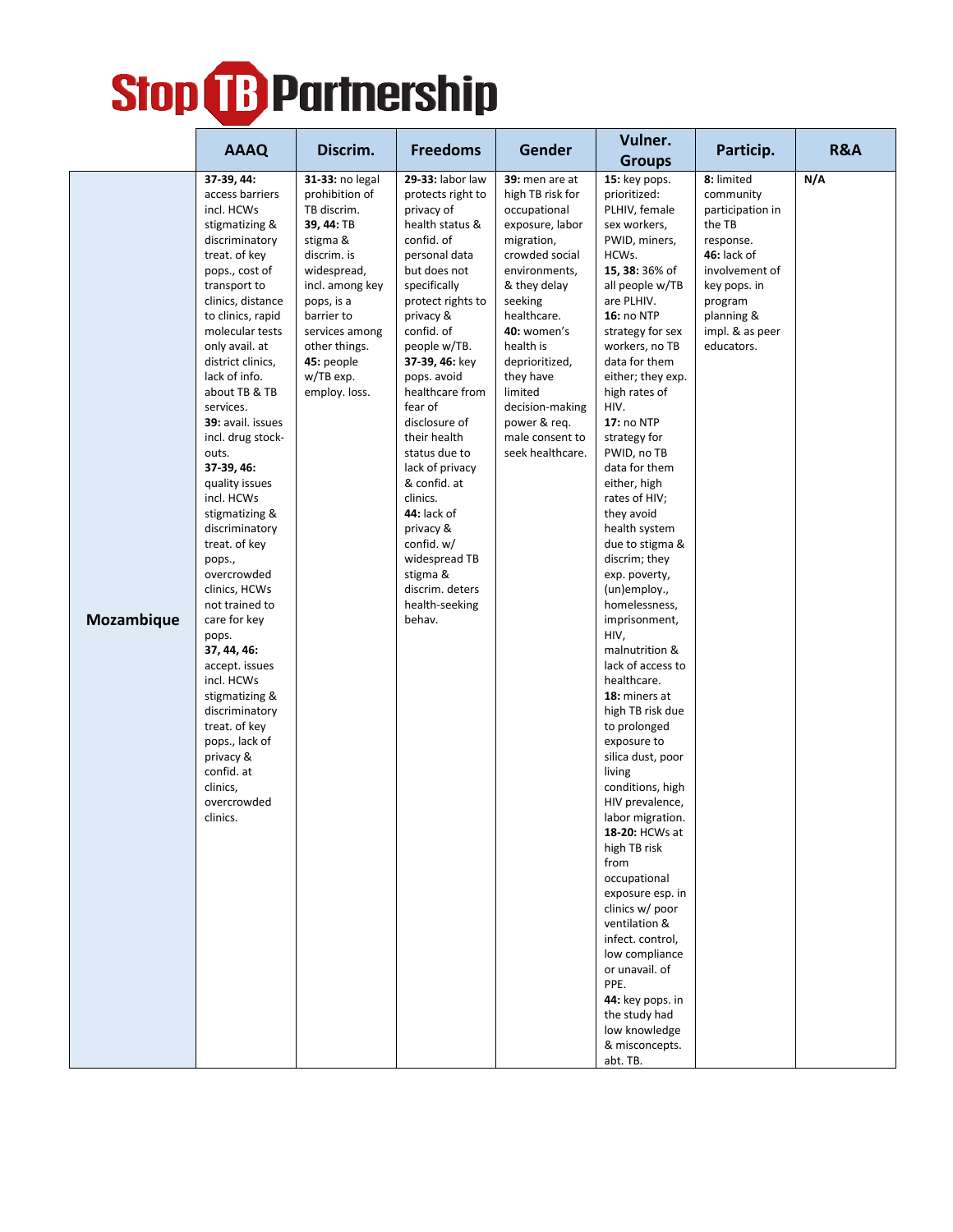|            | <b>AAAQ</b>                                                                                                                                                                                                                                                                                                                                                                                                                                                                                                                                                                                                                                                                                                                                                                                                          | Discrim.                                                                                                                                                                                                                                                            | <b>Freedoms</b>                                                                                | Gender                                                                                                                                                                                                                                                                                                                                                                                                                                                                                                                                                                                                                                                                                                                                                             | Vulner.                                                                                                                                                                                                                                                    | Particip.                                                                                                                                                                                                                                           | <b>R&amp;A</b>                                   |
|------------|----------------------------------------------------------------------------------------------------------------------------------------------------------------------------------------------------------------------------------------------------------------------------------------------------------------------------------------------------------------------------------------------------------------------------------------------------------------------------------------------------------------------------------------------------------------------------------------------------------------------------------------------------------------------------------------------------------------------------------------------------------------------------------------------------------------------|---------------------------------------------------------------------------------------------------------------------------------------------------------------------------------------------------------------------------------------------------------------------|------------------------------------------------------------------------------------------------|--------------------------------------------------------------------------------------------------------------------------------------------------------------------------------------------------------------------------------------------------------------------------------------------------------------------------------------------------------------------------------------------------------------------------------------------------------------------------------------------------------------------------------------------------------------------------------------------------------------------------------------------------------------------------------------------------------------------------------------------------------------------|------------------------------------------------------------------------------------------------------------------------------------------------------------------------------------------------------------------------------------------------------------|-----------------------------------------------------------------------------------------------------------------------------------------------------------------------------------------------------------------------------------------------------|--------------------------------------------------|
| Niger $11$ | 14, 18-19: avail.<br>issues incl.<br>shortage of<br>HCWs, lack of<br>social protect.<br>to cover loss of<br>income & costs<br>assoc. w/ treat,<br>drug stock-outs.<br>9, 15-17, 19:<br>quality issues<br>inc. stigma &<br>discrim. in<br>healthcare,<br>inadequate<br>training of<br>HCWs.<br>9, 15-17, 20:<br>accept. issues<br>inc. stigma &<br>discrim. in<br>healthcare,<br>linguistic &<br>cultural<br>differences<br>among HCWs &<br>patients.<br>8, 12, 14, 19,<br>23: access<br>barriers incl.<br>lack of TB info.<br>& knowledge,<br>distance to<br>clinics (5 km on<br>average for<br>"basic health<br>services"),<br>financial costs<br>of services<br>("lack of<br>means") despite<br>that treat. is<br>free, difficulty<br>of transport to<br>clinics, lack of<br>nutritional<br>support dur.<br>treat. | 8, 12, 27: no<br>legal prohibition<br>of TB discrim.<br>9: people w/TB<br>exp. stigma &<br>discrim. in<br>healthcare,<br>public services,<br>their family &<br>their<br>community.<br>24: women<br>w/TB exp.<br>marital discrim.<br>& rejection by<br>their spouse. | 8, 12, 27: no<br>legal protects.<br>for rights to<br>privacy or<br>confid. for<br>people w/TB. | 8: women seek<br>care later than<br>men.<br>21: gender<br>main-streaming<br>has not<br>occurred in TB<br>prog.<br>22: women are<br>less likely than<br>men to be diag.<br>w/TB & to be<br>treat.<br>successfully.<br>22-24: gender is<br>less a barrier to<br>services than<br>extreme<br>poverty &<br>illiteracy, but<br>economic<br>barriers incl.<br>financial<br>dependency,<br>limited<br>decision-making<br>power & social<br>rejection of<br>women w/TB<br>impede their<br>services access.<br>24: women<br>w/TB exp.<br>marital<br>discrimination&<br>rejection by<br>their spouse.<br>26: under-rep.<br>& low<br>involvement of<br>women in<br>decision-making<br>bodies causes<br>lack of influence<br>in<br>development<br>policies &<br>interventions. | <b>Groups</b><br>27: the study<br>recommends<br>the TB prog.<br>consider the<br>following key<br>pops.: people<br>w/ disabilities,<br>mothers of<br>children, HCWs,<br>TB contacts,<br>elderly,<br>prisoners,<br>nomads,<br>miners,<br>migrants,<br>PLHIV. | 19: lack of<br>mobilization of<br>people &<br>communities<br>affected by TB.<br>26: under-rep.<br>& low<br>involvement of<br>women in<br>decision-making<br>bodies causes<br>lack of influence<br>in<br>development<br>policies &<br>interventions. | 8, 12, 27: lack of<br>legal framework<br>for TB. |

<sup>&</sup>lt;sup>11</sup> The Niger report I reviewed was translated into English from French using Google Translate. The page numbers may change once the report is finished and published in its final format.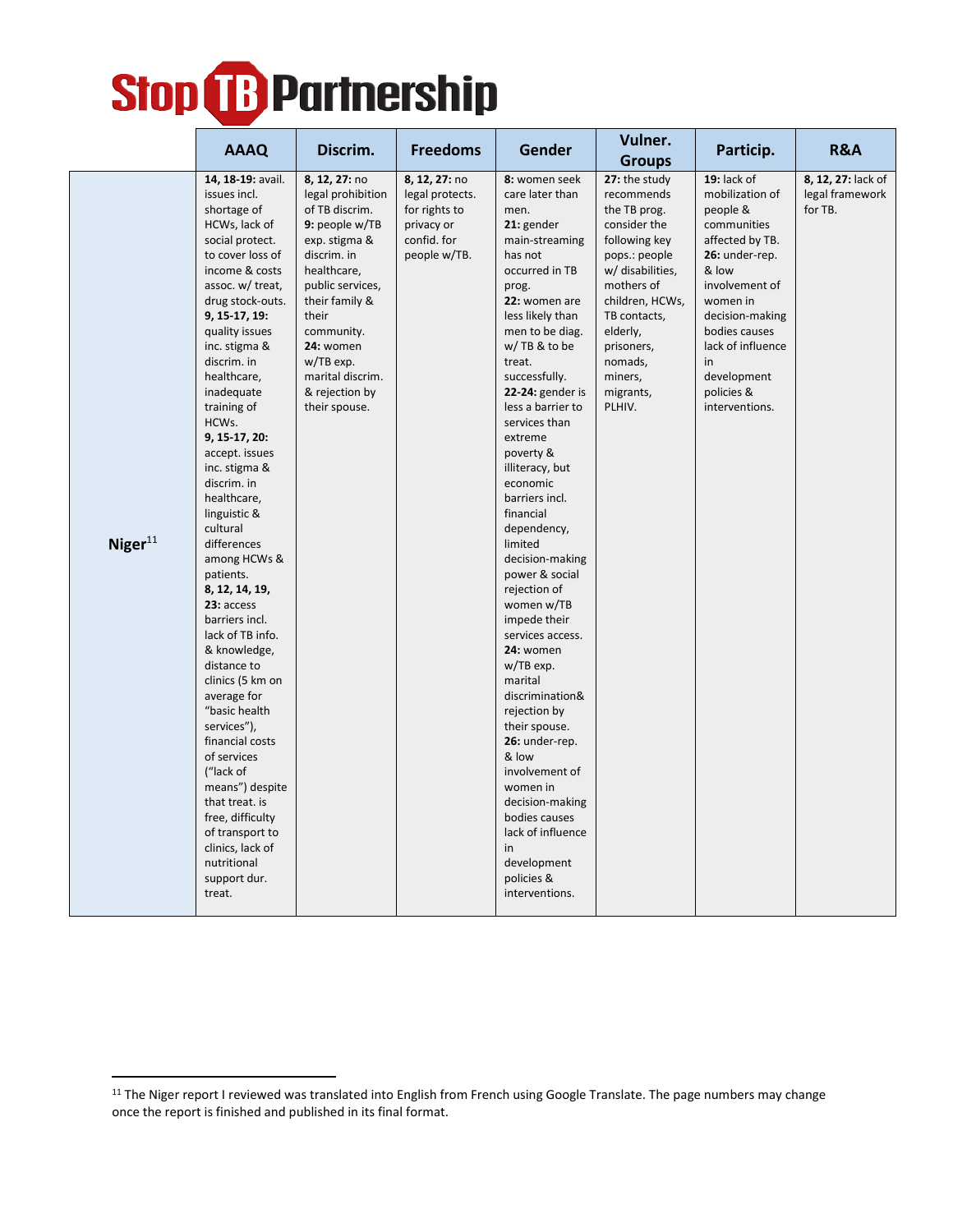|                 | <b>AAAQ</b>                                                                                                                                                                                                                                                                                                                                                                                                                                                                                                                                                                                                                                                                                                                                                                                                                                                                                                                                                                                           |                                                                                                                                                                                                                                                                                                                                                                                                                                                                     |                                                                                                                                                                                                                                                                                                                                                                                                                                                                                        | Gender                                                                                                                                                                                                                                                                                                                                                                                                                                                                                                                                                                                                                                                                                                                                                                                                                                                                                                                                  | Vulner.                                                                                                                                                                                                                                                                                                                                                                                                                                                |                                                                                                                                                         | <b>R&amp;A</b>                                                                                                                                                              |
|-----------------|-------------------------------------------------------------------------------------------------------------------------------------------------------------------------------------------------------------------------------------------------------------------------------------------------------------------------------------------------------------------------------------------------------------------------------------------------------------------------------------------------------------------------------------------------------------------------------------------------------------------------------------------------------------------------------------------------------------------------------------------------------------------------------------------------------------------------------------------------------------------------------------------------------------------------------------------------------------------------------------------------------|---------------------------------------------------------------------------------------------------------------------------------------------------------------------------------------------------------------------------------------------------------------------------------------------------------------------------------------------------------------------------------------------------------------------------------------------------------------------|----------------------------------------------------------------------------------------------------------------------------------------------------------------------------------------------------------------------------------------------------------------------------------------------------------------------------------------------------------------------------------------------------------------------------------------------------------------------------------------|-----------------------------------------------------------------------------------------------------------------------------------------------------------------------------------------------------------------------------------------------------------------------------------------------------------------------------------------------------------------------------------------------------------------------------------------------------------------------------------------------------------------------------------------------------------------------------------------------------------------------------------------------------------------------------------------------------------------------------------------------------------------------------------------------------------------------------------------------------------------------------------------------------------------------------------------|--------------------------------------------------------------------------------------------------------------------------------------------------------------------------------------------------------------------------------------------------------------------------------------------------------------------------------------------------------------------------------------------------------------------------------------------------------|---------------------------------------------------------------------------------------------------------------------------------------------------------|-----------------------------------------------------------------------------------------------------------------------------------------------------------------------------|
|                 |                                                                                                                                                                                                                                                                                                                                                                                                                                                                                                                                                                                                                                                                                                                                                                                                                                                                                                                                                                                                       | Discrim.                                                                                                                                                                                                                                                                                                                                                                                                                                                            | <b>Freedoms</b>                                                                                                                                                                                                                                                                                                                                                                                                                                                                        |                                                                                                                                                                                                                                                                                                                                                                                                                                                                                                                                                                                                                                                                                                                                                                                                                                                                                                                                         | <b>Groups</b>                                                                                                                                                                                                                                                                                                                                                                                                                                          | Particip.                                                                                                                                               |                                                                                                                                                                             |
| Nigeria $^{12}$ | K25, 27-28, L27-<br>28, 32-33, G49:<br>access barriers<br>incl. distance &<br>cost of<br>transport to<br>clinics, lack of<br>integ. TB/HIV<br>services, low<br>public<br>awareness, lack<br>of accurate info.<br>& widespread<br>misconcepts.<br>abt. TB, out of<br>pocket costs for<br>services incl.<br>initial diag,<br>limited clinic<br>hours.<br>L27, L31-32,<br>G49, 65, 68:<br>accept. issues<br>incl. lack of<br>privacy in<br>clinics,<br>overcrowding &<br>concern for<br>confid. of<br>medical records<br>in public clinics,<br>stigmatizing &<br>discriminatory<br>treat. by HCWs,<br>lack of gender-<br>sensitive TB<br>programming,<br>limited clinic<br>hours.<br>L27-29, 31-32,<br>K25-26, 30:<br>quality issues<br>incl. public<br>perceptions of<br>low-quality care<br>in public sector,<br>overcrowding,<br>long wait times<br>for services &<br>delays in test<br>results at public<br>clinics, lack of<br>quality<br>assurance for<br>TB drugs sold<br>over-the-<br>counter at | L7, 32, 38-52:<br>no legal<br>prohibition of<br>TB discrim.,<br>despite that HIV<br>discrim. is<br>legally<br>prohibited.<br>L13-14: TB-<br>related law &<br>policy uses<br>stigmatizing &<br>discriminatory<br>terminology.<br>L30-32, K30, 33,<br>G49-51: TB<br>stigma &<br>discrim. is<br>pervasive in<br>families,<br>communities,<br>healthcare,<br>educ. & employ.<br>w/ devastating<br>impacts on<br>people w/TB,<br>their families &<br>the TB<br>response. | L11, 38-52: no<br>legal protect.<br>for right to<br>privacy of<br>people w/TB.<br>$L27:$ lack of<br>privacy in clinics<br>is a barrier<br>services &<br>challenge to<br>adherence. L34:<br>no law, policy or<br>guidance for TB<br>isolation.<br>L50-52: subnat.<br>pub. health law<br>allows for<br>apprehension,<br>detention &<br>compulsory<br>treat. of people<br>$w$ //TB, HIV &<br>other infect.<br>diseases & crim.<br>transmission of<br>TB, HIV & other<br>infect. diseases. | G35: Nigeria<br>Gender Policy<br>does not<br>address TB,<br>though it does<br>HIV.<br>G40: men delay<br>seeking services<br>due to work<br>duties,<br>preference for<br>self-medication,<br>fear of stigma at<br>clinics, socio-<br>cultural notions<br>of masculinity.<br>G40-41: women<br>seek services<br>sooner than<br>man $b/c$ of<br>concern for<br>children's well-<br>being & socio-<br>cultural notions<br>of femininity,<br>but exp. delays<br>due to limited<br>financial &<br>decision-making<br>power in<br>families.<br>G47-48: men<br>face TB risk<br>from social<br>habits,<br>occupations,<br>communal<br>drinking, drug<br>use.<br>G48: women<br>face TB risk<br>from caregiving<br>roles,<br>pregnancy<br>lowering<br>immune<br>response.<br>G51: men exp.<br>stigma but are<br>able to hide<br>their status to<br>mitigate<br>stigma's impact.<br>G51: women<br>exp. stigma in<br>family & friends<br>abandonment, | K20: key pops.<br>recog. by NTP:<br>PLHIV, prisoners<br>& detainees,<br>sex<br>workers, IDPs,<br>urban & rural<br>poor, smokers,<br>PWUD.<br>children &<br>HCWs.<br>K21: key pops.<br>newly recog:<br>street kids,<br>truck drivers,<br>taxi drivers,<br>motorcycle<br>transporters,<br>tricycle<br>transporters,<br>factory workers<br>& quarry<br>workers.<br>L28: mobile<br>pops. exp. treat.<br>interruptions &<br>are often lost to<br>follow up. | L34: lack of<br>community<br>mobilization for<br>TB&<br>too few TB<br>CBOs<br>contributes to<br>low particip. in<br>TB progs. &<br>decision-<br>making. | L42-43: access<br>to justice for<br>people w/TB<br>hindered by<br>strict standing<br>req. in courts,<br>high litigation<br>costs &<br>complexity of<br>legal<br>procedures. |

<sup>12</sup> "L" page numbers refer to "Tuberculosis Legal Environment Assessment: Nigeria, Final Report July 2018." "G" page numbers refer to "Report: TB Gender Assessment in Nigeria." "K" page numbers refer to "TB Key Populations Prioritization & Rapid Assessment Report" for Nigeria.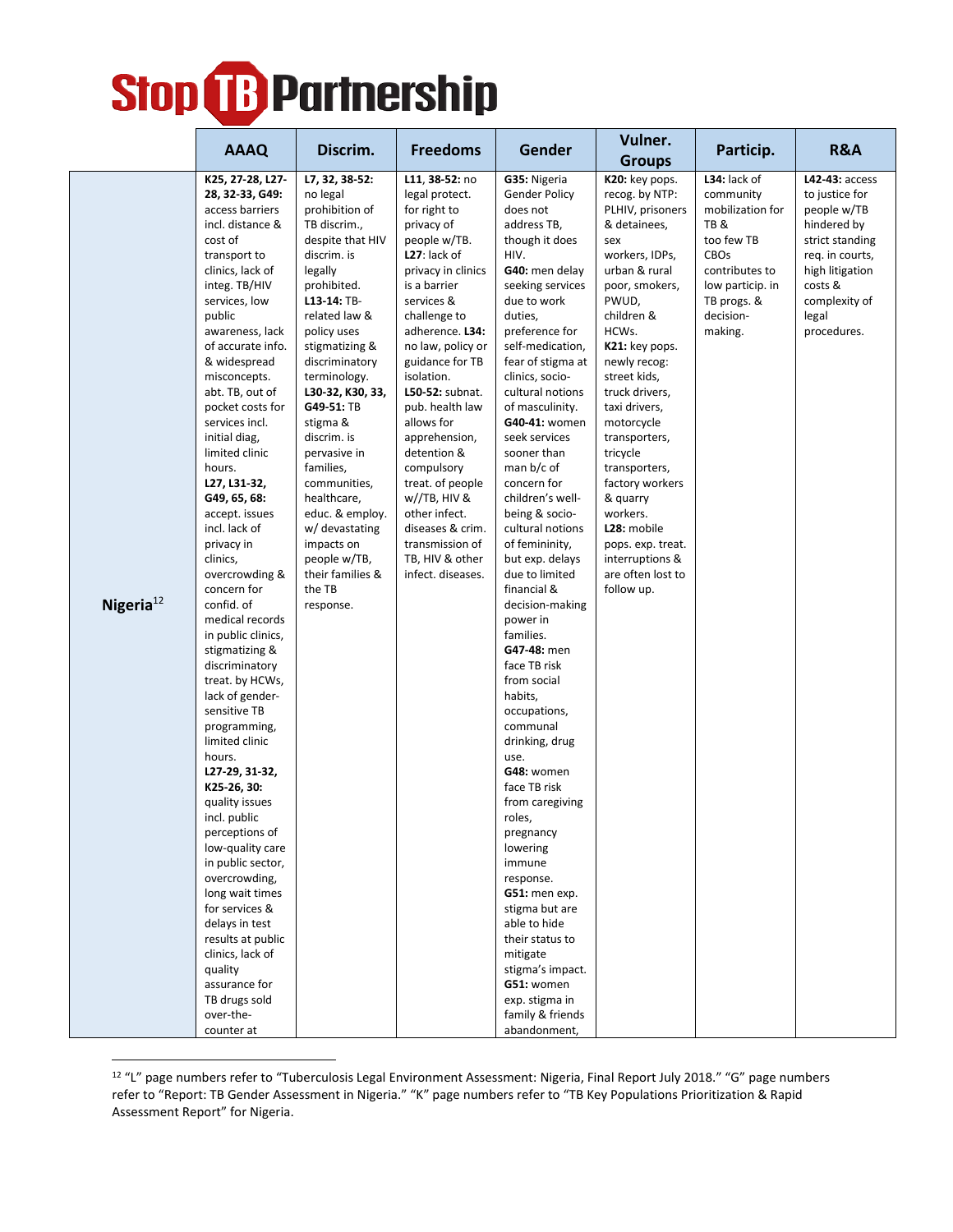|                     | <b>AAAQ</b>                                                                                                                                                                                                                                                                                                                                                                                                                                                                                                                                                                                                                                                                       | Discrim.                                                                                                                                                                                                                                                                                                                                                                                | <b>Freedoms</b>                                                                                                                                                                                                                                                                                                                                                                                                                                                                                                                                                                                                      | Gender                                                                                                                                                                                                                                                                                                                                                                                                                                                                                                                                                                                                                                             | Vulner.                                                                                                                                                                                                                                                                                                                                                                                                                                                                                                                                                                                                                                          | Particip.                                                                           | R&A                                                                                                                                                                                                                                                                                                                                                                                                                               |
|---------------------|-----------------------------------------------------------------------------------------------------------------------------------------------------------------------------------------------------------------------------------------------------------------------------------------------------------------------------------------------------------------------------------------------------------------------------------------------------------------------------------------------------------------------------------------------------------------------------------------------------------------------------------------------------------------------------------|-----------------------------------------------------------------------------------------------------------------------------------------------------------------------------------------------------------------------------------------------------------------------------------------------------------------------------------------------------------------------------------------|----------------------------------------------------------------------------------------------------------------------------------------------------------------------------------------------------------------------------------------------------------------------------------------------------------------------------------------------------------------------------------------------------------------------------------------------------------------------------------------------------------------------------------------------------------------------------------------------------------------------|----------------------------------------------------------------------------------------------------------------------------------------------------------------------------------------------------------------------------------------------------------------------------------------------------------------------------------------------------------------------------------------------------------------------------------------------------------------------------------------------------------------------------------------------------------------------------------------------------------------------------------------------------|--------------------------------------------------------------------------------------------------------------------------------------------------------------------------------------------------------------------------------------------------------------------------------------------------------------------------------------------------------------------------------------------------------------------------------------------------------------------------------------------------------------------------------------------------------------------------------------------------------------------------------------------------|-------------------------------------------------------------------------------------|-----------------------------------------------------------------------------------------------------------------------------------------------------------------------------------------------------------------------------------------------------------------------------------------------------------------------------------------------------------------------------------------------------------------------------------|
|                     |                                                                                                                                                                                                                                                                                                                                                                                                                                                                                                                                                                                                                                                                                   |                                                                                                                                                                                                                                                                                                                                                                                         |                                                                                                                                                                                                                                                                                                                                                                                                                                                                                                                                                                                                                      |                                                                                                                                                                                                                                                                                                                                                                                                                                                                                                                                                                                                                                                    | <b>Groups</b>                                                                                                                                                                                                                                                                                                                                                                                                                                                                                                                                                                                                                                    |                                                                                     |                                                                                                                                                                                                                                                                                                                                                                                                                                   |
|                     | private<br>chemists, self-<br>medication &<br>traditional or<br>faith healers,<br>stigmatizing &<br>discriminatory<br>treat. by HCWs.,<br>untrained<br>HCWs.<br>L28, 31-32, G49:<br>avail. issues incl.<br>drug stock-outs,<br>unavail. of<br>"new" TB drugs<br>(bed. & del.),<br>unavail. of<br>counselling<br>services, limited<br>avail. of rapid<br>molecular tests.                                                                                                                                                                                                                                                                                                          |                                                                                                                                                                                                                                                                                                                                                                                         |                                                                                                                                                                                                                                                                                                                                                                                                                                                                                                                                                                                                                      | isolation &<br>avoidance, &<br>family sep.,<br>emotional<br>abuse &<br>sometimes<br>physical<br>violence.<br>G58: men exp.<br>poor treat.<br>outcomes more<br>than women<br>due to smoking,<br>drug use, peer<br>pressure,<br>feeling well<br>again, return to<br>work.<br>G65, 68: lack of<br>gender-<br>sensitive TB<br>programming.                                                                                                                                                                                                                                                                                                             |                                                                                                                                                                                                                                                                                                                                                                                                                                                                                                                                                                                                                                                  |                                                                                     |                                                                                                                                                                                                                                                                                                                                                                                                                                   |
| <b>South Africa</b> | x-xv: access<br>barriers incl.<br>lack of TB info.<br>(despite legal<br>protects. for the<br>right to health<br>information),<br>crim. laws that<br>prohibit drug<br>use & sex work<br>hinder access<br>for key pops.,<br>cultural<br>attitudes & lack<br>of tailored<br>services for<br>men, limited<br>clinic hours.<br>x-xv: avail.<br>issues incl. lack<br>capacity &<br>resources for<br>holistic<br>counselling &<br>psychosocial<br>support. esp.<br>after initial<br>treat. intensive<br>period.<br>x-xv, 44: accept.<br>issues incl. lack<br>of gender<br>sensitive TB<br>policies,<br>guidelines &<br>services incl. for<br>men & trans<br>women at<br>clinics, limited | xi: TB stigma &<br>discrim. is<br>pervasive.<br>xi: no legal<br>prohibition of<br>TB discrim.<br>xi: stigmatizing<br>&<br>discriminatory<br>behav. among<br>TB HCWs.<br>xii: law protects<br>trans persons<br>from discrim.<br>but not fully<br>enforced.<br>xii: farm<br>workers face<br>discrim. from TB<br>diag.<br>xv: TB stigma &<br>discrim.<br>undermines TB<br>contact tracing. | xi: crim. laws<br>that prohibit<br>drug use & sex<br>work hinder<br>access to<br>services &<br>exacerbate TB<br>stigma &<br>discrim. for key<br>pops.<br>xii: farm<br>workers lack<br>privacy &<br>confid. in TB<br>services.<br>xiv: people who<br>use substances<br>exp. confid.<br>breaches in<br>obtaining TB<br>services.<br>xii: farm<br>workers w/<br>supportive<br>employers may<br>access care but<br>exp.<br>"compromised<br>confid."<br>xiii: HCWs exp.<br>lack of confid.<br>during<br>treatment in<br>workplace.<br>30-33: const. &<br>health law<br>protects rights<br>to privacy &<br>confid. but law | xi: gender<br>impacts vulner.<br>to TB infect.,<br>access to<br>service & treat.<br>completion. xi-<br>xii: men are at<br>higher risk of TB<br>infect. &<br>mortality than<br>women, incl.<br>from<br>occupational &<br>social risks, &<br>exp. services<br>barriers from<br>masculine<br>cultural norms<br>against<br>healthcare &<br>lack of tailored<br>services.<br>xi-xii: women<br>exp. lower TB<br>morbidity<br>& mortality &<br>easier access to<br>services but<br>exp. challenges<br>due to<br>caregivers role.<br>xi-xii: very<br>limited data on<br>trans persons<br>affected by TB,<br>& they<br>face extreme<br>vulner. &<br>stigma, | xi: crim. laws<br>that prohibit<br>drug use & sex<br>work hinder<br>access to<br>services &<br>exacerbate TB<br>stigma &<br>discrim. for key<br>pops.<br>xi-xii: very<br>limited data on<br>trans persons<br>affected by TB,<br>they<br>exp. many<br>layered vulners.<br>to TB infect. &<br>disease.<br>insensitive<br>services at<br>clinics & stigma<br>& discrim.,<br>impeding access<br>to services.<br>xi: key pops.<br>incl. gender<br>minorities exp.<br>stigmatizing<br>treat. from TB<br>HCWs,<br>inequitable<br>care & exclusion<br>from treatment.<br>xii: farm<br>workers exp.<br>many vulners.<br>to TB infect. &<br>disease, incl. | N/A<br>(impl. org. TB)<br><b>HIV Care</b><br>confirmed this<br>was not<br>assessed) | xi: lack of<br>access to justice<br>for rights<br>violations in<br>health services,<br>incl. from lack<br>of monitoring &<br>complaints<br>mechanisms,<br>though legal<br>right to<br>remedies exist.<br>xiii-xiv: HCWs<br>lack access to<br>remedies &<br>compens. for<br>occupational<br>TB.<br>xiii: lack of<br>accountability<br>for unsafe &<br>unhealthy<br>working<br>conditions<br>increasing<br>occupational TB<br>risk. |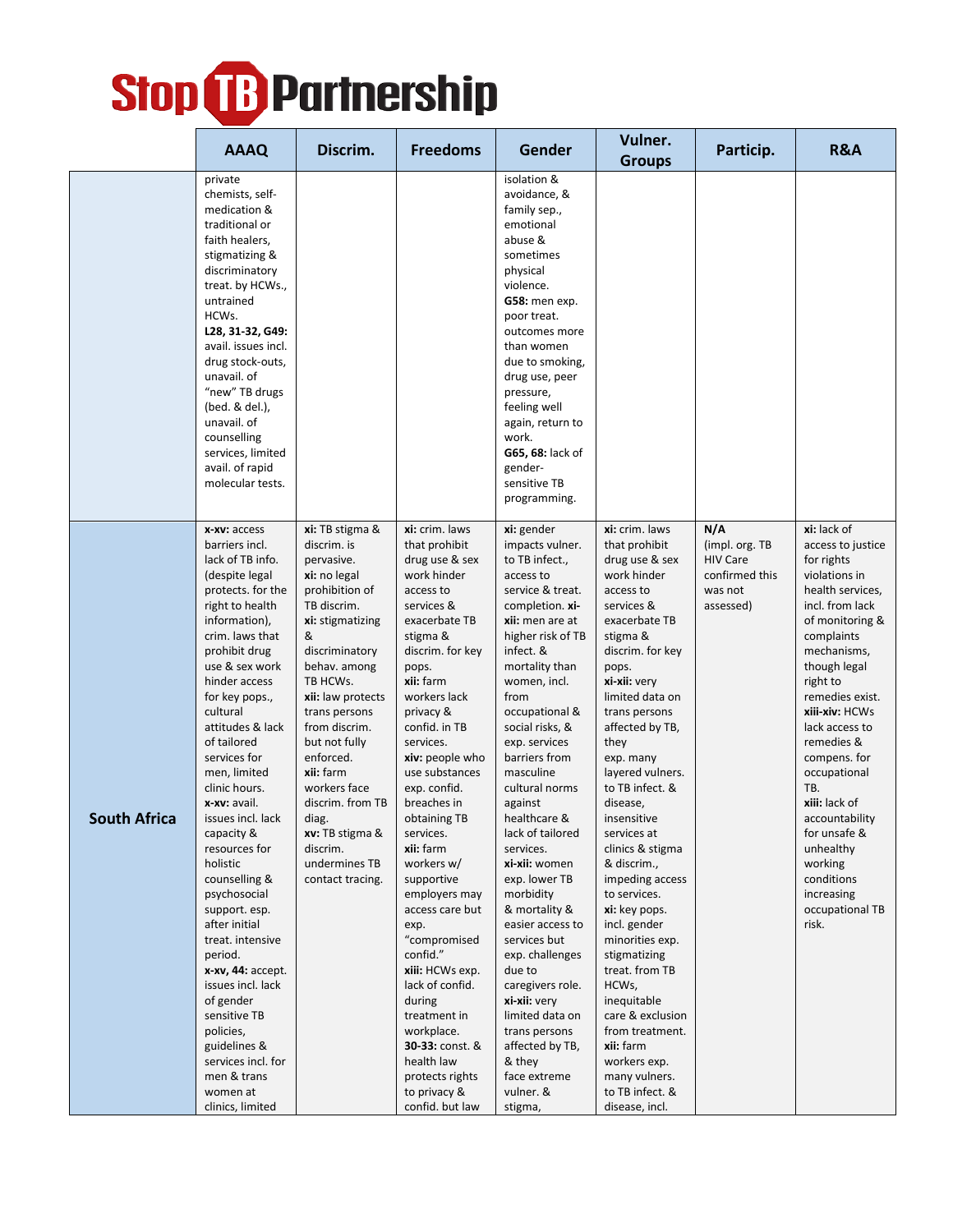|                                                                                                                                                                                                                                                                                                                                                                                                                                                                                                                                                  |          |                                                                                                                                                                                      |                                                                                                                                                  | Vulner.                                                                                                                                                                                                                                                                                                                                                                                                                                                                                                                                                                                                                                                                                                                                                                                                                                                                                                                                                                                                                                                           |           |     |
|--------------------------------------------------------------------------------------------------------------------------------------------------------------------------------------------------------------------------------------------------------------------------------------------------------------------------------------------------------------------------------------------------------------------------------------------------------------------------------------------------------------------------------------------------|----------|--------------------------------------------------------------------------------------------------------------------------------------------------------------------------------------|--------------------------------------------------------------------------------------------------------------------------------------------------|-------------------------------------------------------------------------------------------------------------------------------------------------------------------------------------------------------------------------------------------------------------------------------------------------------------------------------------------------------------------------------------------------------------------------------------------------------------------------------------------------------------------------------------------------------------------------------------------------------------------------------------------------------------------------------------------------------------------------------------------------------------------------------------------------------------------------------------------------------------------------------------------------------------------------------------------------------------------------------------------------------------------------------------------------------------------|-----------|-----|
| <b>AAAQ</b>                                                                                                                                                                                                                                                                                                                                                                                                                                                                                                                                      | Discrim. | <b>Freedoms</b>                                                                                                                                                                      | Gender                                                                                                                                           | <b>Groups</b>                                                                                                                                                                                                                                                                                                                                                                                                                                                                                                                                                                                                                                                                                                                                                                                                                                                                                                                                                                                                                                                     | Particip. | R&A |
| clinic hours,<br>stigmatizing &<br>discriminatory<br>behav. among<br>TB HCWs, clinics<br>lack training,<br>capacity &<br>resources for<br>children<br>contacts of<br>people w/TB,<br>people who use<br>substances exp.<br>confid.<br>breaches in<br>obtaining TB<br>services, lack of<br>confid. results<br>in delayed diag.<br>& non-<br>disclosure of<br>new infects,<br>rigid facility -<br>based DOT<br>x-xv: quality<br>issues incl.<br>stigmatizing &<br>discriminatory<br>behav. among<br>TB HCWs, rigid<br>facility -based<br><b>DOT</b> |          | does not<br>specifically<br>protect rights to<br>privacy &<br>confid. of<br>people w/TB.<br>44: lack of<br>confid. results<br>in diag. delays &<br>non-disclosure<br>of new infects. | impeding access<br>to services.<br>xi-xii: lack of<br>gender sensitive<br>TB policies &<br>guidelines &<br>services incl. for<br>men at clinics. | crowded living<br>conditions,<br>occupational<br>risks, exposure<br>to people w/<br>contagious TB,<br>lack of TB info.,<br>lack of access to<br>services due to<br>long work<br>hours, difficult<br>getting<br>transport to<br>clinics, fear of<br>job loss from TB<br>diagnosis,<br>unlike for<br>mining there is<br>a lack of TB-<br>specific,<br>agricultural<br>policies or<br>guidelines<br>for safe working<br>conditions,<br>access to care<br>and & for<br>occupationally<br>acquired<br>TB.<br>xiii-xiv: HCWs<br>exp. TB risk at<br>work due to<br>lack of TB info.,<br>poor infect.<br>control. lack of<br>PPEs, they lack<br>access to<br>remedies &<br>compens. for<br>occupational TB<br>& they exp.<br>stigma &<br>discrim. in the<br>community &<br>workplace &<br>lack of confid.<br>during<br>treatment in<br>workplace.<br>xiv: people who<br>use substances<br>exp. services<br>barriers due to<br>laws crim. drug<br>use, policies<br>limiting OST.<br>stigma &<br>discrim. in<br>clinics, lack of<br><b>HCWs trained</b><br>for their needs, |           |     |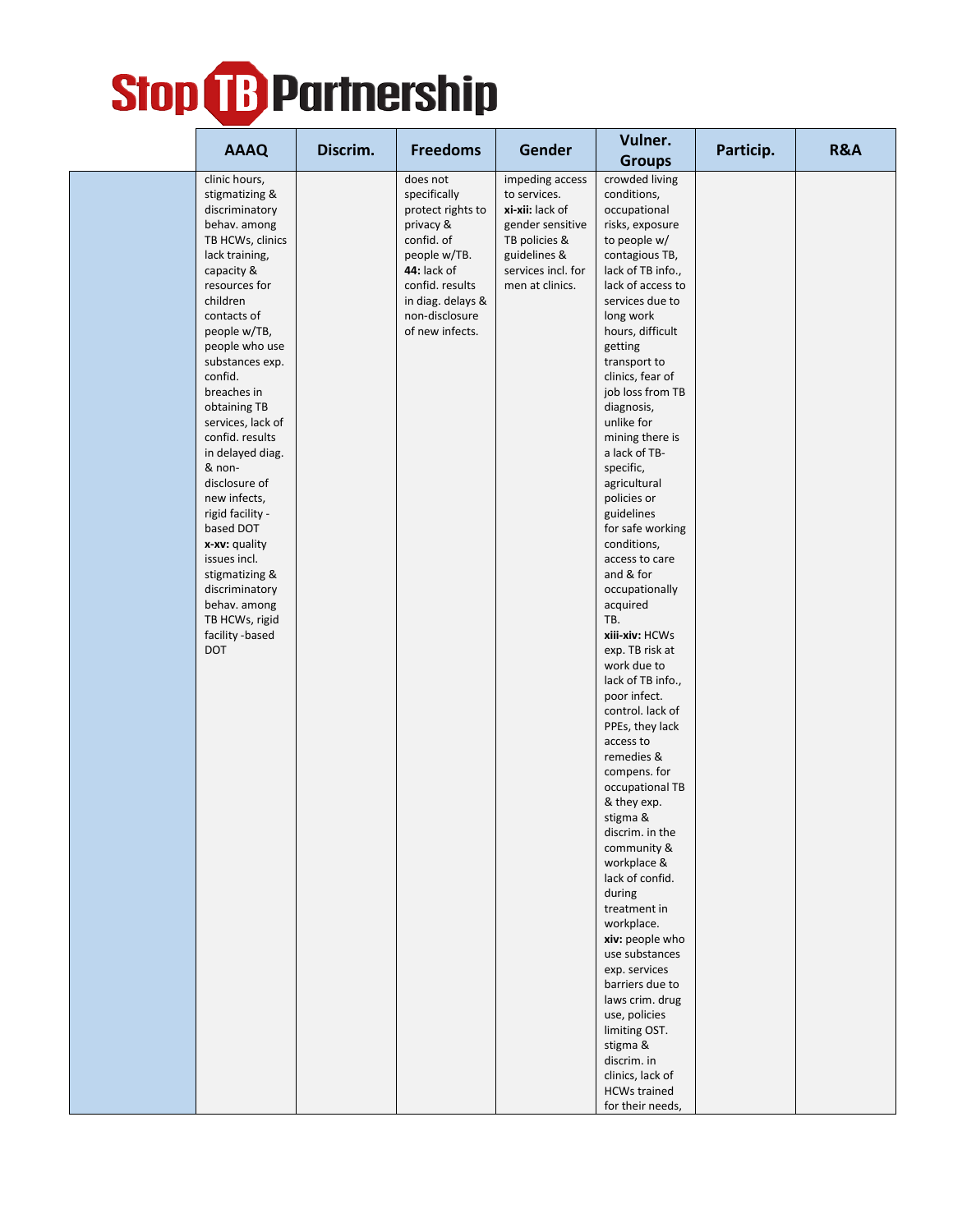|                        | <b>AAAQ</b>                                                                                                                                                                                                                                                                                                                                                                                                                                                                                                                                                                                                                                                                                                         | Discrim.                                                                                                                                                                                                                                                                                                                                                                                                                                                                                                                                                                                                                                 | <b>Freedoms</b>                                                                                                                                                                                                                                                                                                                                                                                                                                                                                                                                                                                                                                                       | <b>Gender</b>                                                                                                                                                                                                                                                                                                                                                                                                                                                                                                                                                                          | Vulner.                                                                                                                                                                                                                                                                                                                                                                                                                                                                                                                                                                                                                                                                                                        | Particip.                                                                                                                                             | R&A                                                                                                                                                                                                                                                                                                                                                                                                                                                                                   |
|------------------------|---------------------------------------------------------------------------------------------------------------------------------------------------------------------------------------------------------------------------------------------------------------------------------------------------------------------------------------------------------------------------------------------------------------------------------------------------------------------------------------------------------------------------------------------------------------------------------------------------------------------------------------------------------------------------------------------------------------------|------------------------------------------------------------------------------------------------------------------------------------------------------------------------------------------------------------------------------------------------------------------------------------------------------------------------------------------------------------------------------------------------------------------------------------------------------------------------------------------------------------------------------------------------------------------------------------------------------------------------------------------|-----------------------------------------------------------------------------------------------------------------------------------------------------------------------------------------------------------------------------------------------------------------------------------------------------------------------------------------------------------------------------------------------------------------------------------------------------------------------------------------------------------------------------------------------------------------------------------------------------------------------------------------------------------------------|----------------------------------------------------------------------------------------------------------------------------------------------------------------------------------------------------------------------------------------------------------------------------------------------------------------------------------------------------------------------------------------------------------------------------------------------------------------------------------------------------------------------------------------------------------------------------------------|----------------------------------------------------------------------------------------------------------------------------------------------------------------------------------------------------------------------------------------------------------------------------------------------------------------------------------------------------------------------------------------------------------------------------------------------------------------------------------------------------------------------------------------------------------------------------------------------------------------------------------------------------------------------------------------------------------------|-------------------------------------------------------------------------------------------------------------------------------------------------------|---------------------------------------------------------------------------------------------------------------------------------------------------------------------------------------------------------------------------------------------------------------------------------------------------------------------------------------------------------------------------------------------------------------------------------------------------------------------------------------|
|                        |                                                                                                                                                                                                                                                                                                                                                                                                                                                                                                                                                                                                                                                                                                                     |                                                                                                                                                                                                                                                                                                                                                                                                                                                                                                                                                                                                                                          |                                                                                                                                                                                                                                                                                                                                                                                                                                                                                                                                                                                                                                                                       |                                                                                                                                                                                                                                                                                                                                                                                                                                                                                                                                                                                        | <b>Groups</b>                                                                                                                                                                                                                                                                                                                                                                                                                                                                                                                                                                                                                                                                                                  |                                                                                                                                                       |                                                                                                                                                                                                                                                                                                                                                                                                                                                                                       |
|                        |                                                                                                                                                                                                                                                                                                                                                                                                                                                                                                                                                                                                                                                                                                                     |                                                                                                                                                                                                                                                                                                                                                                                                                                                                                                                                                                                                                                          |                                                                                                                                                                                                                                                                                                                                                                                                                                                                                                                                                                                                                                                                       |                                                                                                                                                                                                                                                                                                                                                                                                                                                                                                                                                                                        | confid.<br>breaches, lack<br>of harm<br>reduction integ.<br>in TB prog.<br>xv: TB contacts<br>exp. poor<br>contact tracing<br>esp. children,<br>lack of info. abt.<br>TPT & lack of<br>clear TB contact<br>tracing &<br>screening<br>guidelines.                                                                                                                                                                                                                                                                                                                                                                                                                                                               |                                                                                                                                                       |                                                                                                                                                                                                                                                                                                                                                                                                                                                                                       |
| Tanzania <sup>13</sup> | L27-28, 31:<br>access barriers<br>incl. distance to<br>clinics &<br>transport<br>challenges esp.<br>in rural &<br>remote areas,<br>long wait times<br>& long lines at<br>clinics, lack of<br>access to<br>nutrition dur.<br>treat., lack of<br>info. &<br>knowledge abt.<br>TB & TB<br>services.<br>L27-28, G8-9:<br>accept. issues<br>incl. lack of<br>privacy in<br>hosps. & clinics,<br>long wait times<br>& long lines at<br>clinics, lack of<br>confid. of TB<br>med. records,<br>stigmatizing<br>treat. by TB<br>HCWs, no<br>gender policies<br>or plans in the<br>TB prog., incl.<br>no gender-<br>related<br>community<br>level<br>interventions.<br>$L27-29:$ quality<br>issues incl. long<br>wait times & | L37-498: no<br>legal prohibition<br>of TB discrim.<br>L27:<br>stigmatizing<br>treat. by TB<br><b>HCWs deters</b><br>service<br>utilization.<br>L29, G22: TB<br>stigma &<br>discrim is<br>pervasive, incl.<br>in community,<br>families, educ.<br>& employ., w/<br>devastating<br>impacts on<br>people w/TB,<br>their families &<br>TB prog.<br>L29-30, D12:<br>people w/TB<br>exp. employ.<br>discrim. incl.<br>dismissal &<br>demotion, incl.<br>for miners,<br>construction<br>workers, casual<br>laborers, sugar<br>workers,<br>policemen,<br>teachers &<br>farmers.<br>L29-30: law<br>does not<br>prohibit TB<br>employ.<br>discrim. | L27: lack of<br>privacy in<br>hosps. & clinics,<br>incl. from<br>physical<br>infrastructure,<br>is barrier to<br>services<br>utilization &<br>hinders treat.<br>adherence.<br>L27: some<br>HCWs do not<br>maintain confid.<br>of TB med.<br>records.<br>L30:<br>criminalization<br>& police<br>detention of<br><b>PWUD puts</b><br>them at high TB<br>risk & interferes<br>w/ TB treat.<br>L30: arbitrary<br>arrest &<br>detention of<br>people w/TB &<br>MDR-TB<br>interferes w/<br>treat.<br>L32: high rates<br>of arbitrary<br>arrest &<br>detention<br>causes prisons<br>overcrowding<br>driving TB in<br>detention<br>centers.<br>L38-45: const. &<br>health law | L32: gender<br>impacts TB<br>enrollment,<br>treat. success &<br>cure rates, incl.<br>that men seek<br>care later than<br>women &<br>women face<br>exp. diag.<br>delays & treat.<br>challenges.<br>G8: lack of sex<br>& age disag.<br>data for key<br>pops. incl.<br>HCWs & miners.<br>G8-9: no gender<br>policies or plans<br>in the TB prog.<br>incl. no gender-<br>related<br>community<br>level<br>interventions.<br>G9: lack of info.<br>on the impact<br>of gender-<br>related<br>impediments on<br>the TB<br>response, incl.<br>stigma, discrim.,<br>GBV & gender<br>imbalances. | L30: HCWs face<br>high<br>occupational TB<br>risks due to<br>poor infect.<br>control, poor<br>occupational<br>health services.<br>L30: PWUD face<br>high TB &<br>TB/HIV risk due<br>to stigma &<br>criminalization<br>of drug use.<br>L32: prisoners<br>face high TB<br>risks due to<br>overcrowding,<br>lack of funding<br>& trained HCWs<br>in prison clinics.<br>G8: no TB data<br>for miners, IDU<br>or HCWs.<br>G9: NSP recogs.<br>children, IDU,<br>miners &<br>prisoners as key<br>pops. but not<br>HCWs, urban<br>poor or mobile<br>pops.<br>G21: TB burden<br>among miners is<br>largely<br>unknown.<br>D5, 10-12:<br>prioritized key<br>pop informal<br>miners exp.<br>high risks of TB<br>infect. & | L31: a limited<br>number of TB<br>CBOs,<br>insufficient to<br>cover the entire<br>country.<br>$L31:$ lack of<br>funding &<br>support TB<br>CSOs/CBOs. | $L30:$ lack of<br>enforcement of<br>labor laws<br>providing some<br>acct. &<br>remedies for<br>workers w/TB.<br><b>L30, G9: HCWs</b><br>lack access to<br>compens. for<br>occupational<br>TB.<br>L40, 45: despite<br>legal aid<br>legislation<br>promoting<br>access to justice<br>for the poor,<br>people affected<br>by TB face<br>challenges<br>accessing courts<br>due to<br>procedural<br>delays, rulings<br>limited access<br>based on<br>technicalities &<br>litigation costs. |

<sup>&</sup>lt;sup>13</sup> "L" page numbers refer to "Legal Environment Assessment for Tuberculosis (TB) in Tanzania." "G" page numbers refer to "Gender Assessment of the National Response to TB in Tanzania." "D" page numbers refer to "Formative Assessment: Data for Action for TB Vulnerable Populations – Informal Miners in Chunya DC, Mbeya Region, Tanzania."